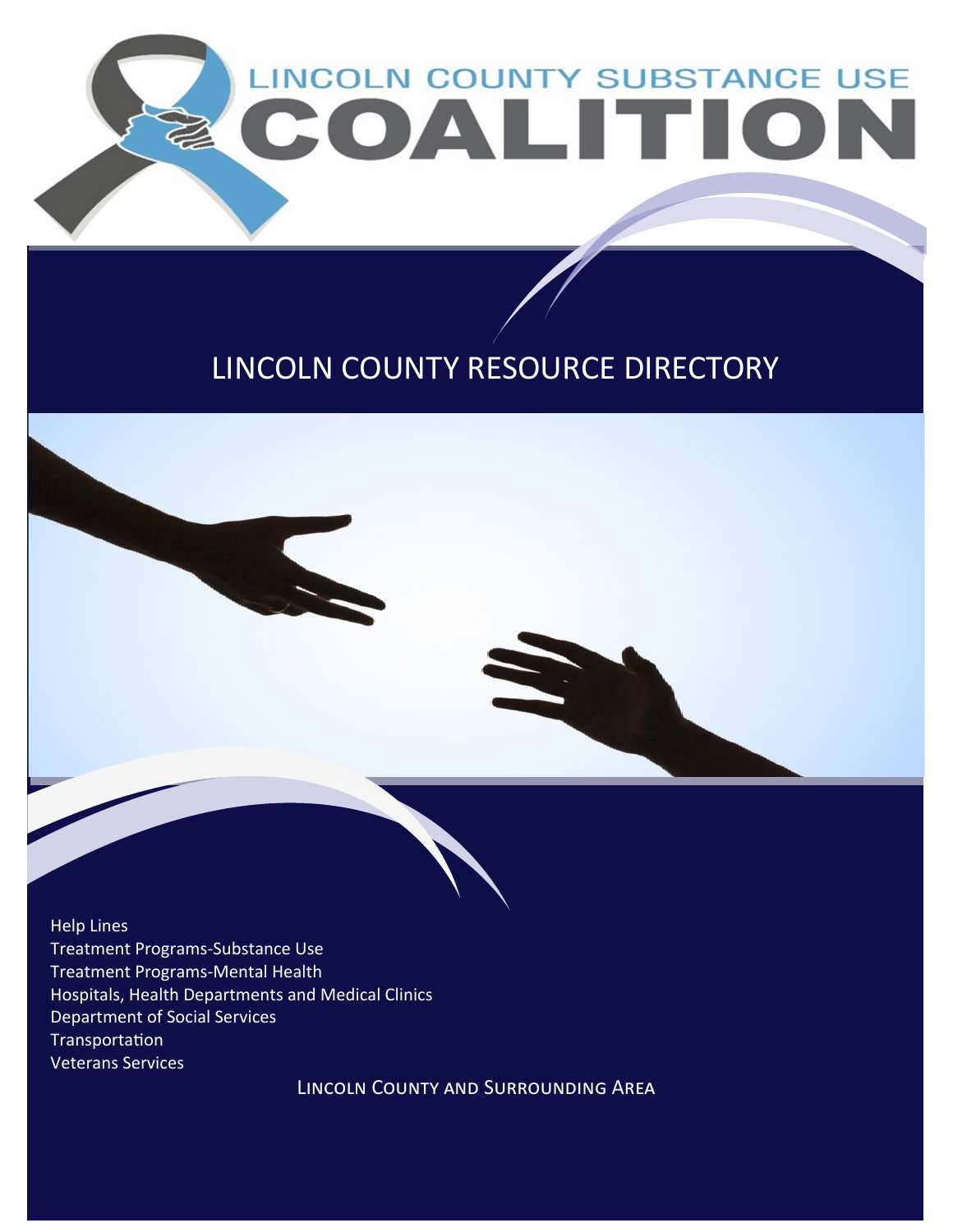# Addiction Destroys Lives

# Recovery is Possible

# Help is Available





#### **Lincoln County Substance Use Coalition**

The Lincoln County Substance Use Coalition was created in 2017 to focus on the prevention of and treatment for substance use disorders. Many community agencies, organizations and individuals came together and began planning ways to prevent, reduce and treat addiction.

#### **Lincoln County Resource Directory**

This resource directory was developed by the Treatment Linkages Committee of the Coalition to help people locate treatment and other resources for issues related to opioid and other addictions.

Addiction is a chronic disease that often kills. Through treatment people can recover.

Please use this directory to help you find the following:

- Substance use disorder treatment;
- Substance use disorder recovery housing;
- Mental health counseling;
- Hospitals, health departments, medical clinics;
- Department of Social Services;
- Transportation; and
- Veterans services.

#### **Funding For Services**

This directory does not list funding sources for each organization. Please discuss options for financial assistance and eligibility for insurance, Medicaid, Medicare, private pay or free services with each organization.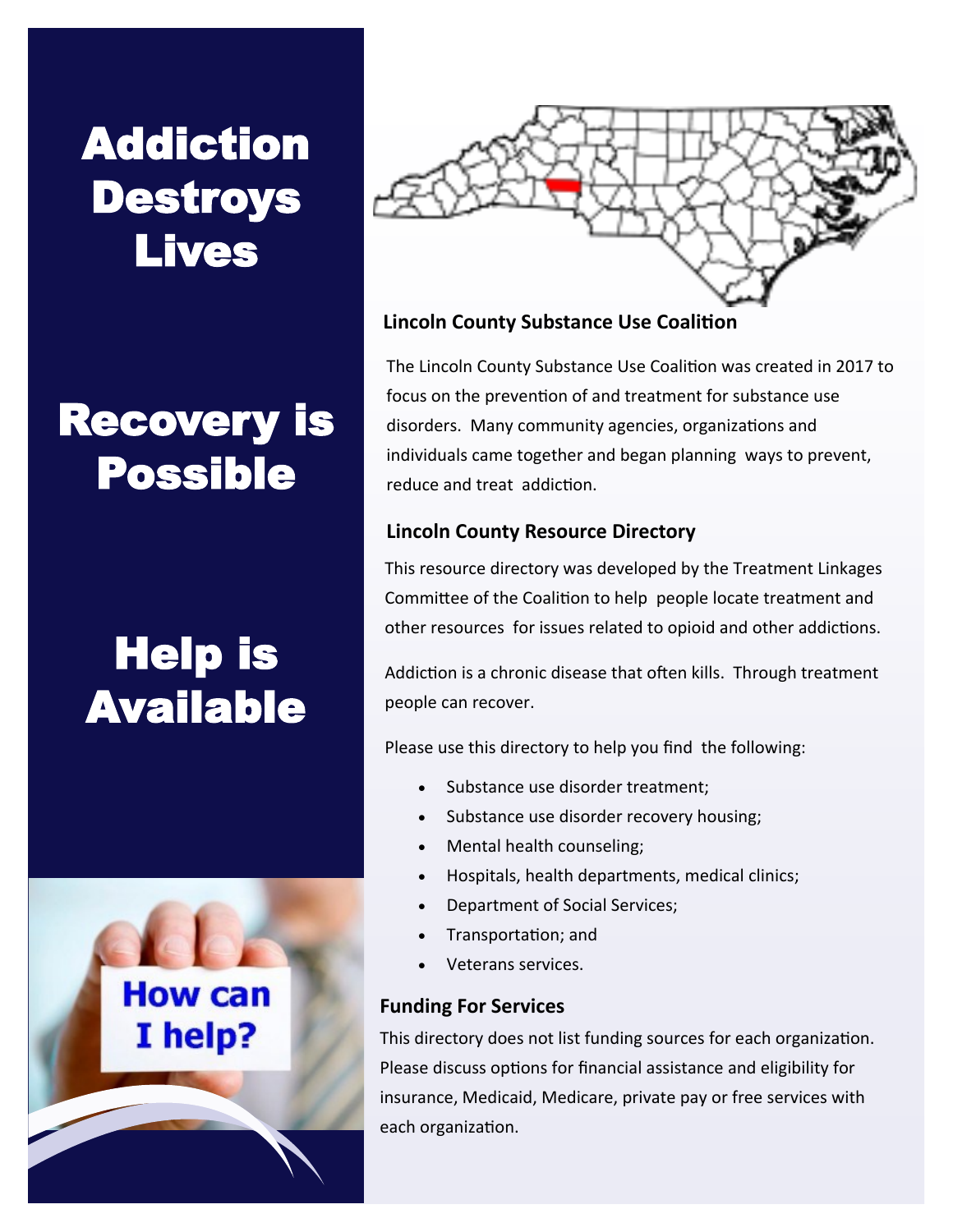# **TABLE OF CONTENTS**

### **LINCOLN COUNTY RESOURCES**



Indicates organization that includes services for children, adolescents or families

| <b>HELP LINES</b>                                                                                                  | $5-6$     |
|--------------------------------------------------------------------------------------------------------------------|-----------|
| Help lines assist individuals to find services they need                                                           |           |
|                                                                                                                    |           |
| <b>OUTPATIENT TREATMENT PROGRAMS-</b>                                                                              | $7 - 10$  |
| <b>SUBSTANCE USE</b>                                                                                               |           |
| Substance Use Disorder programs work with individuals to plan and provide services that move them                  |           |
| towards recovery.                                                                                                  |           |
|                                                                                                                    |           |
|                                                                                                                    |           |
| RESIDENTIAL TREATMENT PROGRAMS AND TRANSITIONAL LIVING-                                                            | 11        |
| SUBSTANCE USE AND/OR MENTAL HEALTH                                                                                 |           |
| Residential treatment includes housing as well as connections to treatment and recovery supports.                  |           |
|                                                                                                                    |           |
| <b>OUTPATIENT TREATMENT PROGRAMS-</b>                                                                              | $12 - 17$ |
|                                                                                                                    |           |
| <b>MENTAL HEALTH</b><br>Mental Health programs work with individuals to establish a lifestyle focused on wellness. |           |
|                                                                                                                    |           |
|                                                                                                                    |           |
| HOSPITALS, HEALTH DEPARTMENTS AND MEDICAL CLINICS                                                                  | $18 - 19$ |
| These programs provide services for physical and/or mental well being.                                             |           |
|                                                                                                                    |           |
| DEPARTMENT OF SOCIAL SERVICES                                                                                      | 20        |
| Programs to provide financial and other support to children, adults and families in need.                          |           |
|                                                                                                                    |           |
| <b>TRANSPORTATION</b>                                                                                              | 21        |
| Transportation can be provided at low cost. Some individuals may be eligible for free services                     |           |
| through some resources.                                                                                            |           |
|                                                                                                                    |           |
| <b>VETERANS SERVICES</b>                                                                                           | 22        |
| These programs work with veterans to provide information on benefits and connect them to services.                 |           |
|                                                                                                                    |           |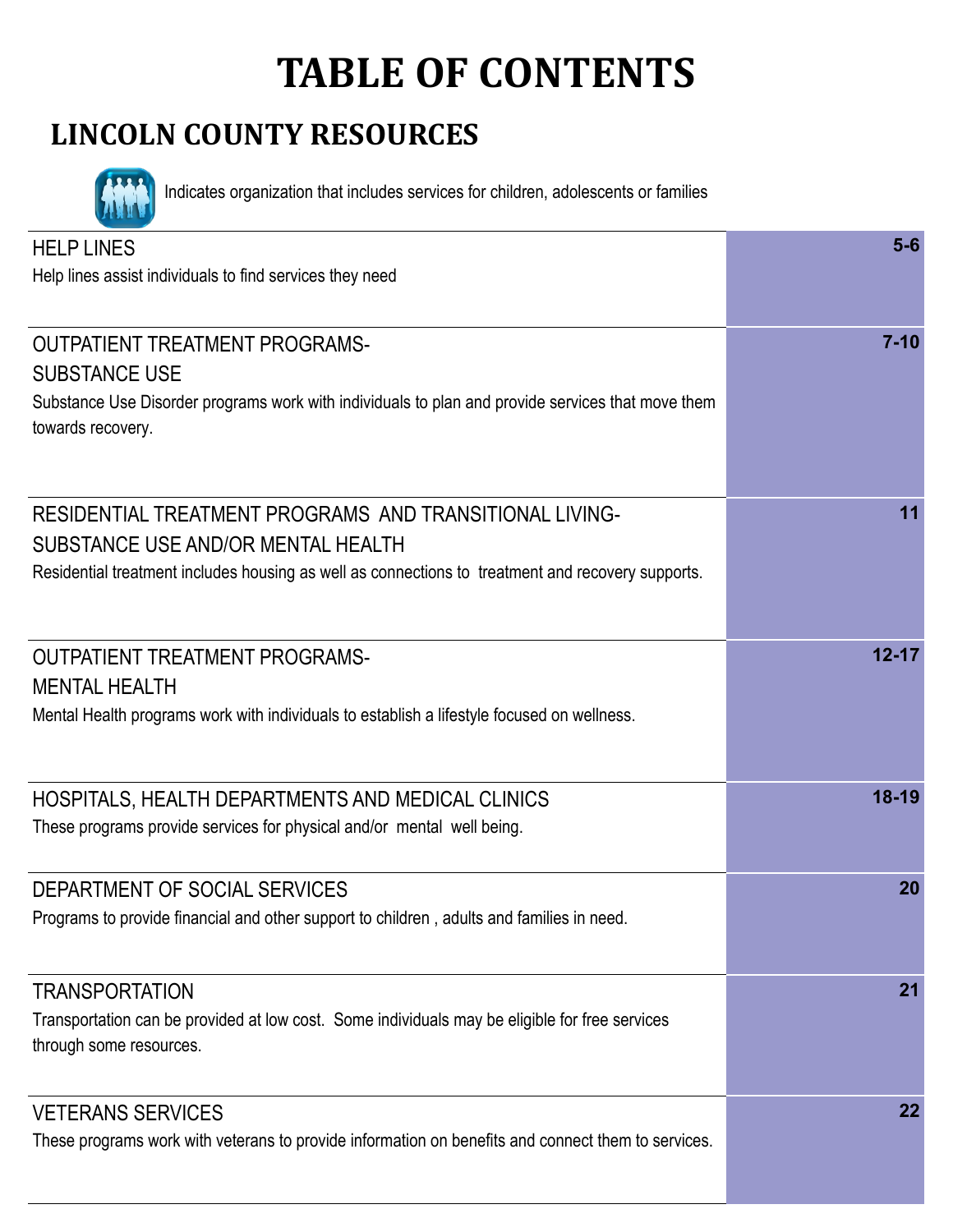# **TABLE OF CONTENTS**

### **RESOURCES-OUT OF COUNTY**



Indicates organization that includes services for children, adolescents or families

| <b>OUTPATIENT TREATMENT PROGRAMS-</b><br><b>SUBSTANCE USE</b><br>Substance Use Disorder programs work with individuals to plan and provide services that move them<br>towards recovery.             | $23 - 31$ |
|-----------------------------------------------------------------------------------------------------------------------------------------------------------------------------------------------------|-----------|
| RESIDENTIAL TREATMENT PROGRAMS AND TRANSITIONAL LIVING-<br>SUBSTANCE USE AND /OR MENTAL HEALTH<br>Residential treatment includes housing as well as connections to treatment and recovery supports. | $32 - 47$ |
| <b>OUTPATIENT TREATMENT PROGRAMS-</b><br><b>MENTAL HEALTH</b><br>Mental Health programs work with individuals to establish a lifestyle focused on wellness.                                         | 48-54     |
| HOSPITALS, HEALTH DEPARTMENTS AND MEDICAL CLINICS<br>These programs provide services for physical and/or mental well being.                                                                         | 55-61     |
| DEPARTMENT OF SOCIAL SERVICES<br>Programs to provide financial and other support to children, adults and families in need.                                                                          | 62        |
| <b>TRANSPORTATION</b><br>Transportation can be provided at low cost. Some individuals may be eligible for free services<br>through some resources.                                                  | 63-64     |
| <b>VETERANS SERVICES</b><br>These programs work with veterans to provide information on benefits and connect them to services.                                                                      | 65-68     |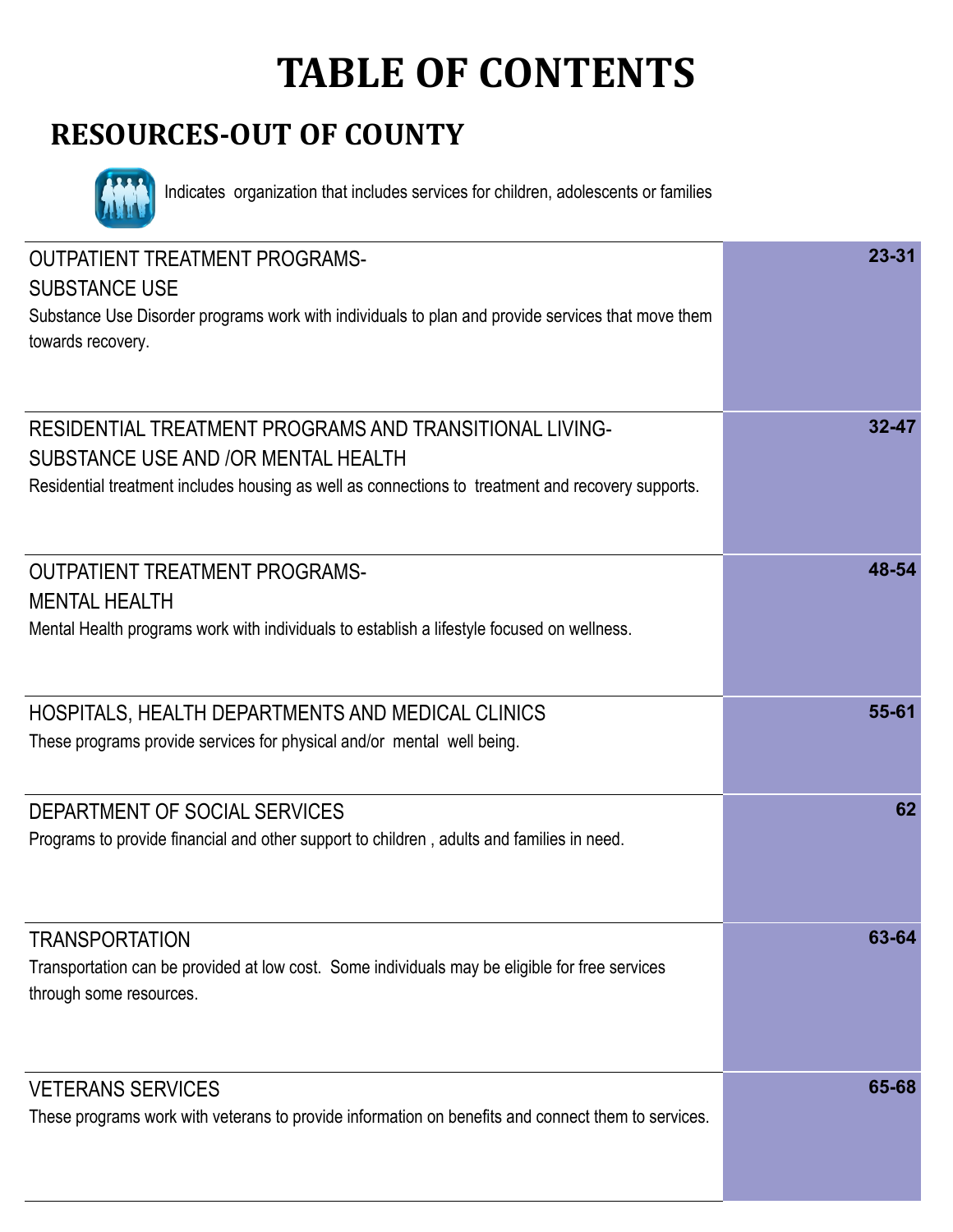### **HELP LINES**

| <b>NAME</b>    | <b>Atrium Health</b>                                                |                                                                                  |  |  |  |
|----------------|---------------------------------------------------------------------|----------------------------------------------------------------------------------|--|--|--|
| <b>ADDRESS</b> | 433 McAlister Road                                                  |                                                                                  |  |  |  |
| <b>CITY</b>    | Lincolnton                                                          | <b>STATE</b><br>NC<br>ZIP<br>28092                                               |  |  |  |
| <b>WEBSITE</b> | Atrium Health, formerly Carolinas HealthCare System   Find a Doctor |                                                                                  |  |  |  |
| <b>PHONE</b>   | 1(800) 418-2065                                                     | <b>SERVICES</b><br>Help with crisis and treatment options                        |  |  |  |
| <b>HOURS</b>   | Call Line is open 24 hours a day,<br>seven days a week.             |                                                                                  |  |  |  |
| NAME           | <b>NC 211</b>                                                       |                                                                                  |  |  |  |
| <b>ADDRESS</b> | Call line only                                                      |                                                                                  |  |  |  |
| <b>CITY</b>    | N/A                                                                 | <b>STATE</b><br>ZIP<br>NC.<br>N/A                                                |  |  |  |
| <b>WEBSITE</b> | www.nc211.0rg                                                       |                                                                                  |  |  |  |
| <b>PHONE</b>   | 211                                                                 | <b>SERVICES</b><br>Help finding all types of services including                  |  |  |  |
| <b>HOURS</b>   | Call Line is open 24 hours a day,<br>seven days a week.             | food, housing, finances, transportation,<br>counseling.                          |  |  |  |
| <b>NAME</b>    | <b>Partners Behavioral Health Management</b>                        |                                                                                  |  |  |  |
| <b>ADDRESS</b> | 901 S. New Hope Road                                                |                                                                                  |  |  |  |
| <b>CITY</b>    | Gastonia                                                            | <b>STATE</b><br><b>NC</b><br>ZIP<br>28054                                        |  |  |  |
| <b>WEBSITE</b> | www.partnersbhm.org                                                 |                                                                                  |  |  |  |
| <b>PHONE</b>   | 1 (888) 235-HOPE (4673)                                             | <b>SERVICES</b><br>Help connect people with services for                         |  |  |  |
| <b>HOURS</b>   | Call line is open 24 hours a day,<br>seven days a week.             | mental health, substance use and intellec-<br>tual or developmental disabilities |  |  |  |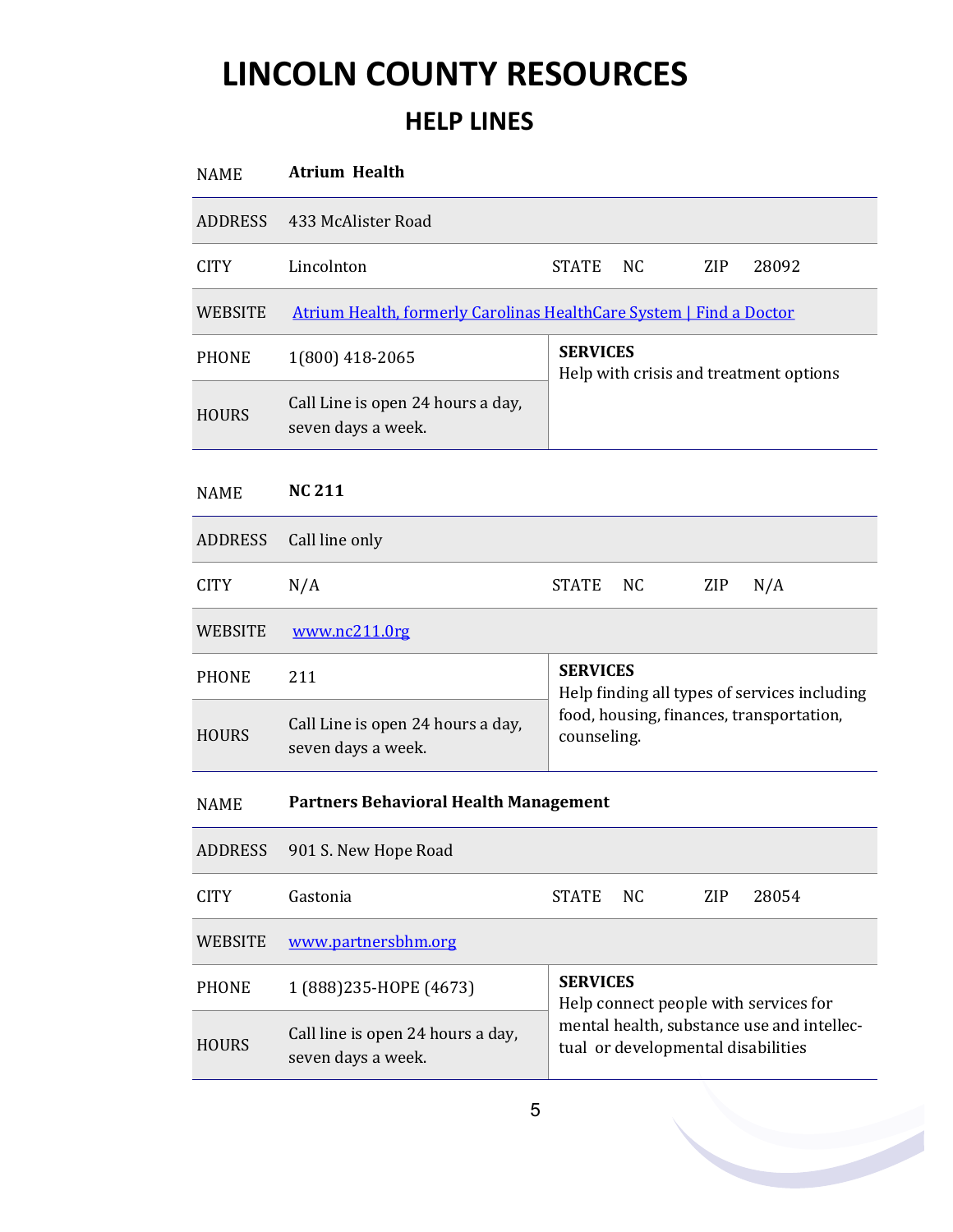### **HELP LINES**

| <b>NAME</b>    | <b>Lincolnton Police Department</b>                                                 |                                                                                                                                                                |                                    |            |       |  |
|----------------|-------------------------------------------------------------------------------------|----------------------------------------------------------------------------------------------------------------------------------------------------------------|------------------------------------|------------|-------|--|
| <b>ADDRESS</b> | 627 E. Main Street                                                                  |                                                                                                                                                                |                                    |            |       |  |
| <b>CITY</b>    | Lincolnton                                                                          | <b>STATE</b>                                                                                                                                                   | <b>NC</b>                          | <b>ZIP</b> | 28092 |  |
| WEBSITE        | https://www.ci.lincolnton.nc.us/149/Police                                          |                                                                                                                                                                |                                    |            |       |  |
| <b>PHONE</b>   | (704)736-8900 Non-emergency<br><b>Emergencies please call 911</b>                   | <b>SERVICES - City of Lincolnton</b><br>Crisis Intervention-help connect people<br>with services for mental health, substance<br>use/abuse and domestic abuse. |                                    |            |       |  |
| <b>HOURS</b>   | 8:00 am-5:00 pm<br>Monday-Friday<br>Crisis Intervention: 24 hours, 7<br>days a week |                                                                                                                                                                |                                    |            |       |  |
| <b>NAME</b>    | <b>Lincoln County Sheriff's Office</b>                                              |                                                                                                                                                                |                                    |            |       |  |
| <b>ADDRESS</b> | 700 John Howell Memorial Drive                                                      |                                                                                                                                                                |                                    |            |       |  |
| <b>CITY</b>    | Lincolnton                                                                          | <b>STATE</b>                                                                                                                                                   | <b>NC</b>                          | ZIP        | 28092 |  |
| <b>WEBSITE</b> | http://www.lincolncounty.org/index.aspx?NID=407                                     |                                                                                                                                                                |                                    |            |       |  |
| <b>PHONE</b>   | (704)732-9050 Non-emergency<br><b>Emergencies please call 911</b>                   | <b>Crime Prevention</b>                                                                                                                                        | <b>SERVICES - County Wide</b>      |            |       |  |
| <b>HOURS</b>   | 8:00 am-5:00 pm<br>Monday-Friday                                                    | <b>Criminal Investigations</b><br><b>Public Information</b><br>Patrol<br><b>Traffic and Accident Investigations</b>                                            |                                    |            |       |  |
| <b>NAME</b>    | <b>Veterans Services of Lincoln County</b>                                          |                                                                                                                                                                |                                    |            |       |  |
| <b>ADDRESS</b> | 206 Gamble Drive                                                                    |                                                                                                                                                                |                                    |            |       |  |
| <b>CITY</b>    | Lincolnton                                                                          | <b>STATE</b>                                                                                                                                                   | <b>NC</b>                          | ZIP        | 28092 |  |
| <b>WEBSITE</b> | <b>County of Lincoln, NC - Official Website - Veterans Services</b>                 |                                                                                                                                                                |                                    |            |       |  |
| <b>PHONE</b>   | $(704)736 - 8506$                                                                   | <b>SERVICES</b>                                                                                                                                                | Help connect Veterans to services. |            |       |  |
| <b>HOURS</b>   | 8:00 am-5:00 pm<br>Monday-Friday                                                    |                                                                                                                                                                |                                    |            |       |  |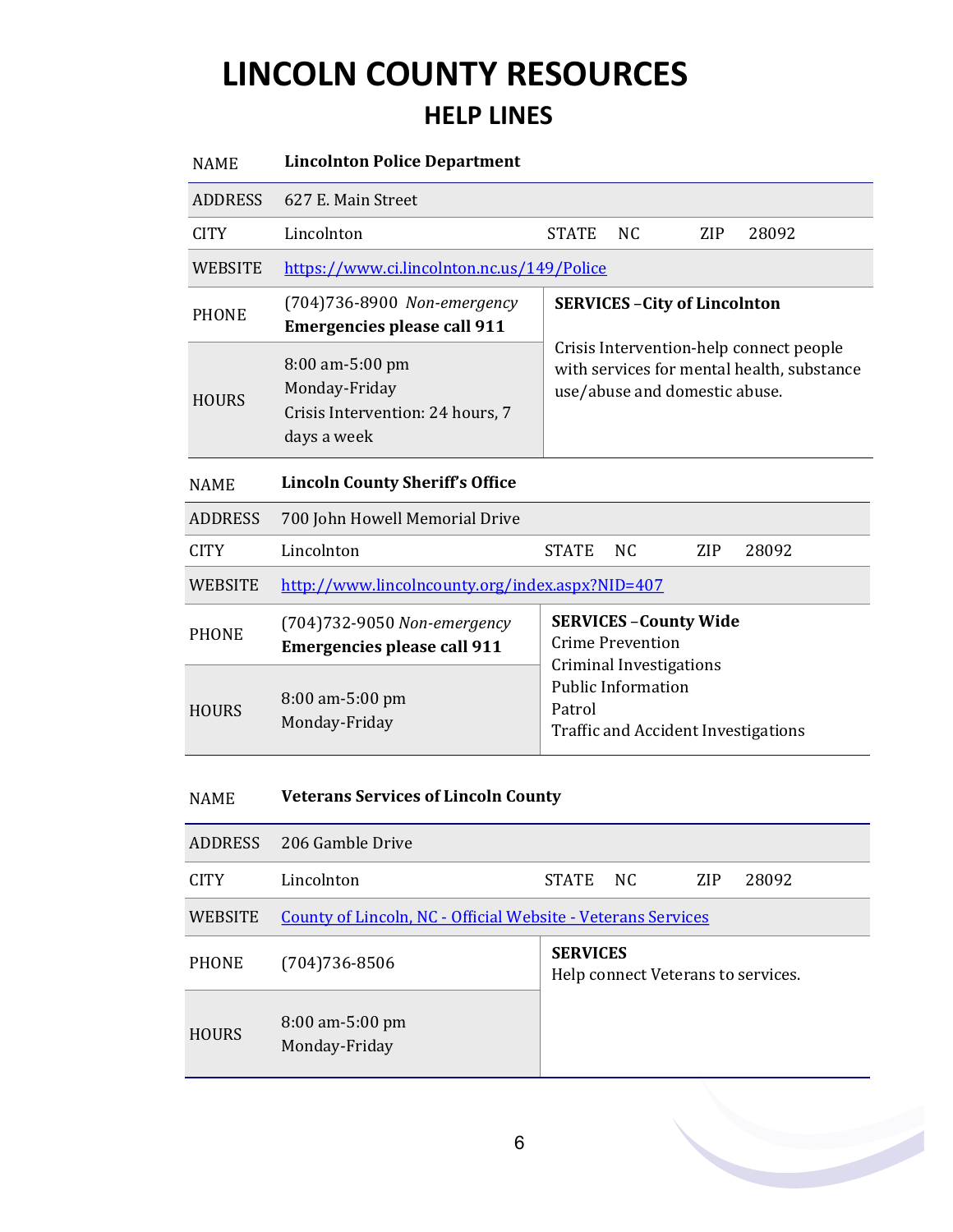**OUTPATIENT TREATMENT PROGRAMS** 

#### **SUBSTANCE USE**

| <b>NAME</b>    | <b>Impact Carolina Services, Inc.</b> |                 |                                                                             |            |       |  |
|----------------|---------------------------------------|-----------------|-----------------------------------------------------------------------------|------------|-------|--|
| <b>ADDRESS</b> | 106 Doctor's Park                     |                 |                                                                             |            |       |  |
| <b>CITY</b>    | Lincolnton                            | <b>STATE</b>    | NC.                                                                         | <b>ZIP</b> | 28092 |  |
| <b>WEBSITE</b> | www.impactcarolinanc.com              |                 |                                                                             |            |       |  |
| <b>PHONE</b>   | $(704)$ 732-2006                      | <b>SERVICES</b> |                                                                             |            |       |  |
| <b>HOURS</b>   | Call for an appointment               |                 | Substance Abuse Outpatient Treatment<br>Mental Health Outpatient Counseling |            |       |  |

| <b>NAME</b>    | <b>ICGH</b> Lincolnton           |                                                                                                                                                                                                                                                                                     |     |     |       |  |  |
|----------------|----------------------------------|-------------------------------------------------------------------------------------------------------------------------------------------------------------------------------------------------------------------------------------------------------------------------------------|-----|-----|-------|--|--|
| ADDRESS        | 1228 N. Flint St.                |                                                                                                                                                                                                                                                                                     |     |     |       |  |  |
| <b>CITY</b>    | Lincolnton                       | <b>STATE</b>                                                                                                                                                                                                                                                                        | NC. | ZIP | 28092 |  |  |
| <b>WEBSITE</b> | www.integratedcarehickory.com    |                                                                                                                                                                                                                                                                                     |     |     |       |  |  |
| <b>PHONE</b>   | (828) 322-5915                   | <b>SERVICES</b><br>Substance Use and Mental Health<br>Treatment Services for ages 18 and up<br><b>Medication Assisted Treatment</b><br>Outpatient Substance Use Treatment<br><b>Outpatient Mental Health Treatment</b><br>Peer Support Services<br><b>Recovery Support Services</b> |     |     |       |  |  |
| <b>HOURS</b>   | Monday-Friday<br>8:30 am-4:30 pm |                                                                                                                                                                                                                                                                                     |     |     |       |  |  |

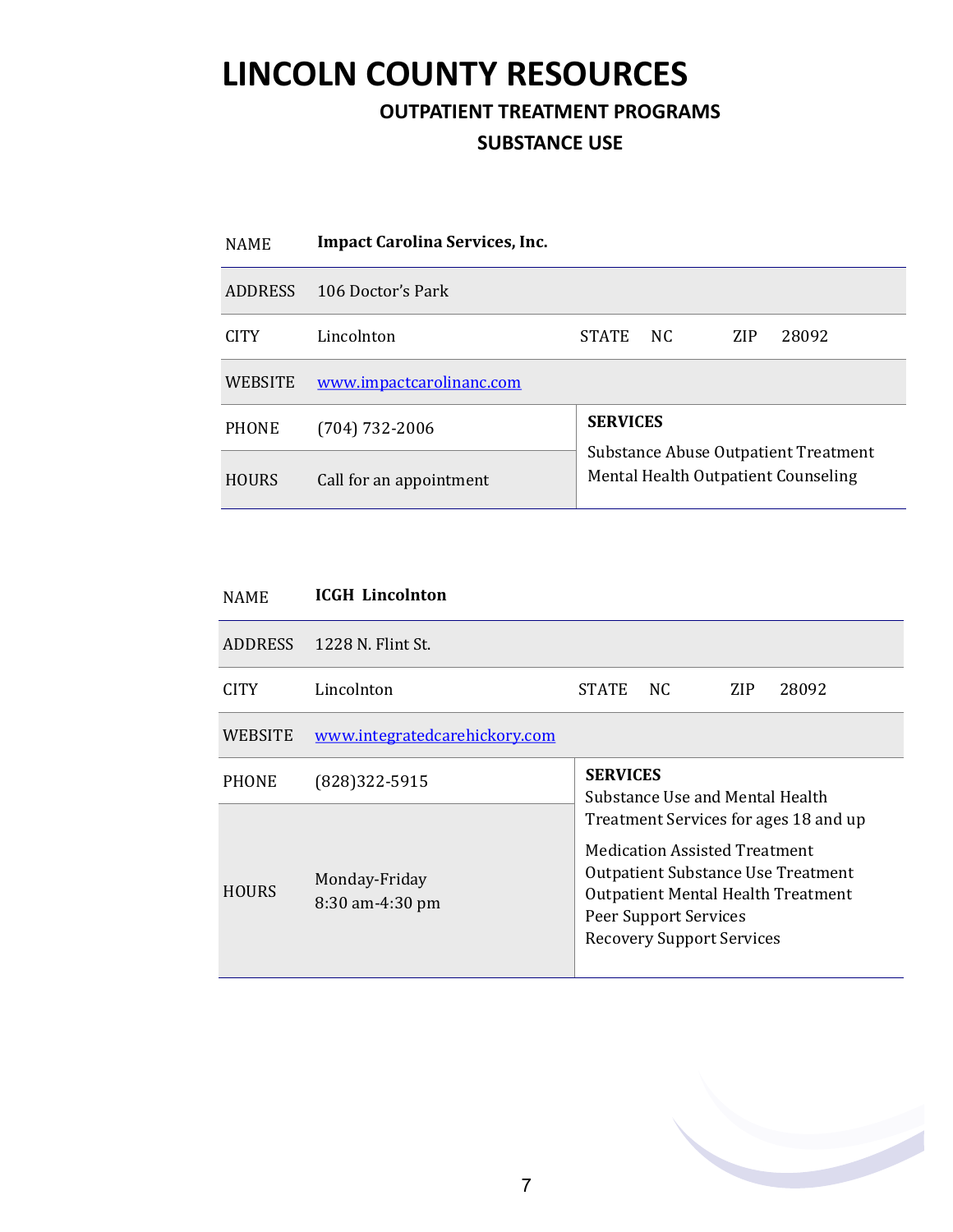#### **OUTPATIENT TREATMENT PROGRAMS**

#### **SUBSTANCE USE**



### NAME **Lincoln Wellness Center : Monarch and Support Incorporated** ADDRESS 311 McBee St.

| <b>CITY</b>    | Lincolnton                                                             | <b>STATE</b>                                                                                                                                                                                                                                                         | NC. | ZIP. | 28092 |  |  |
|----------------|------------------------------------------------------------------------|----------------------------------------------------------------------------------------------------------------------------------------------------------------------------------------------------------------------------------------------------------------------|-----|------|-------|--|--|
| <b>WEBSITE</b> | N/A                                                                    |                                                                                                                                                                                                                                                                      |     |      |       |  |  |
| <b>PHONE</b>   | $(704)732-0018$                                                        | <b>SERVICES</b><br>Provides open access for people needing                                                                                                                                                                                                           |     |      |       |  |  |
| <b>HOURS</b>   | Open access walk in clinic is<br>$8:00$ am $-3:00$ pm<br>Monday-Friday | to get into services for the first time<br>without an appointment. Provides<br>ongoing services for people admitted to<br>programs. Serves adolescents and adults<br>Outpatient Substance Abuse Disorder<br>Counseling<br><b>Outpatient Mental Health Counseling</b> |     |      |       |  |  |
|                |                                                                        | Crisis services<br>Evaluations<br>Other intensive services                                                                                                                                                                                                           |     |      |       |  |  |



#### NAME **NSC Behavioral Concepts**

| ADDRESS        | 1047 Gaston St.                                                               |                                                                                                                          |                                                                            |      |       |  |  |
|----------------|-------------------------------------------------------------------------------|--------------------------------------------------------------------------------------------------------------------------|----------------------------------------------------------------------------|------|-------|--|--|
| <b>CITY</b>    | Lincolnton                                                                    | <b>STATE</b>                                                                                                             | NC.                                                                        | ZIP. | 28092 |  |  |
| <b>WEBSITE</b> | www.nscbehavioralconcepts.org                                                 |                                                                                                                          |                                                                            |      |       |  |  |
| <b>PHONE</b>   | (980) 429-2830                                                                | <b>SERVICES</b><br>Substance Use and Mental Health                                                                       |                                                                            |      |       |  |  |
|                |                                                                               | treatment services for children,<br>adolescents and adults                                                               |                                                                            |      |       |  |  |
| <b>HOURS</b>   | $10:00$ am-2:00 pm<br>Monday-Friday<br>Saturday/Sunday by appointment<br>only | Peer Support<br><b>Mental Health Assessments</b><br><b>Substance Use Assessments</b><br><b>Psychological Evaluations</b> | Substance Abuse Intensive Outpatient<br>Mental Health Outpatient Treatment |      |       |  |  |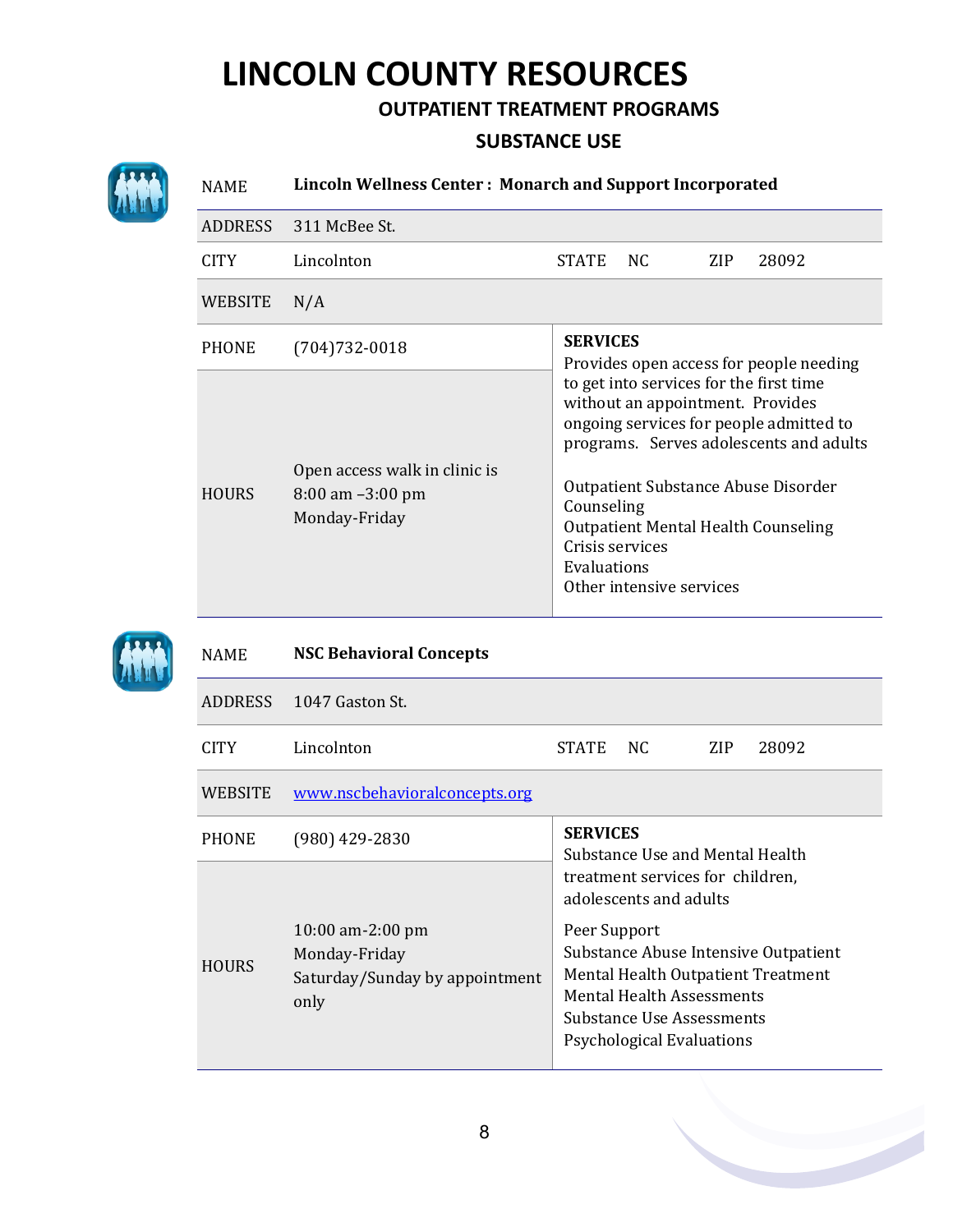### **OUTPATIENT TREATMENT PROGRAMS SUBSTANCE USE**

| <b>NAME</b>    | <b>Phoenix Counseling Center</b>                                                                                                                                                           |                                                                                                                                                                                                                                                                                                    |     |     |       |  |  |
|----------------|--------------------------------------------------------------------------------------------------------------------------------------------------------------------------------------------|----------------------------------------------------------------------------------------------------------------------------------------------------------------------------------------------------------------------------------------------------------------------------------------------------|-----|-----|-------|--|--|
| <b>ADDRESS</b> | 510 South Aspen St.                                                                                                                                                                        |                                                                                                                                                                                                                                                                                                    |     |     |       |  |  |
| <b>CITY</b>    | Lincolnton                                                                                                                                                                                 | <b>STATE</b>                                                                                                                                                                                                                                                                                       | NC. | ZIP | 28092 |  |  |
| WEBSITE        | www.phoenixcc.us                                                                                                                                                                           |                                                                                                                                                                                                                                                                                                    |     |     |       |  |  |
| <b>PHONE</b>   | <b>Office Line:</b> (704) 735-7325<br>Crisis Line: (855) 527-4747<br><b>Sexual Assault Crisis Line:</b><br>$(980)$ 266-4268<br>Crisis Lines are open 24 hours a<br>day, seven days a week. | <b>SERVICES</b><br>Substance Use and Mental Health<br>Treatment Services for adolescents and<br>adults.<br><b>Outpatient Substance Use Treatment</b><br><b>Outpatient Mental Health Treatment</b><br><b>Crisis Services</b><br>Evaluations<br><b>DWI Services</b><br>Sexual Assault Trauma Program |     |     |       |  |  |
| <b>HOURS</b>   | Walk in assessments:<br>Monday, Tuesday, Wednesday and<br>Friday-8 am to 3 pm<br>Thursday-8 to 12 pm<br>Fax: (704) 735-7370                                                                |                                                                                                                                                                                                                                                                                                    |     |     |       |  |  |

NAME **Shelby Wellness and Therapy Center**

| ADDRESS        | 530 E. Main Street                                                                                                                                                         |                                                                                                                                                                    |     |     |       |  |  |
|----------------|----------------------------------------------------------------------------------------------------------------------------------------------------------------------------|--------------------------------------------------------------------------------------------------------------------------------------------------------------------|-----|-----|-------|--|--|
| CITY.          | Lincolnton                                                                                                                                                                 | <b>STATE</b>                                                                                                                                                       | NC. | ZIP | 28092 |  |  |
| <b>WEBSITE</b> | www.shelbytherapy.com                                                                                                                                                      |                                                                                                                                                                    |     |     |       |  |  |
| <b>PHONE</b>   | $(704)$ 284-0554                                                                                                                                                           | <b>SERVICES</b>                                                                                                                                                    |     |     |       |  |  |
| <b>HOURS</b>   | Monday 9 am - 5 pm<br>Tuesday 9 am - 8 pm<br>Wednesday 9 am - 6 pm<br>Thursday 9 am - 8 pm<br>Friday 9 am - 5 pm<br>2nd & 4th Saturday of each month<br>$-10$ am till 5 pm | Substance Use and Mental Health<br>Treatment Services for ages 18 and up<br><b>Outpatient Substance Use Treatment</b><br><b>Outpatient Mental Health Treatment</b> |     |     |       |  |  |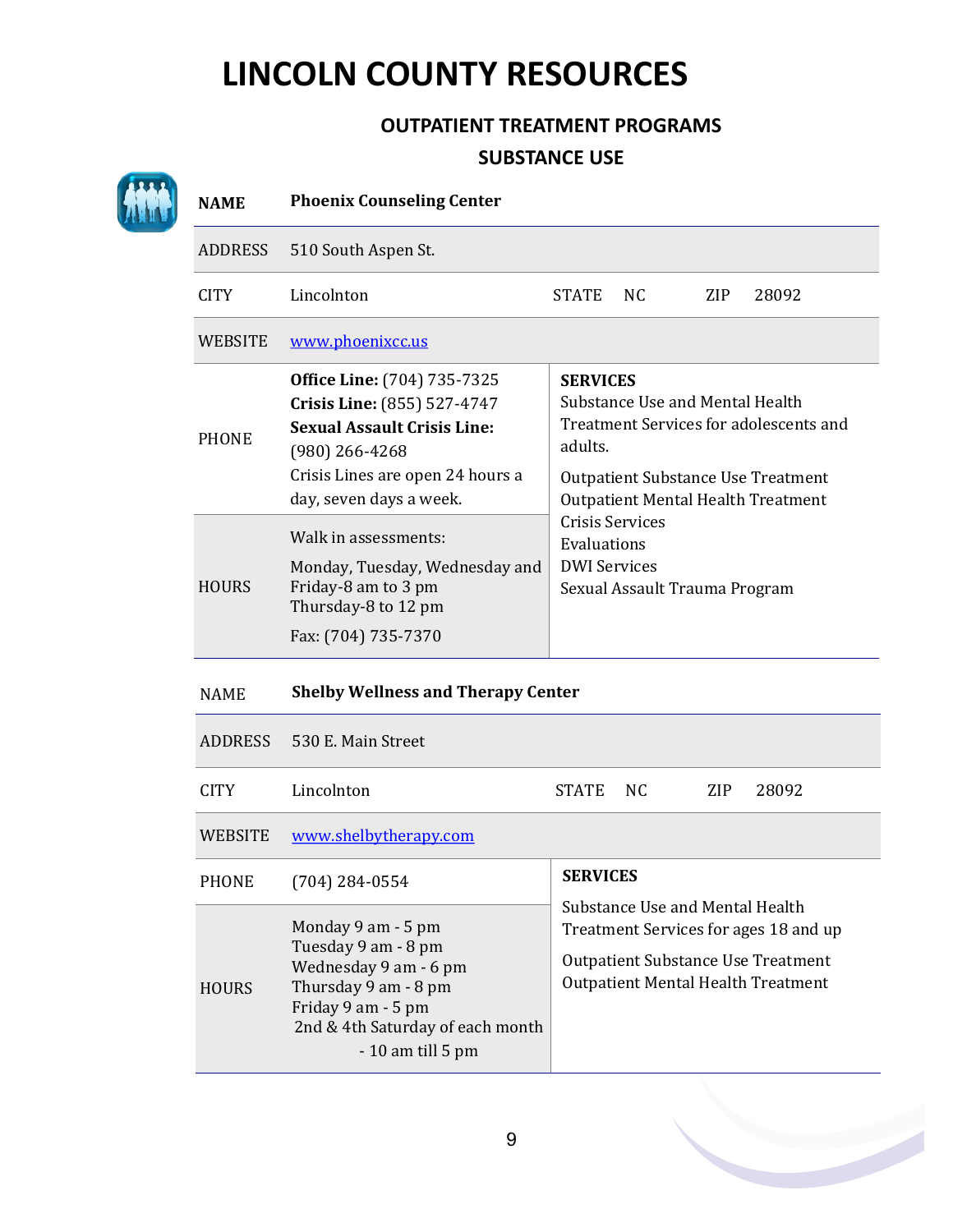### **OUTPATIENT TREATMENT PROGRAMS SUBSTANCE USE**

| <b>NAME</b>  | <b>Support Incorporated</b>      |                 |                                                                                                                                                                                                                                                                          |            |                                                                                    |
|--------------|----------------------------------|-----------------|--------------------------------------------------------------------------------------------------------------------------------------------------------------------------------------------------------------------------------------------------------------------------|------------|------------------------------------------------------------------------------------|
|              | ADDRESS 311 McBee St.            |                 |                                                                                                                                                                                                                                                                          |            |                                                                                    |
| <b>CITY</b>  | Lincolnton                       | STATE NC        |                                                                                                                                                                                                                                                                          | <b>ZIP</b> | 28092                                                                              |
| WEBSITE      | www.supportinc.org               |                 |                                                                                                                                                                                                                                                                          |            |                                                                                    |
| <b>PHONE</b> | $(704)865 - 3525$                | <b>SERVICES</b> | Substance Use and Mental Health                                                                                                                                                                                                                                          |            |                                                                                    |
| <b>HOURS</b> | Monday-Friday<br>8:00 am-7:00 pm |                 | Treatment Services for children,<br>adolescents and adults<br><b>Medication Management</b><br><b>Family Centered Treatment</b><br>Day Treatment<br>Intensive In Home<br><b>School Based Therapy</b><br><b>High Fidelity Wraparound</b><br><b>Therapeutic Foster Care</b> |            | <b>Substance Abuse Outpatient Treatment</b><br>Mental Health Outpatient Counseling |

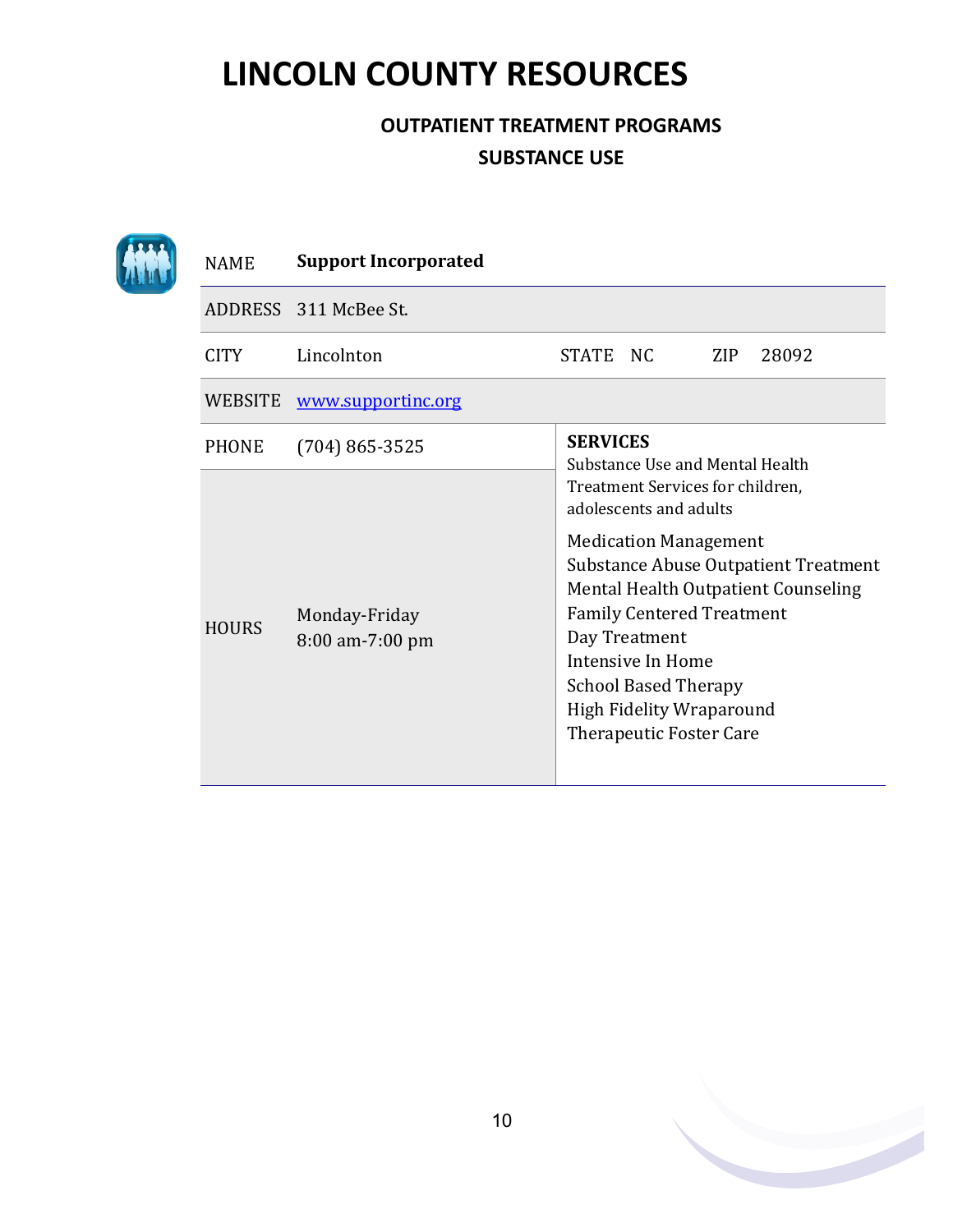### **RESIDENTIAL TREATMENT PROGRAMS SUBSTANCE USE**

| <b>NAME</b>  | <b>Day One Recovery Homes</b>        |                                                          |                                                                                                                                                                             |     |                                     |  |  |
|--------------|--------------------------------------|----------------------------------------------------------|-----------------------------------------------------------------------------------------------------------------------------------------------------------------------------|-----|-------------------------------------|--|--|
|              | ADDRESS 1228 N. Flint Street         |                                                          |                                                                                                                                                                             |     |                                     |  |  |
| CITY.        | Lincolnton                           | STATE NC                                                 |                                                                                                                                                                             | ZIP | 28092                               |  |  |
| WEBSITE      | <u>www.integratedcarehickory.com</u> |                                                          |                                                                                                                                                                             |     |                                     |  |  |
| <b>PHONE</b> | (828) 322-5915 ext. 220              | <b>SERVICES</b><br>Sober living housing during treatment |                                                                                                                                                                             |     |                                     |  |  |
| <b>HOURS</b> | Please call for information          | Peer Support                                             | for substance use disorders.<br>Transportation to treatment<br><b>Employment Assistance</b><br><b>Education Assistance</b><br>Life Skills Training<br><b>Shared Journey</b> |     | appointments and recovery meetings. |  |  |

#### NAME **Gaylain's House of Hope**

|              | ADDRESS By Appointment Only  |                                                                                                                                                                                     |  |      |       |  |  |
|--------------|------------------------------|-------------------------------------------------------------------------------------------------------------------------------------------------------------------------------------|--|------|-------|--|--|
| <b>CITY</b>  | Lincolnton                   | STATE NC                                                                                                                                                                            |  | ZIP. | 28092 |  |  |
| WEBSITE      | N/A                          |                                                                                                                                                                                     |  |      |       |  |  |
| <b>PHONE</b> | $(704)$ 240-9453             | <b>SERVICES</b><br>Safe Sober residential program for<br>women. Transportation and linkage to<br>treatment and 12 step groups.<br>Connection to mental and physical<br>health care. |  |      |       |  |  |
| <b>HOURS</b> | Please call for appointments |                                                                                                                                                                                     |  |      |       |  |  |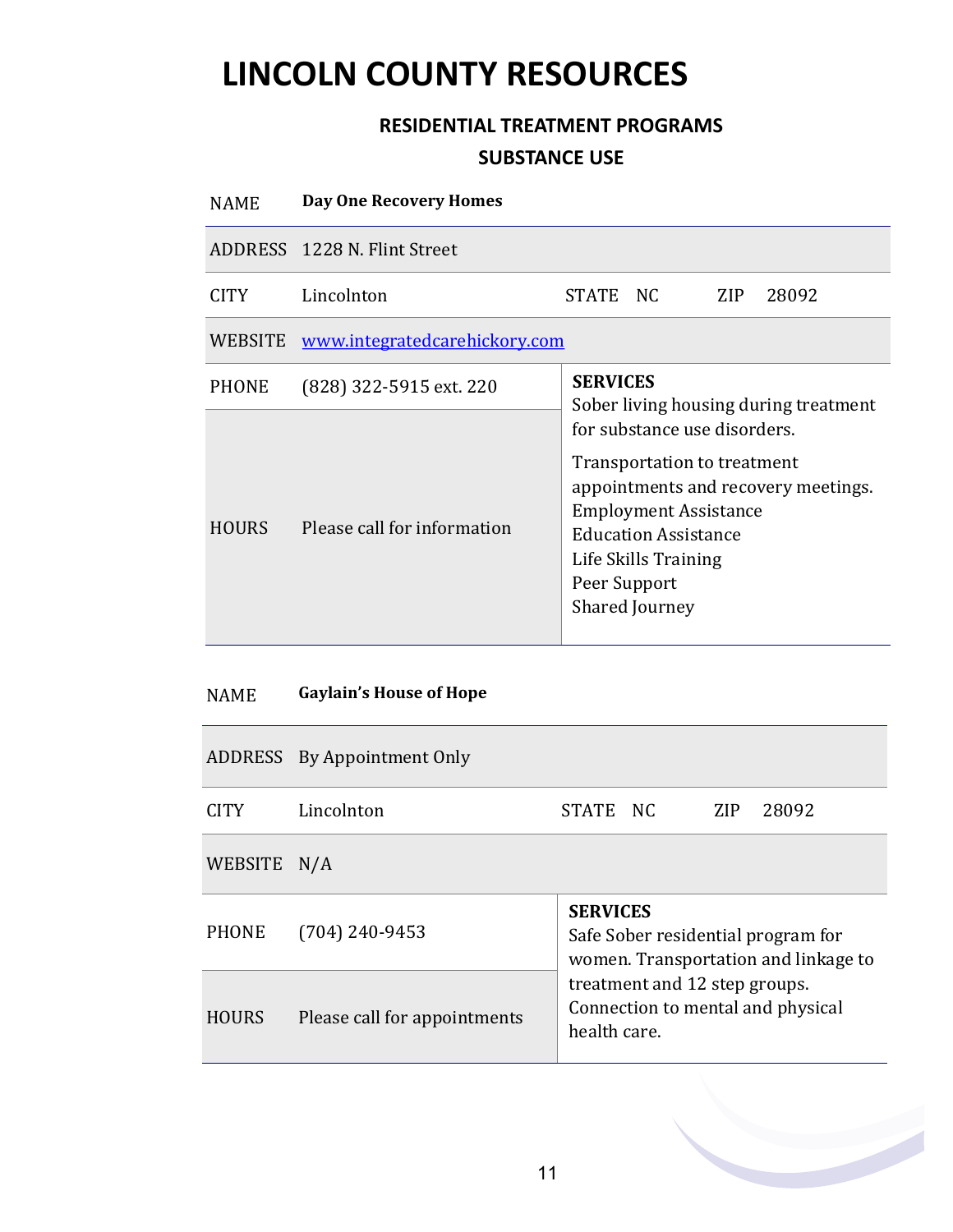<span id="page-11-0"></span>

| <b>NAME</b>    | <b>Impact Carolina Services, Inc.</b> |                                                                             |     |            |       |  |  |
|----------------|---------------------------------------|-----------------------------------------------------------------------------|-----|------------|-------|--|--|
| <b>ADDRESS</b> | 106 Doctor's Park                     |                                                                             |     |            |       |  |  |
| <b>CITY</b>    | Lincolnton                            | <b>STATE</b>                                                                | NC. | <b>ZIP</b> | 28092 |  |  |
| WEBSITE        | N/A                                   |                                                                             |     |            |       |  |  |
| <b>PHONE</b>   | $(704) 732 - 2006$                    | <b>SERVICES</b>                                                             |     |            |       |  |  |
| <b>HOURS</b>   | Call for an appointment               | Substance Abuse Outpatient Treatment<br>Mental Health Outpatient Counseling |     |            |       |  |  |
|                |                                       |                                                                             |     |            |       |  |  |



| <b>NAME</b>  | Infinite Beginnings, LLC                 |                                                                                                                                           |  |  |  |  |  |
|--------------|------------------------------------------|-------------------------------------------------------------------------------------------------------------------------------------------|--|--|--|--|--|
|              | ADDRESS 526 E. Main Street               |                                                                                                                                           |  |  |  |  |  |
| <b>CITY</b>  | Lincolnton                               | STATE NC<br>ZIP<br>28092                                                                                                                  |  |  |  |  |  |
|              | WEBSITE http://infinitebeginningsnc.com/ |                                                                                                                                           |  |  |  |  |  |
| <b>PHONE</b> | $(704) 748 - 4844$                       | <b>SERVICES</b><br>Serve adolescents and adults                                                                                           |  |  |  |  |  |
| <b>HOURS</b> | Call for an appointment                  | Mental Health Outpatient Counseling<br><b>Peer Support Services</b><br><b>Individual Support Services</b><br>Psycho Social Rehabilitation |  |  |  |  |  |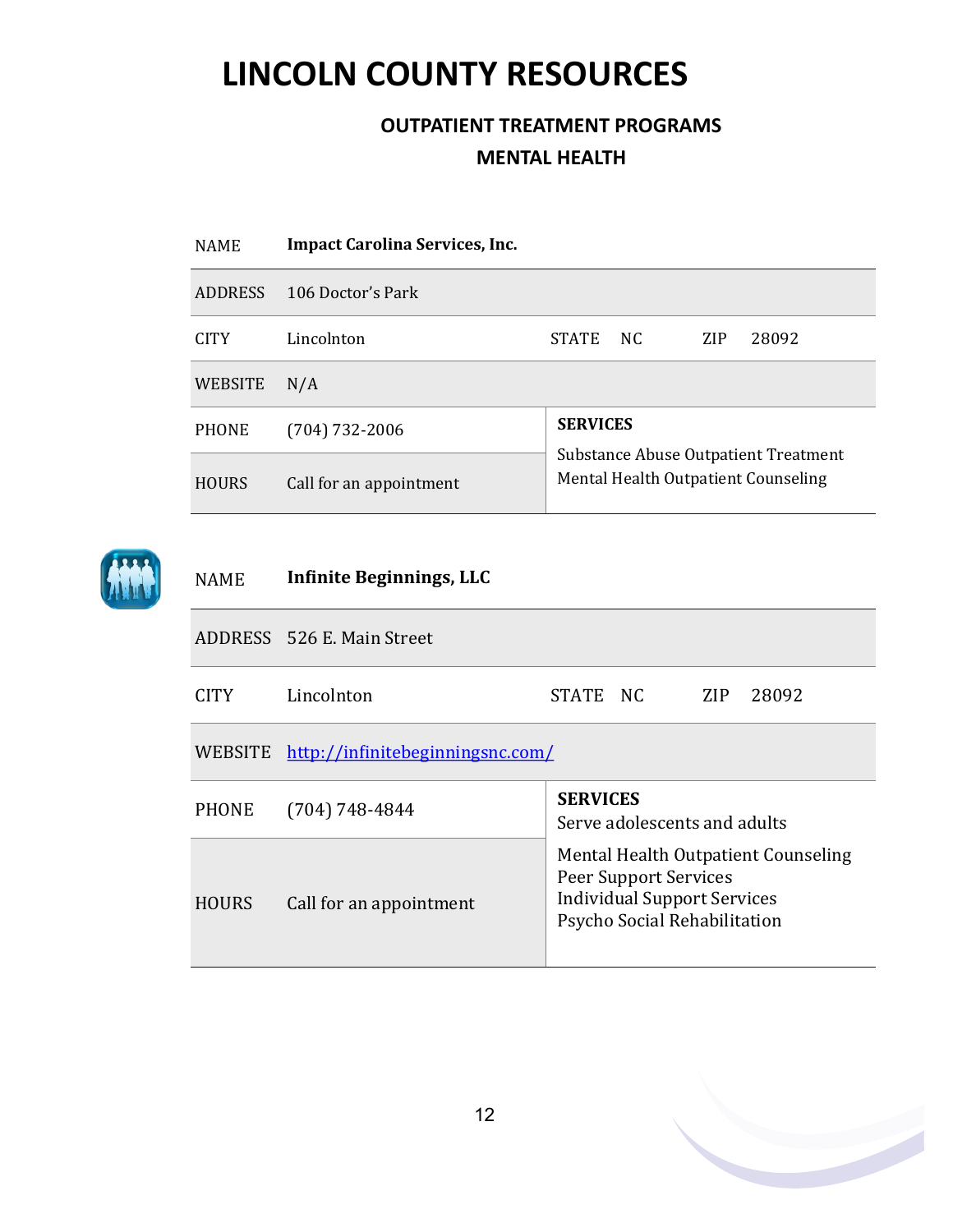| <b>NAME</b>  | <b>ICGH</b> Lincolnton           |                                                                                                                                                                                                                                                                         |     |     |       |  |  |  |
|--------------|----------------------------------|-------------------------------------------------------------------------------------------------------------------------------------------------------------------------------------------------------------------------------------------------------------------------|-----|-----|-------|--|--|--|
|              | ADDRESS 1228 N. Flint St.        |                                                                                                                                                                                                                                                                         |     |     |       |  |  |  |
| CITY         | Lincolnton                       | <b>STATE</b>                                                                                                                                                                                                                                                            | NC. | ZIP | 28092 |  |  |  |
| WEBSITE      | www.integratedcarehickory.com    |                                                                                                                                                                                                                                                                         |     |     |       |  |  |  |
| <b>PHONE</b> | (828) 322-5915                   | <b>SERVICES</b>                                                                                                                                                                                                                                                         |     |     |       |  |  |  |
| <b>HOURS</b> | Monday-Friday<br>8:30 am-4:30 pm | Substance Use and Mental Health<br>Treatment Services for ages 18 and up<br><b>Medication Assisted Treatment</b><br><b>Outpatient Substance Use Treatment</b><br><b>Outpatient Mental Health Treatment</b><br>Peer Support Services<br><b>Recovery Support Services</b> |     |     |       |  |  |  |



| <b>NAME</b>  | <b>Lincoln Wellness Center: Monarch and Support Incorporated</b>                                                                      |                                                                                                                                                                                                 |  |  |  |  |  |
|--------------|---------------------------------------------------------------------------------------------------------------------------------------|-------------------------------------------------------------------------------------------------------------------------------------------------------------------------------------------------|--|--|--|--|--|
| ADDRESS      | 311 McBee St.                                                                                                                         |                                                                                                                                                                                                 |  |  |  |  |  |
| <b>CITY</b>  | Lincolnton                                                                                                                            | <b>STATE</b><br>NC.<br>ZIP<br>28092                                                                                                                                                             |  |  |  |  |  |
| WEBSITE      | N/A                                                                                                                                   |                                                                                                                                                                                                 |  |  |  |  |  |
| <b>PHONE</b> | Call for information:<br>For Child and Adolescent Services<br>$(704)$ 865-3525 x 213<br><b>For Adult Services</b><br>1 (866) 272-7826 | <b>SERVICES</b><br>Provides services for people admitted to<br>programs. Serves Adolescents and adults<br><b>Outpatient Mental Health Counseling</b><br>Evaluations<br>Other intensive services |  |  |  |  |  |
| <b>HOURS</b> | $8:00$ am $-3:00$ pm<br>Monday-Friday                                                                                                 |                                                                                                                                                                                                 |  |  |  |  |  |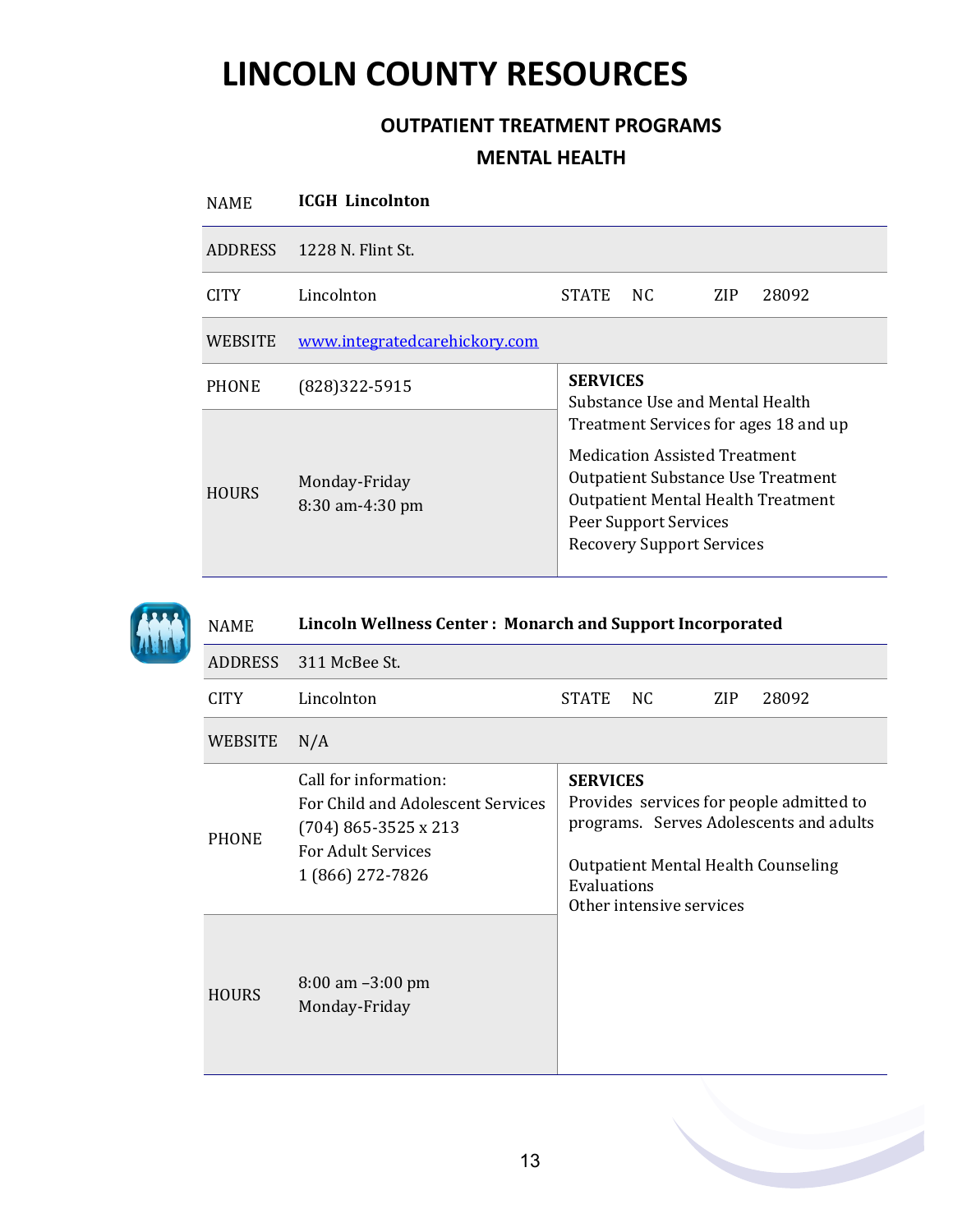| <b>NAME</b>    | Live N Joy                                                   |                                                                                                                                                                    |      |     |       |  |
|----------------|--------------------------------------------------------------|--------------------------------------------------------------------------------------------------------------------------------------------------------------------|------|-----|-------|--|
|                | ADDRESS 117 N. Poplar St.                                    |                                                                                                                                                                    |      |     |       |  |
| <b>CITY</b>    | Lincolnton                                                   | <b>STATE</b>                                                                                                                                                       | - NC | ZIP | 28092 |  |
| WEBSITE        | www.livenjoycounseling.com                                   |                                                                                                                                                                    |      |     |       |  |
| <b>PHONE</b>   | $(704) 754 - 4726$                                           | <b>SERVICES</b><br>Services for children, ages 3-18, and<br>families<br>Mental Health Outpatient Counseling<br>focus on trauma, anxiety and end of life<br>issues. |      |     |       |  |
| <b>HOURS</b>   | Call for appointment or email<br>info@livenjoycounseling.org |                                                                                                                                                                    |      |     |       |  |
| <b>NAME</b>    | <b>NSC Behavioral Concepts</b>                               |                                                                                                                                                                    |      |     |       |  |
| <b>ADDRESS</b> | 1047 Gaston St.                                              |                                                                                                                                                                    |      |     |       |  |

| CITY         | Lincolnton                                                                    | <b>STATE</b>                                                                                                                                                                                                                                                  | NC. | ZIP | 28092 |  |  |  |  |
|--------------|-------------------------------------------------------------------------------|---------------------------------------------------------------------------------------------------------------------------------------------------------------------------------------------------------------------------------------------------------------|-----|-----|-------|--|--|--|--|
| WEBSITE      | www.nscbehavioralconcepts.org                                                 |                                                                                                                                                                                                                                                               |     |     |       |  |  |  |  |
| <b>PHONE</b> | $(980)$ 429-2830                                                              | <b>SERVICES</b><br>Substance Use and Mental Health                                                                                                                                                                                                            |     |     |       |  |  |  |  |
| <b>HOURS</b> | $10:00$ am-2:00 pm<br>Monday-Friday<br>Saturday/Sunday by appointment<br>only | treatment services for children,<br>adolescents and adults<br>Peer Support<br>Substance Abuse Intensive Outpatient<br>Mental Health Outpatient Treatment<br><b>Mental Health Assessments</b><br>Substance Use Assessments<br><b>Psychological Evaluations</b> |     |     |       |  |  |  |  |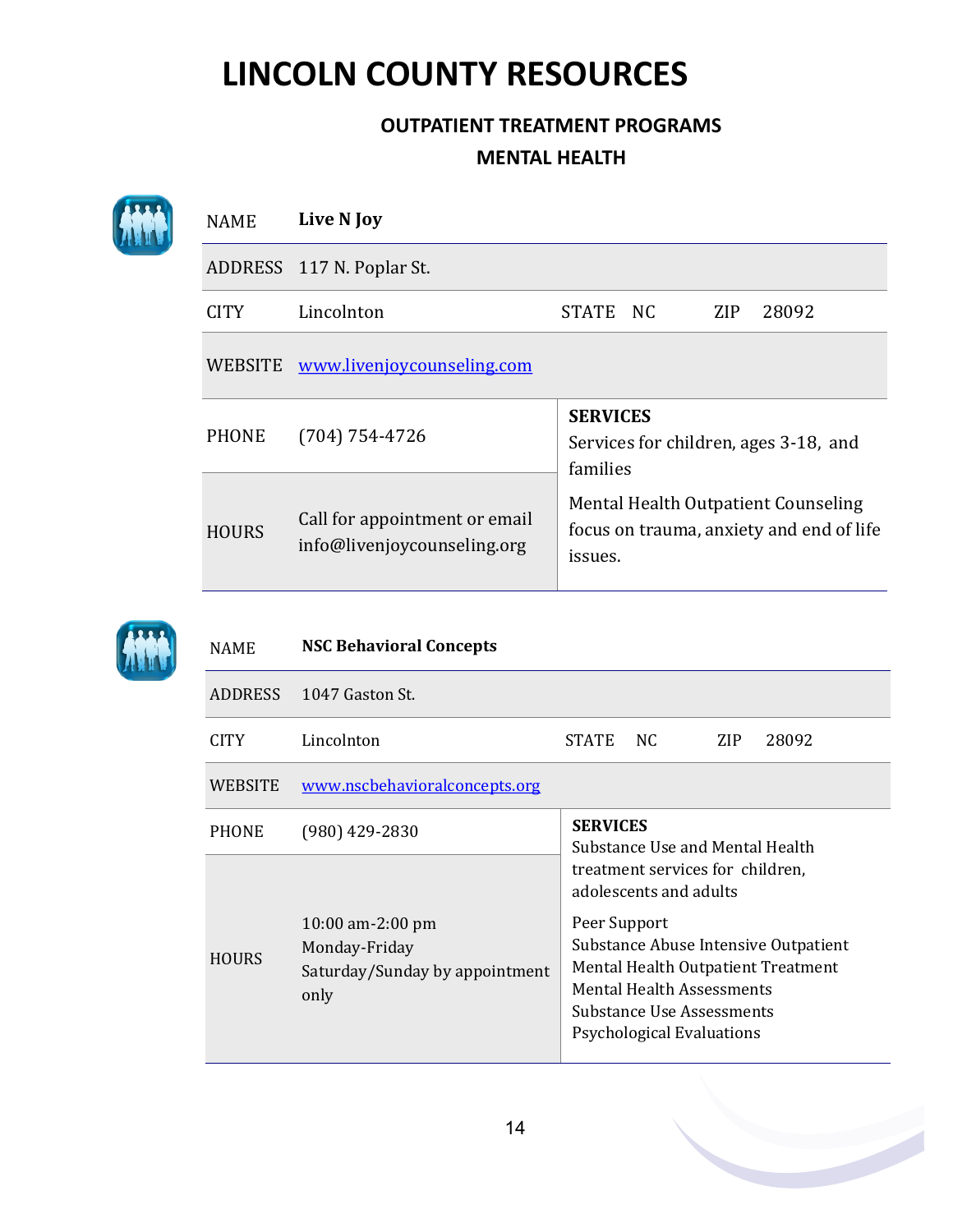### **OUTPATIENT TREATMENT PROGRAMS MENTAL HEALTH**





#### NAME **PsycLinc**

|              | ADDRESS 107 North Cedar Street (Lincoln Cultural Center) |                                                      |  |     |       |  |  |  |
|--------------|----------------------------------------------------------|------------------------------------------------------|--|-----|-------|--|--|--|
| CITY         | Lincolnton                                               | STATE NC                                             |  | ZIP | 28092 |  |  |  |
| WEBSITE      | - None                                                   |                                                      |  |     |       |  |  |  |
| <b>PHONE</b> | $(704)$ 530-0850                                         | <b>SERVICES</b><br>Psychological services and mental |  |     |       |  |  |  |
| <b>HOURS</b> | Monday-Friday                                            | health counseling for adolescents,                   |  |     |       |  |  |  |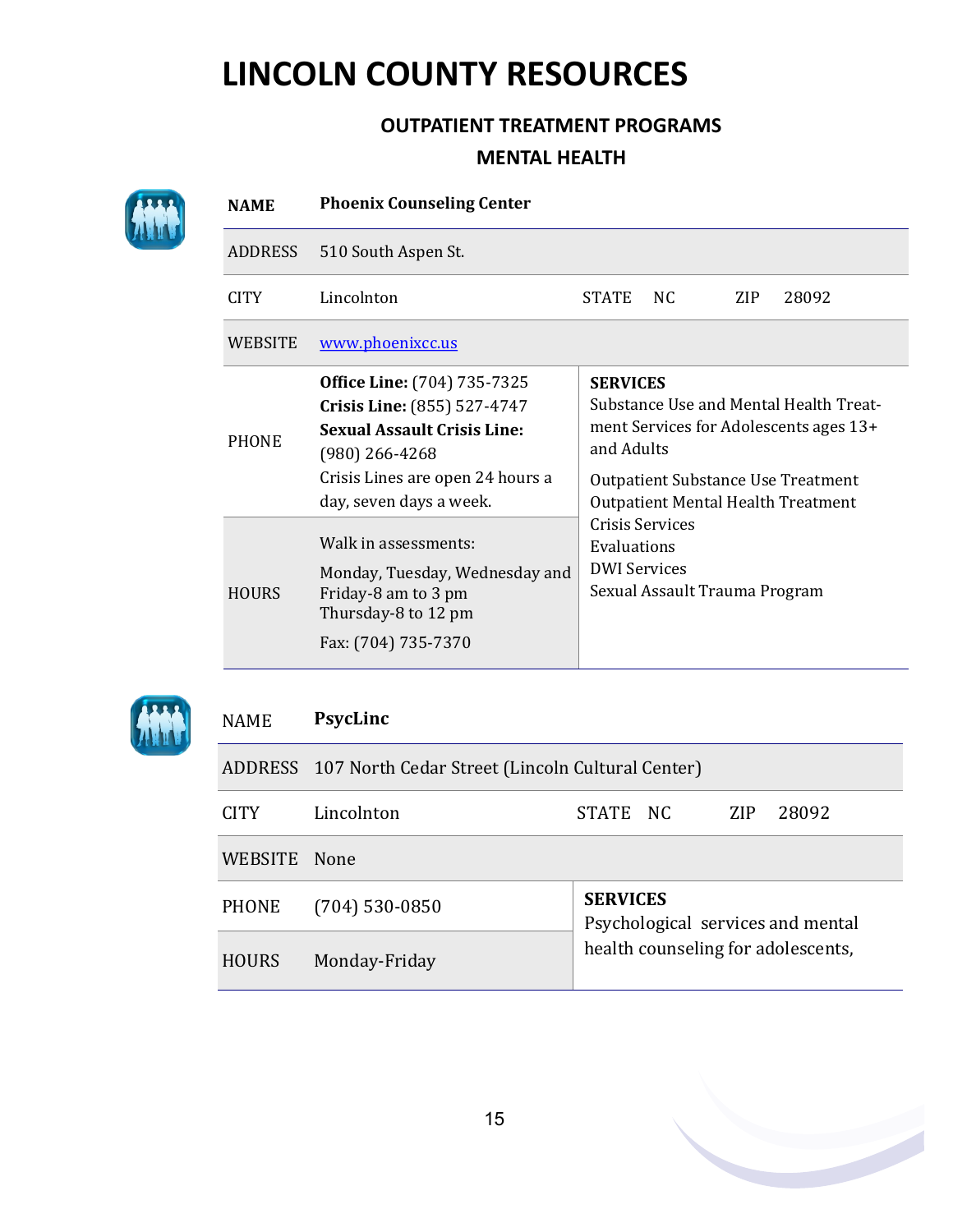### **OUTPATIENT TREATMENT PROGRAMS MENTAL HEALTH**

| <b>NAME</b>  | <b>Shelby Wellness and Therapy Center</b>                                                                                                                                  |                                                                                                                                                                                |     |      |       |  |  |  |
|--------------|----------------------------------------------------------------------------------------------------------------------------------------------------------------------------|--------------------------------------------------------------------------------------------------------------------------------------------------------------------------------|-----|------|-------|--|--|--|
|              | ADDRESS 530 E. Main Street                                                                                                                                                 |                                                                                                                                                                                |     |      |       |  |  |  |
| CITY.        | Lincolnton                                                                                                                                                                 | <b>STATE</b>                                                                                                                                                                   | NC. | ZIP. | 28092 |  |  |  |
| WEBSITE      | www.shelbytherapy.com                                                                                                                                                      |                                                                                                                                                                                |     |      |       |  |  |  |
| <b>PHONE</b> | $(704)$ 284-0554                                                                                                                                                           | <b>SERVICES</b><br>Substance Use and Mental Health<br>Treatment Services for ages 18 and up<br>Outpatient Substance Use Treatment<br><b>Outpatient Mental Health Treatment</b> |     |      |       |  |  |  |
| <b>HOURS</b> | Monday 9 am - 5 pm<br>Tuesday 9 am - 8 pm<br>Wednesday 9 am - 6 pm<br>Thursday 9 am - 8 pm<br>Friday 9 am - 5 pm<br>2nd & 4th Saturday of each month<br>$-10$ am till 5 pm |                                                                                                                                                                                |     |      |       |  |  |  |



#### NAME **Southfork Counseling Center**

|             | ADDRESS 701 South Laurel Street, Suite 3 |          |  |           |
|-------------|------------------------------------------|----------|--|-----------|
| <b>CITY</b> | Lincolnton                               | STATE NC |  | ZIP 28092 |

### WEBSITE <https://southforkcounselingnc.com/>

| <b>PHONE</b> | (980) 284-2159                   | <b>SERVICES</b><br>Southfork Counseling Center offers                                                                                                                                 |
|--------------|----------------------------------|---------------------------------------------------------------------------------------------------------------------------------------------------------------------------------------|
| <b>HOURS</b> | Monday-Friday<br>$9$ am $-$ 5 pm | treatment for a variety of mental<br>health and behavioral health needs, for<br>all ages, including:<br>Depression<br>Anxiety<br><b>ADHD</b><br>Autism<br>Grief/Bereavement<br>Trauma |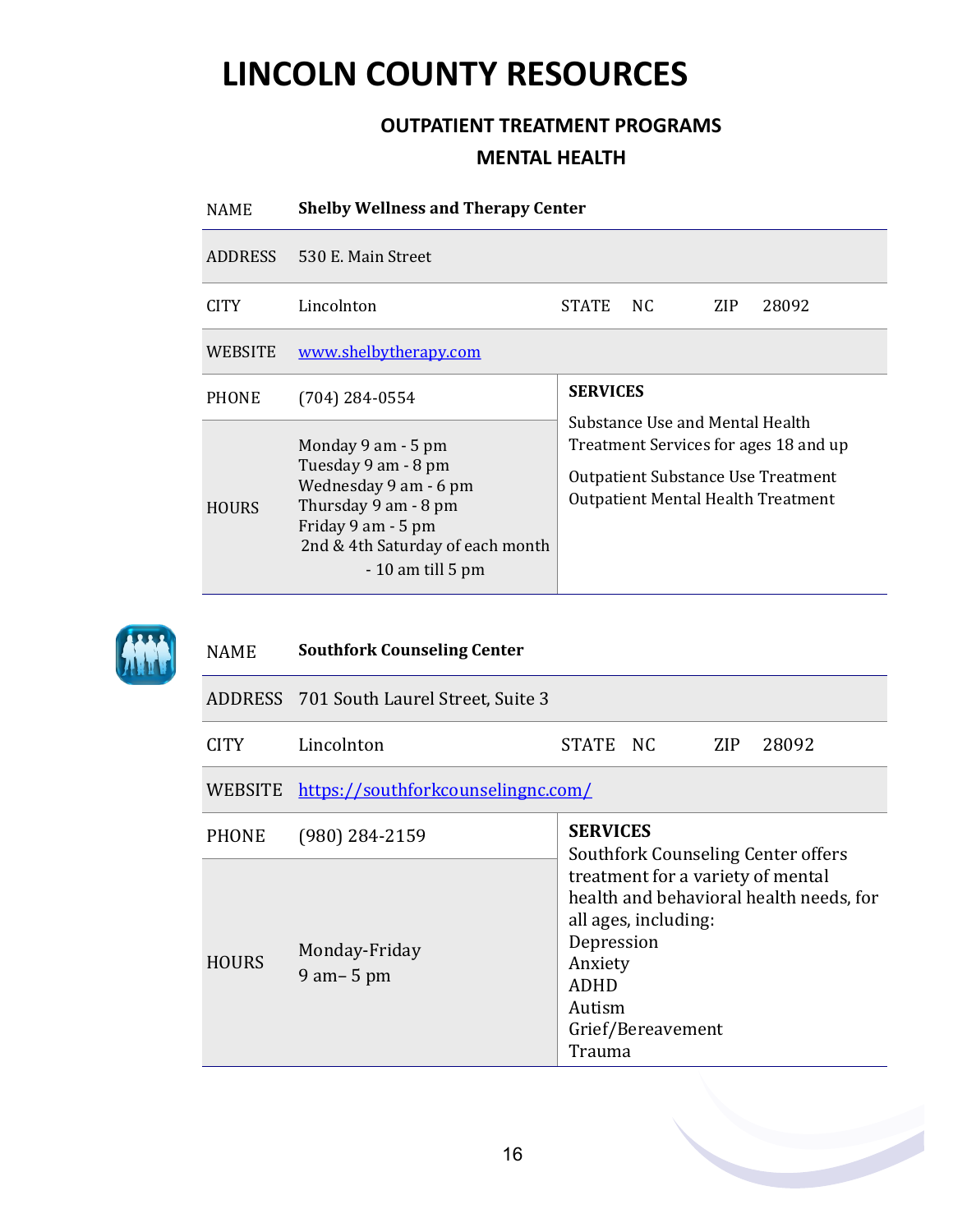| <b>NAME</b>    | <b>Support Incorporated</b> |                 |                                                                                                                                                                                                            |     |                                                                                                                               |
|----------------|-----------------------------|-----------------|------------------------------------------------------------------------------------------------------------------------------------------------------------------------------------------------------------|-----|-------------------------------------------------------------------------------------------------------------------------------|
|                | ADDRESS 311 McBee St.       |                 |                                                                                                                                                                                                            |     |                                                                                                                               |
| <b>CITY</b>    | Lincolnton                  | STATE NC        |                                                                                                                                                                                                            | ZIP | 28092                                                                                                                         |
| <b>WEBSITE</b> | www.supportinc.org          |                 |                                                                                                                                                                                                            |     |                                                                                                                               |
| <b>PHONE</b>   | $(704)$ 865-3525 x 213      | <b>SERVICES</b> |                                                                                                                                                                                                            |     | Substance Use and Mental Health Treat-                                                                                        |
| <b>HOURS</b>   | Monday-Friday<br>8 am-7 pm  | and adults      | <b>Medication Management</b><br><b>Family Centered Treatment</b><br>Day Treatment<br>Intensive In Home<br><b>School Based Therapy</b><br><b>High Fidelity Wraparound</b><br><b>Therapeutic Foster Care</b> |     | ment Services for children, adolescents<br><b>Substance Abuse Outpatient Treatment</b><br>Mental Health Outpatient Counseling |

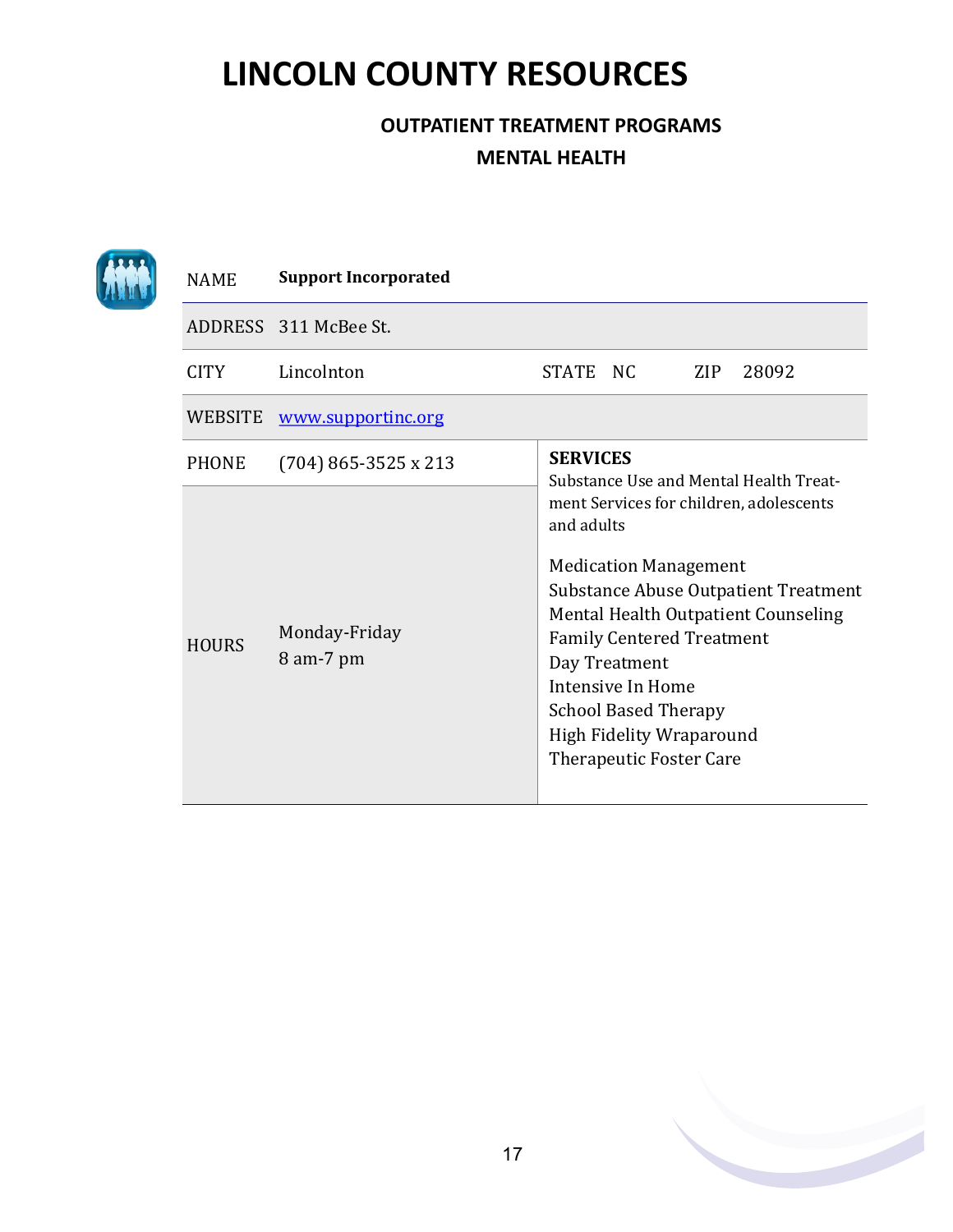### **HOSPITALS, HEALTH DEPARTMENTS AND MEDICAL CLINICS**

| <b>NAME</b>    | <b>Atrium Health Lincoln</b>                                |                                                                                                                                                                                                                                                                                                                                              |  |  |  |
|----------------|-------------------------------------------------------------|----------------------------------------------------------------------------------------------------------------------------------------------------------------------------------------------------------------------------------------------------------------------------------------------------------------------------------------------|--|--|--|
|                | ADDRESS 433 McAlister Road                                  |                                                                                                                                                                                                                                                                                                                                              |  |  |  |
| <b>CITY</b>    | Lincolnton                                                  | NC.<br><b>ZIP</b><br>28092<br><b>STATE</b>                                                                                                                                                                                                                                                                                                   |  |  |  |
| <b>WEBSITE</b> | www.atriumhealth.org/locations/detail/atrium-health-lincoln |                                                                                                                                                                                                                                                                                                                                              |  |  |  |
| <b>PHONE</b>   | $(980)$ 212-2000                                            | <b>SERVICES</b><br>A 101-bed hospital located in Lin-                                                                                                                                                                                                                                                                                        |  |  |  |
| <b>HOURS</b>   | Open 24/7                                                   | colnton, N.C., Atrium Health Lincoln, is<br>able to provide for healthcare needs,<br>including, but not limited to, nuclear<br>medicine, CT scans, MRI and vascular<br>ultrasound, outpatient surgical suites<br>and a renovated surgical unit, large<br>labor and delivery suites, a monitored<br>telemetry unit, and a critical care unit. |  |  |  |



#### NAME **Kintegra**

|              | ADDRESS 212 Gamble Drive                                          |                                                                                                         |  |  |  |
|--------------|-------------------------------------------------------------------|---------------------------------------------------------------------------------------------------------|--|--|--|
| <b>CITY</b>  | Lincolnton                                                        | 28092<br>STATE NC<br>ZIP.                                                                               |  |  |  |
|              | WEBSITE www.kintegra.org                                          |                                                                                                         |  |  |  |
| <b>PHONE</b> | Call (704) 874-3316 for<br>appointments<br>$(704)$ 735-7145       | <b>SERVICES</b><br>Services for children, adolescents and<br>adults<br><b>Medical Care</b>              |  |  |  |
| <b>HOURS</b> | Monday-Friday<br>$8:00$ am $-5:00$ pm<br>$(Closed 12:30-1:30 pm)$ | Dental Care<br>Mental Health Counseling<br>Diabetes Education and Support<br><b>HIV Case Management</b> |  |  |  |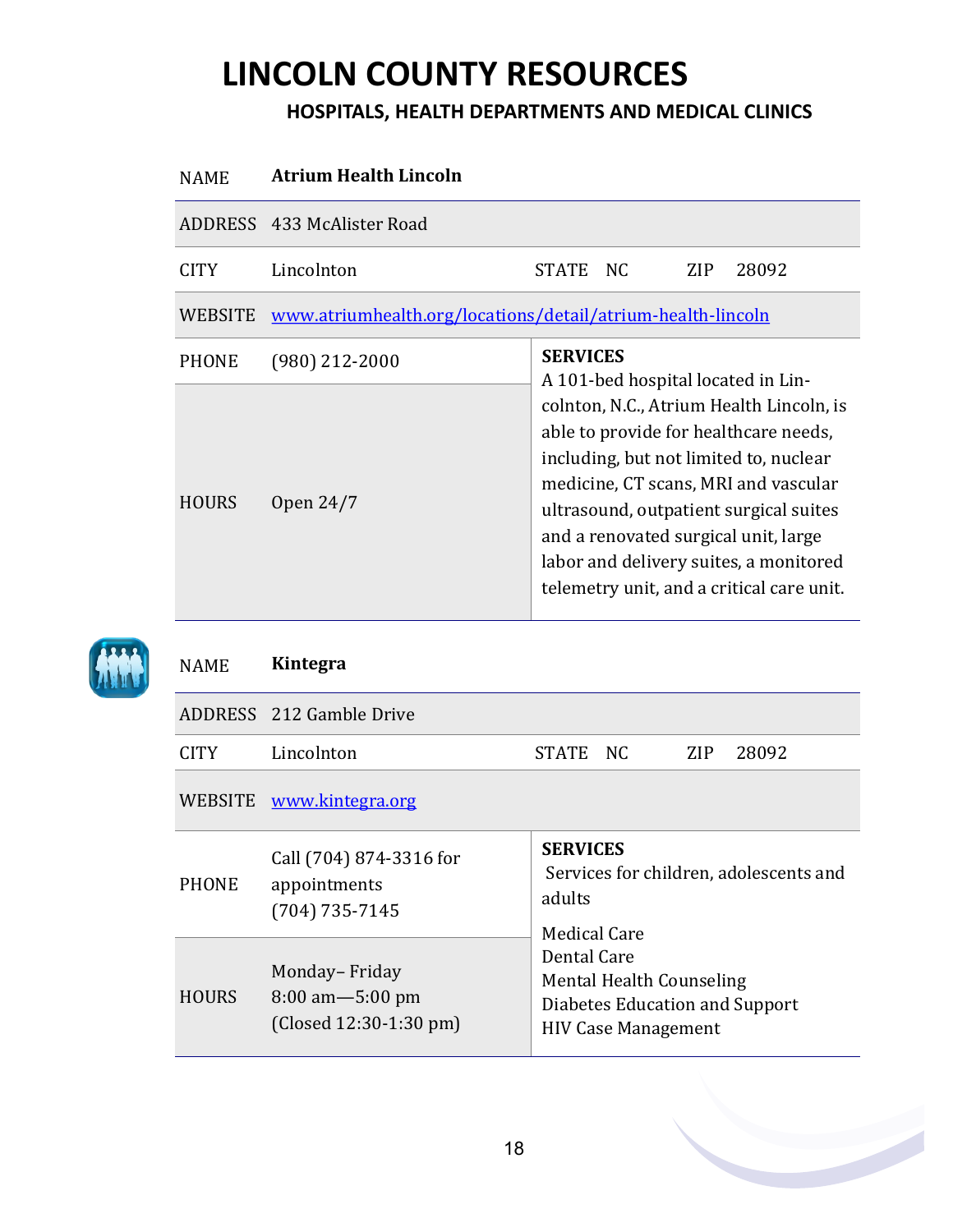#### **HOSPITALS, HEALTH DEPARTMENTS AND MEDICAL CLINICS**

| <b>NAME</b>  | <b>Lincoln County Health Department</b> |                                                                                                                                                                                                                                                                                                                                      |  |  |  |  |
|--------------|-----------------------------------------|--------------------------------------------------------------------------------------------------------------------------------------------------------------------------------------------------------------------------------------------------------------------------------------------------------------------------------------|--|--|--|--|
|              | ADDRESS 200 Gamble Drive                |                                                                                                                                                                                                                                                                                                                                      |  |  |  |  |
| <b>CITY</b>  | Lincolnton                              | STATE NC<br><b>ZIP</b><br>28092                                                                                                                                                                                                                                                                                                      |  |  |  |  |
|              | WEBSITE www.lincolncounty.org           |                                                                                                                                                                                                                                                                                                                                      |  |  |  |  |
| <b>PHONE</b> | $(704) 735 - 3001$                      | <b>SERVICES</b><br>Services for children and adults                                                                                                                                                                                                                                                                                  |  |  |  |  |
| <b>HOURS</b> | Monday-Friday<br>8:00 am-5:00 pm        | Care Coordination for Children<br><b>Chronic Disease Treatment</b><br>Confidential STD/HIV Testing<br>Communicable Disease Investigation<br><b>Health Screenings</b><br><b>Pregnancy Care</b><br>Migrant and Refugee Health Programs<br><b>School Nurse Program</b><br>Immunizations/Vaccines<br>Women, Infants and Children Program |  |  |  |  |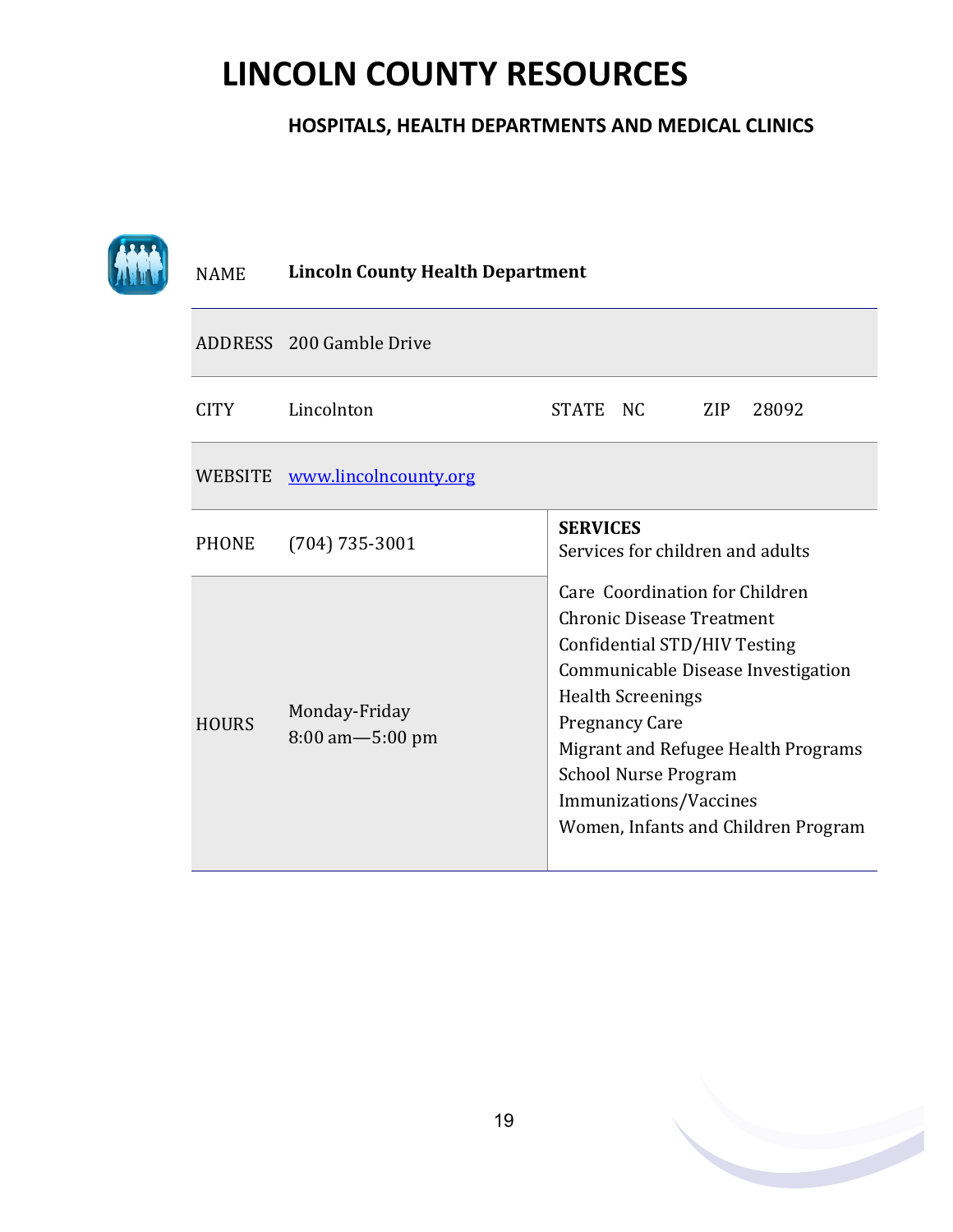#### **DEPARTMENT OF SOCIAL SERVICES**

|  | <b>NAME</b>  | <b>Lincoln County Department of Social Services</b> |                                                                                                                                                                                                                                                                             |  |  |  |
|--|--------------|-----------------------------------------------------|-----------------------------------------------------------------------------------------------------------------------------------------------------------------------------------------------------------------------------------------------------------------------------|--|--|--|
|  |              | ADDRESS 1336 E. Main Street                         |                                                                                                                                                                                                                                                                             |  |  |  |
|  | <b>CITY</b>  | Lincolnton                                          | STATE NC<br>ZIP<br>28092                                                                                                                                                                                                                                                    |  |  |  |
|  |              | WEBSITE www.lincolncounty.org                       |                                                                                                                                                                                                                                                                             |  |  |  |
|  | <b>PHONE</b> | $(704) 736 - 8580$                                  | <b>SERVICES</b><br>Services for Children, Adults and<br>Families                                                                                                                                                                                                            |  |  |  |
|  | <b>HOURS</b> | Monday-Friday<br>8:00 am - 5:00 pm                  | <b>Adult Services</b><br><b>Child Welfare Services</b><br>Child Support<br>Economic Services (Medicaid, Food,<br>Nutrition, Day Care, Energy<br>Assistance)<br><b>Work Permits</b><br>Services for the Blind<br><b>Vocational Rehabilitation</b><br><b>Fishing Licenses</b> |  |  |  |

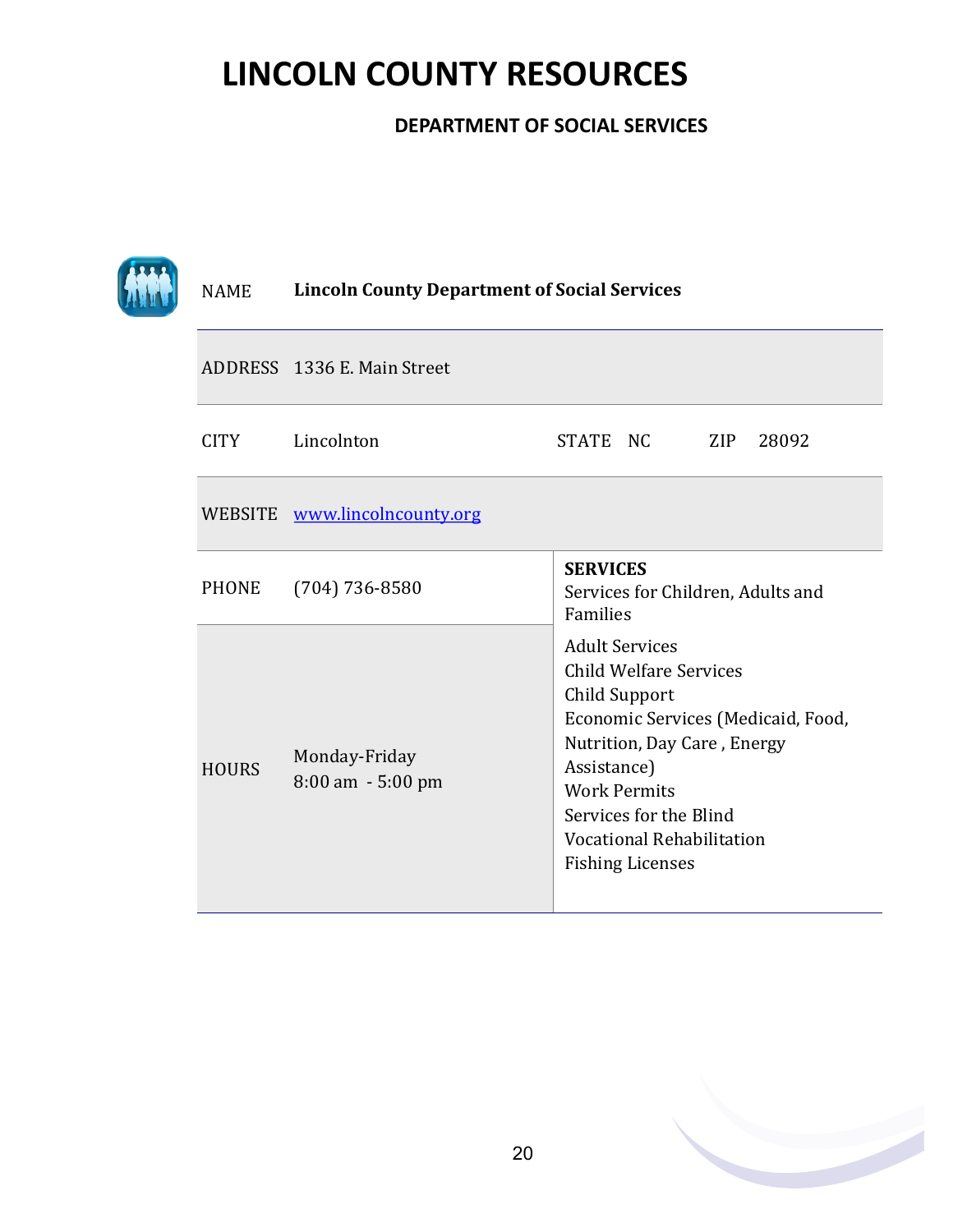**TRANSPORTATION**

#### NAME **Transportation Lincoln County (TLC)**

|                              | ADDRESS 435 Salem Church Road                                                                                                                                  |                                                                                                                                                                                                                                                                                                                                                                                                     |  |  |  |  |
|------------------------------|----------------------------------------------------------------------------------------------------------------------------------------------------------------|-----------------------------------------------------------------------------------------------------------------------------------------------------------------------------------------------------------------------------------------------------------------------------------------------------------------------------------------------------------------------------------------------------|--|--|--|--|
| <b>CITY</b>                  | Lincolnton                                                                                                                                                     | STATE NC<br>ZIP<br>28092                                                                                                                                                                                                                                                                                                                                                                            |  |  |  |  |
|                              | WEBSITE www.lincolncounty.org                                                                                                                                  |                                                                                                                                                                                                                                                                                                                                                                                                     |  |  |  |  |
| <b>PHONE</b><br><b>HOURS</b> | <b>Public Transportation</b><br>$(704) 736 - 2030$<br><b>Medicaid Transportation</b><br>(704) 732-3471<br>(TDD/TTY)<br>Monday – Friday<br>$6:00$ am $-5:00$ pm | <b>SERVICES</b><br>Transportation services for clients<br>$\bullet$<br>of participating Lincoln County<br>organizations:<br><b>Senior Services</b><br>Services for the Blind<br>Department of Social Services<br><b>Veterans Services</b><br>Gaston Skills/Salem Industries<br>General Public Services for Lincoln<br>$\bullet$<br>County residents in the city of<br>Lincolnton on the town route. |  |  |  |  |

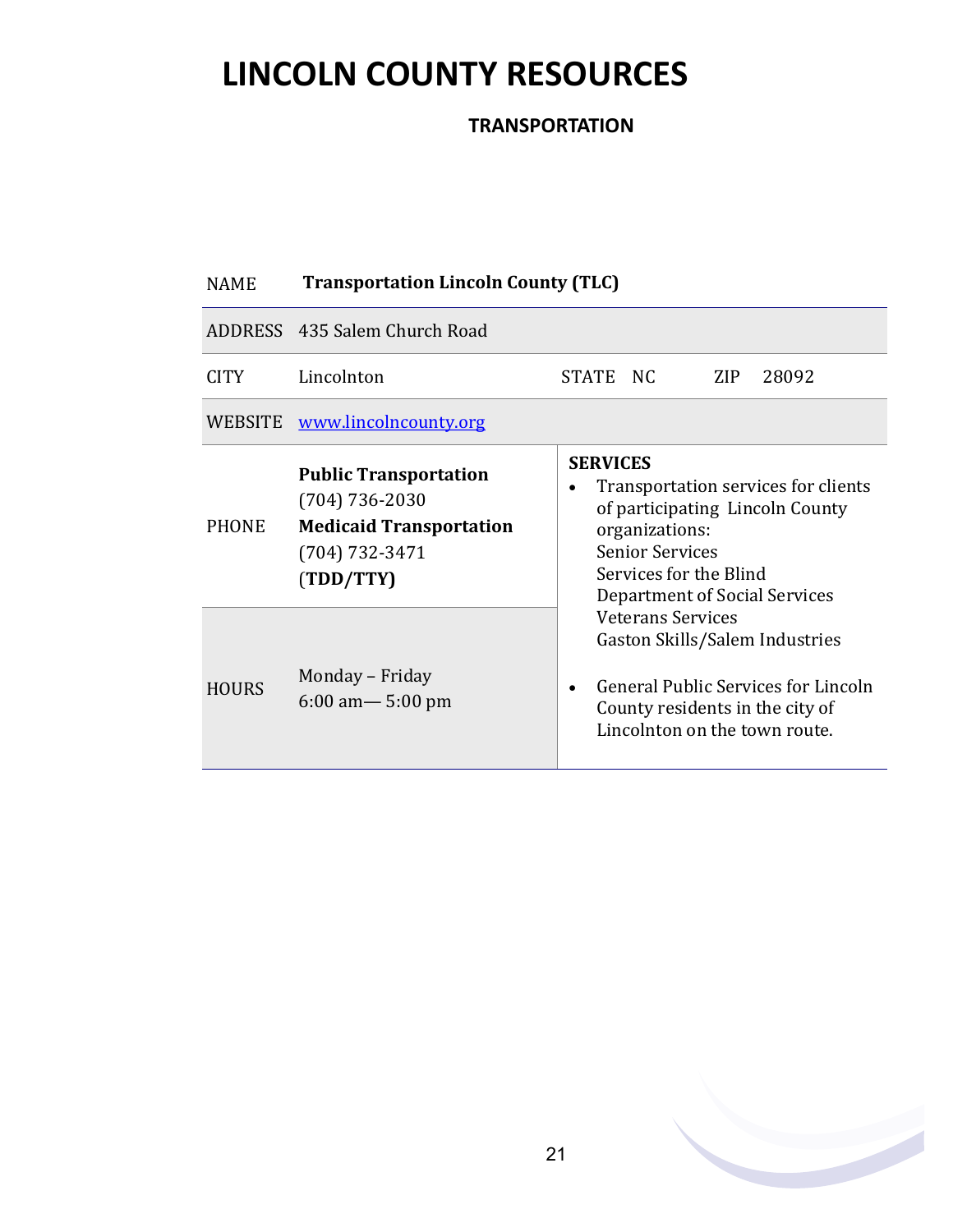**VETERANS SERVICES**

| <b>NAME</b>  | <b>Veteran's Services of Lincoln County</b>                          |                                                                                        |  |  |
|--------------|----------------------------------------------------------------------|----------------------------------------------------------------------------------------|--|--|
|              | ADDRESS 206 Gamble Drive                                             |                                                                                        |  |  |
| CITY         | Lincolnton                                                           | STATE NC<br>ZIP<br>28092                                                               |  |  |
|              | WEBSITE County of Lincoln, NC - Official Website - Veterans Services |                                                                                        |  |  |
| PHONE        | $(704)$ 736-8506                                                     | <b>SERVICES</b><br>Information and assistance for<br>veterans.                         |  |  |
| <b>HOURS</b> | Monday-Friday<br>$8:00 - 5:00$ pm                                    | Assistance with VA, filing claims and<br>accessing medical care and other<br>services. |  |  |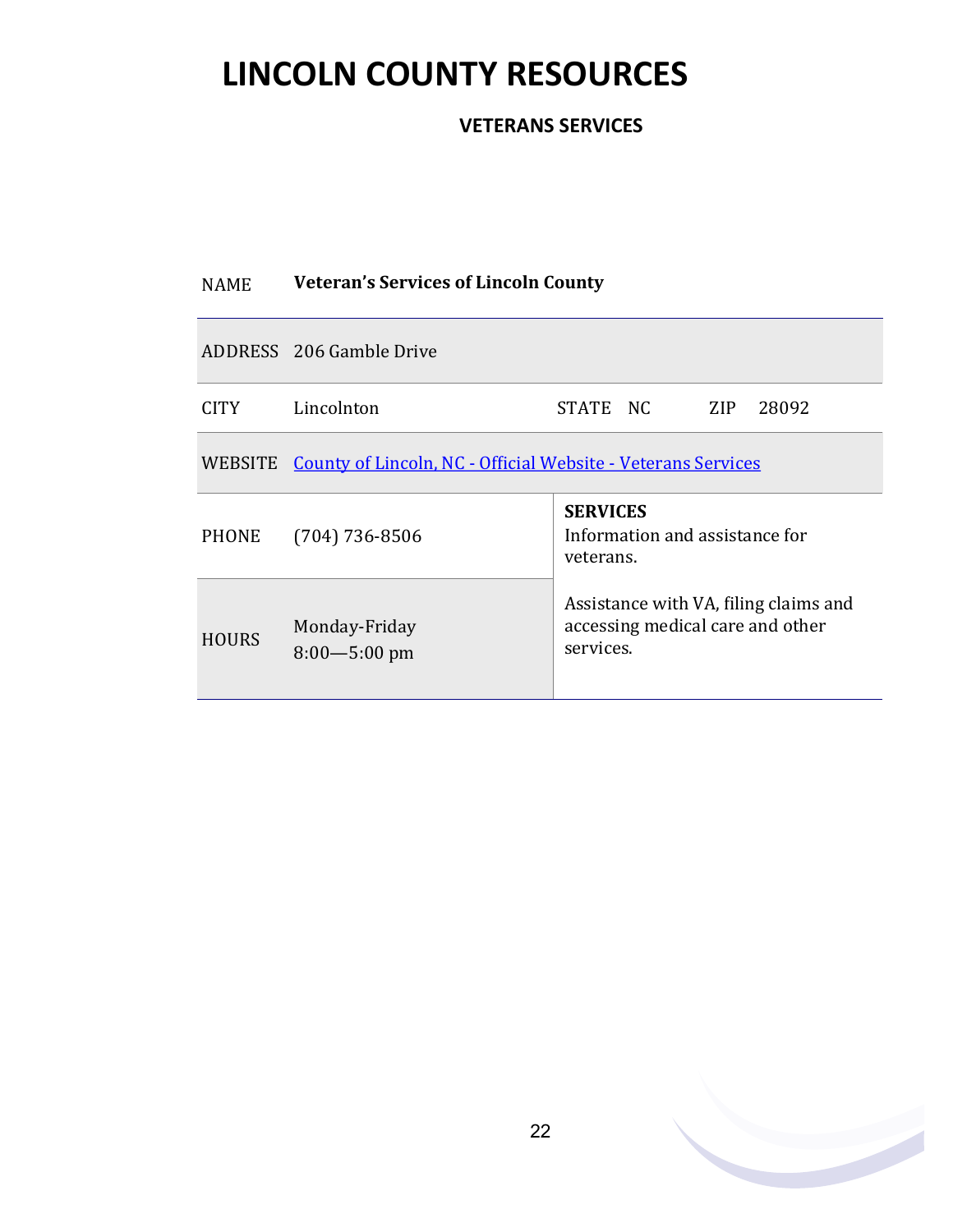### **OUTPATIENT TREATMENT PROGRAMS SUBSTANCE USE**

| <b>NAME</b>  | <b>Addiction Recovery Medical Services</b>                                             |                                                                                                                                                                                                                                                                     |  |      |       |
|--------------|----------------------------------------------------------------------------------------|---------------------------------------------------------------------------------------------------------------------------------------------------------------------------------------------------------------------------------------------------------------------|--|------|-------|
|              | ADDRESS 536 Signal Hill Drive Ext.                                                     |                                                                                                                                                                                                                                                                     |  |      |       |
| <b>CITY</b>  | Statesville                                                                            | STATE NC                                                                                                                                                                                                                                                            |  | ZIP. | 28625 |
| WEBSITE      | www.armscanhelp.com                                                                    |                                                                                                                                                                                                                                                                     |  |      |       |
| <b>PHONE</b> | $(704)$ 872-0234                                                                       | <b>SERVICES</b><br>ARMS offers adult substance abuse                                                                                                                                                                                                                |  |      |       |
| <b>HOURS</b> | <b>New Patient Walk Ins</b><br>Monday-Wednesday<br>$5:00 \text{ am} - 9:30 \text{ pm}$ | treatment services that include medically<br>monitored detoxification, individual<br>counseling, and group therapy through<br>our intensive faith-based outpatient<br>program.<br><b>Medication Assisted Treatment</b><br><b>Outpatient Substance Use Treatment</b> |  |      |       |



| <b>NAME</b>  | Anuvia                       |                                                                                          |  |     |       |
|--------------|------------------------------|------------------------------------------------------------------------------------------|--|-----|-------|
|              | ADDRESS 100 Billingsley Road |                                                                                          |  |     |       |
| CITY         | Charlotte                    | STATE NC                                                                                 |  | ZIP | 28211 |
|              | WEBSITE www.anuvia.org       |                                                                                          |  |     |       |
| PHONE        | $(704)376 - 7447$            | <b>SERVICES</b><br>Serve children, adolescents and adults<br><b>Outpatient Treatment</b> |  |     |       |
| <b>HOURS</b> | Call for more information    | <b>Residential Treatment</b><br>DWI/Court Services<br>Detox<br>Assessments<br>Prevention |  |     |       |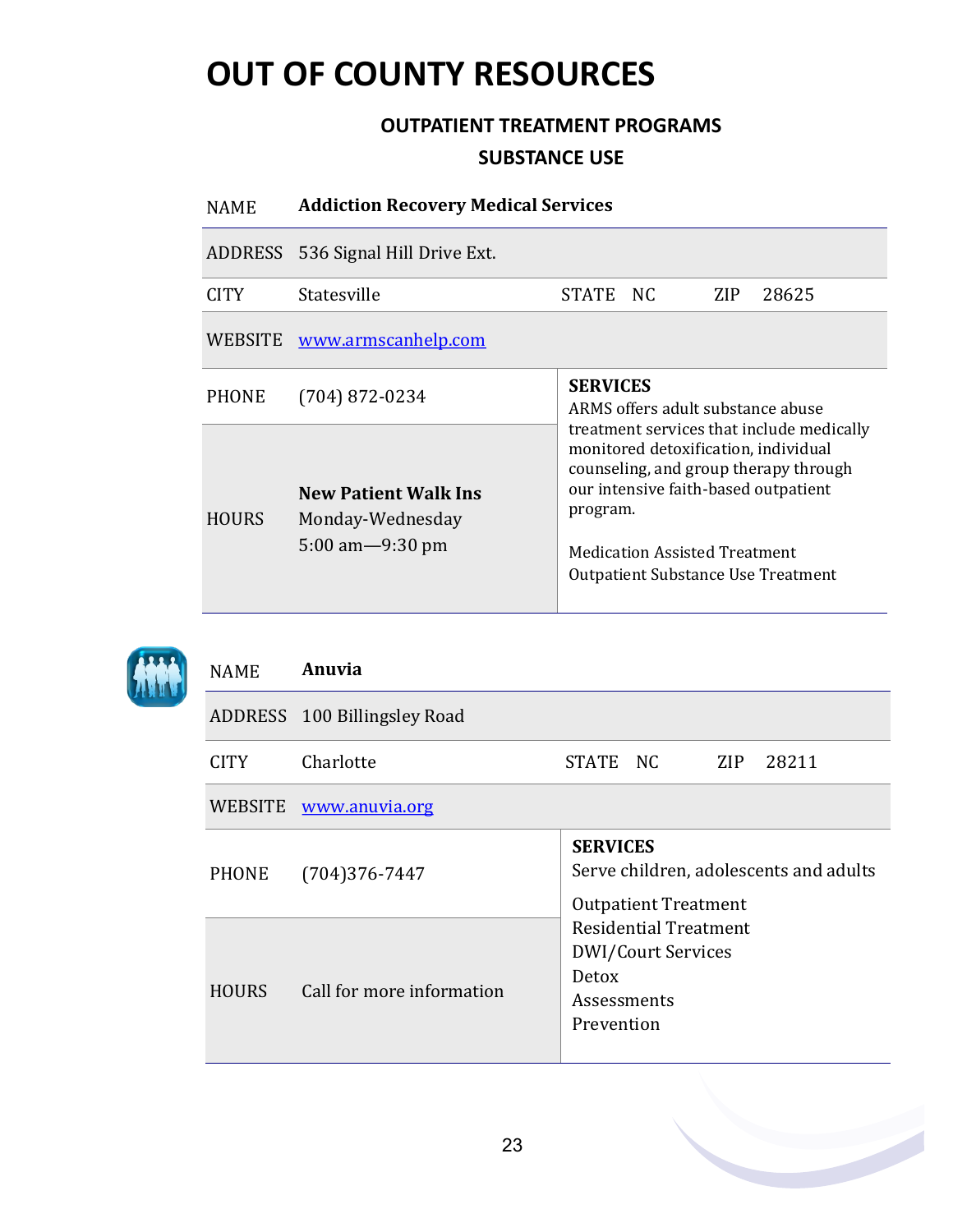### **OUTPATIENT TREATMENT PROGRAMS SUBSTANCE USE**

| <b>NAME</b>  | <b>Array of Brighter Beginnings</b>             |                                                                             |  |
|--------------|-------------------------------------------------|-----------------------------------------------------------------------------|--|
|              |                                                 |                                                                             |  |
| <b>CITY</b>  | Gastonia                                        | 28054<br><b>STATE</b><br>NC.<br>ZIP.                                        |  |
|              |                                                 |                                                                             |  |
| <b>PHONE</b> | $(704)$ 215-6896<br>After Hours: (980) 216-6899 | <b>SERVICES</b><br>Serve children, adolescents and adults                   |  |
| <b>HOURS</b> | Call for information                            | <b>Outpatient Substance Abuse Treatment</b><br>Mental Health Counseling     |  |
|              |                                                 | ADDRESS 813A S. Oakland Street<br>WEBSITE www.arrayofbrighterbeginnings.org |  |

### NAME **BK Professional Counseling Center**

|              | ADDRESS 125 East Plaza Drive, Suite 118                              |                                                                                                               |  |  |           |
|--------------|----------------------------------------------------------------------|---------------------------------------------------------------------------------------------------------------|--|--|-----------|
| CITY         | Mooresville                                                          | STATE NC                                                                                                      |  |  | ZIP 28115 |
|              | WEBSITE www.bk-counseling.com                                        |                                                                                                               |  |  |           |
| PHONE        | $(704)$ 662-3923                                                     | <b>SERVICES</b><br><b>DWI Assessments</b><br>Drug Assessments<br><b>Alcohol Drug Education Traffic School</b> |  |  |           |
| <b>HOURS</b> | Monday-Friday<br>$9:00$ am-until<br>Saturday<br>$9:00$ am $-2:00$ pm |                                                                                                               |  |  |           |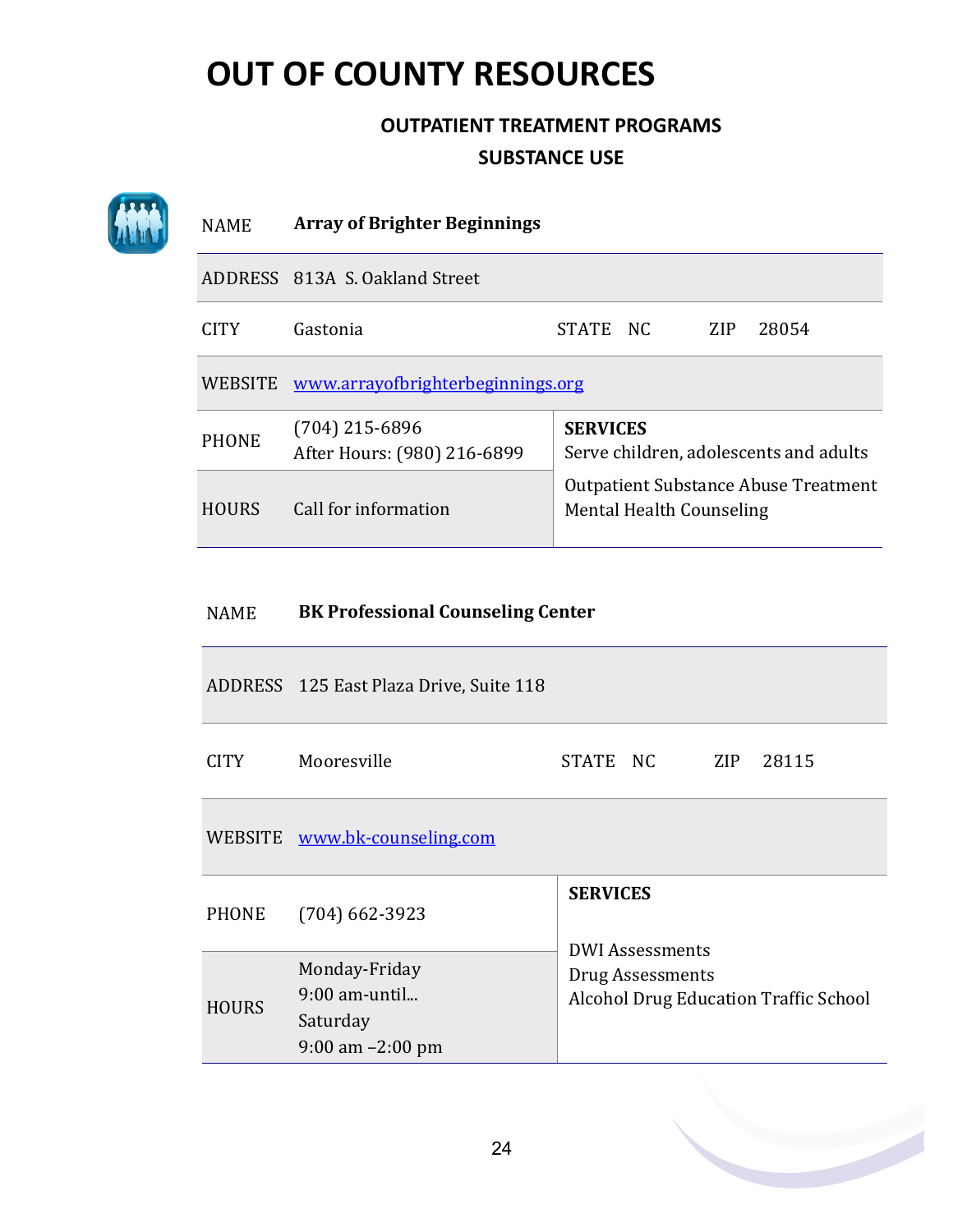### **OUTPATIENT TREATMENT PROGRAM SUBSTANCE USE**

|  | <b>NAME</b>                          | <b>Bridging the Gap of America</b>                                                                           |                                                                                                                                                     |  |  |  |  |
|--|--------------------------------------|--------------------------------------------------------------------------------------------------------------|-----------------------------------------------------------------------------------------------------------------------------------------------------|--|--|--|--|
|  | ADDRESS 3050 Riverwood Pkwy, Suite B |                                                                                                              |                                                                                                                                                     |  |  |  |  |
|  | <b>CITY</b>                          | Gastonia                                                                                                     | <b>STATE</b><br>NC<br>28056<br><b>ZIP</b>                                                                                                           |  |  |  |  |
|  | <b>WEBSITE</b>                       | www.bridgingthegapofamerica.org                                                                              |                                                                                                                                                     |  |  |  |  |
|  | <b>PHONE</b>                         | $(704)691 - 7617$                                                                                            | <b>SERVICES</b><br>Services for Veterans, adolescents and<br>adults                                                                                 |  |  |  |  |
|  | <b>HOURS</b>                         | Monday, Tuesday, Thursday,<br>Friday 8:30 am-7:00pm<br>Wednesday 9:00 am-6:00 pm<br>Saturday 9:00 am-2:00 pm | Outpatient Substance Use Treatment<br>Mental Health Outpatient Treatment<br>Peer Support<br><b>Supported Employment</b><br><b>Parenting Classes</b> |  |  |  |  |
|  | <b>NAME</b>                          | <b>The Cognitive Connection</b>                                                                              |                                                                                                                                                     |  |  |  |  |
|  |                                      | ADDRESS 929 15th Street NC, Suite 100                                                                        |                                                                                                                                                     |  |  |  |  |
|  | <b>CITY</b>                          | Hickory                                                                                                      | <b>STATE</b><br>28601<br>NC<br><b>ZIP</b>                                                                                                           |  |  |  |  |
|  | <b>WEBSITE</b>                       | www.thecogcon.com                                                                                            |                                                                                                                                                     |  |  |  |  |
|  | <b>PHONE</b>                         | (828) 327-6026                                                                                               | <b>SERVICES</b><br>Services for adolescents and adults                                                                                              |  |  |  |  |
|  | <b>HOURS</b>                         | Monday-Friday<br>8:00 am-8:00 pm                                                                             | <b>Outpatient Substance Use Treatment</b><br>Alcohol, Drug and DWI Assessments<br><b>Medication Assisted Treatment</b>                              |  |  |  |  |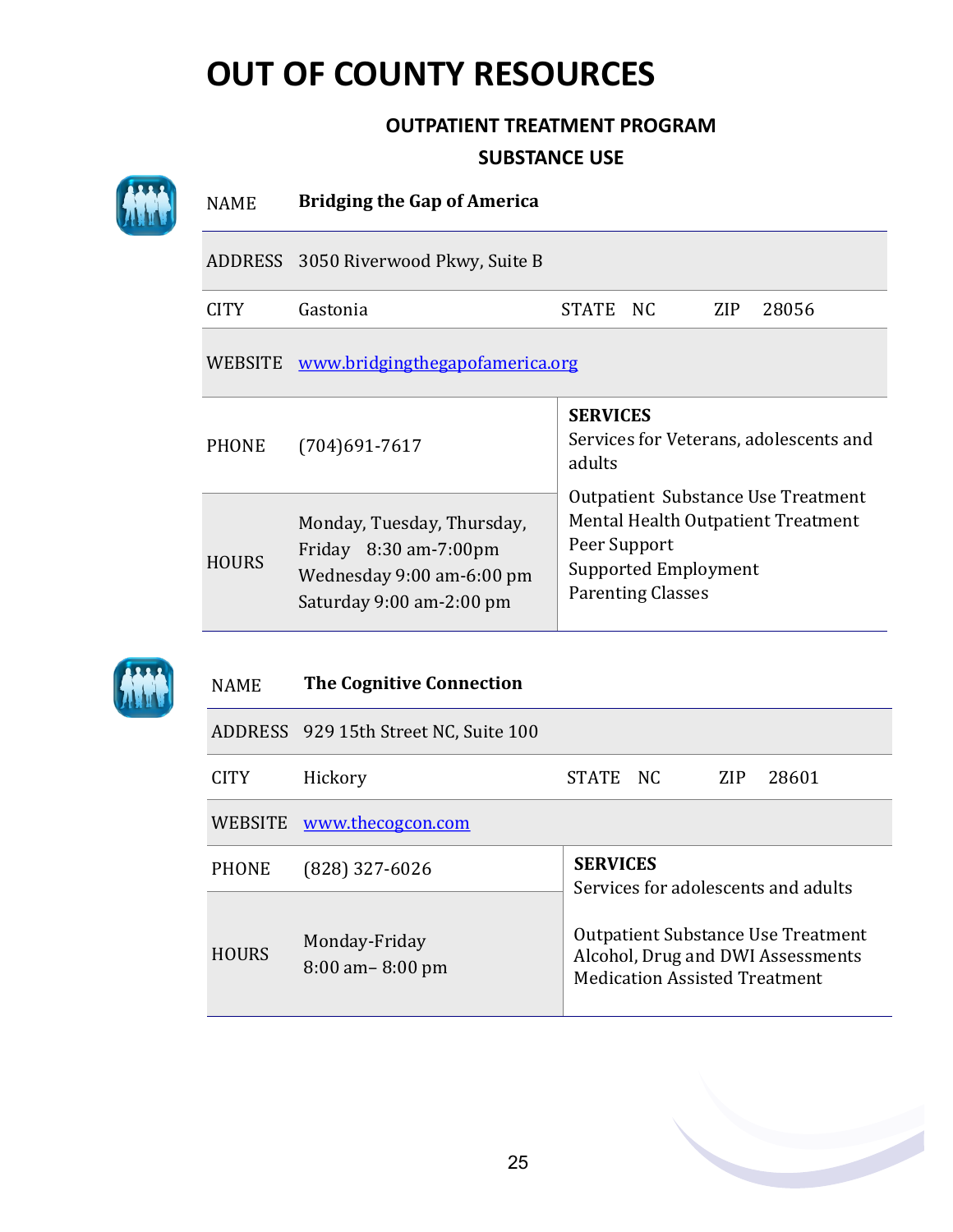### **OUTPATIENT TREATMENT PROGRAM SUBSTANCE USE**

| <b>NAME</b>    | <b>Crossroads Treatment Center</b>                                                                                                                                                    |                                                                  |  |  |  |  |
|----------------|---------------------------------------------------------------------------------------------------------------------------------------------------------------------------------------|------------------------------------------------------------------|--|--|--|--|
|                | ADDRESS 1895 E. Dixon Blvd.                                                                                                                                                           |                                                                  |  |  |  |  |
| <b>CITY</b>    | Shelby<br>STATE NC<br>ZIP<br>28150                                                                                                                                                    |                                                                  |  |  |  |  |
| <b>WEBSITE</b> | www.crossroadstreatmentcenters.com                                                                                                                                                    |                                                                  |  |  |  |  |
| <b>PHONE</b>   | $(704)$ 466-3970 or<br>1 (800) 805-6989                                                                                                                                               | <b>SERVICES</b><br>Serve adults                                  |  |  |  |  |
| <b>HOURS</b>   | <b>Intake</b> starts at 5:00 am<br>Wednesdays and Fridays<br><b>Office Hours: Monday-Friday</b><br>$5:00$ am $-10:00$ am<br>Saturdays 6:00 am-9:00 am<br>Sundays $8:00$ am $-9:00$ am | Opioid Treatment Program<br><b>Medication Assisted Treatment</b> |  |  |  |  |

#### NAME **Daymark Recovery Services**

|                | ADDRESS 518 Signal Hill Drive Ext.                                                               |                                                                                                                                               |                              |      |       |  |
|----------------|--------------------------------------------------------------------------------------------------|-----------------------------------------------------------------------------------------------------------------------------------------------|------------------------------|------|-------|--|
| CITY.          | Statesville                                                                                      | STATE NC                                                                                                                                      |                              | ZIP. | 28625 |  |
| <b>WEBSITE</b> | www.daymarkrecovery.org                                                                          |                                                                                                                                               |                              |      |       |  |
| <b>PHONE</b>   | $(704)$ 873-1114<br>24-Hour Crisis<br>$(866)$ 275-9552<br>Suicide Prevention<br>$(800)$ 273-8255 | <b>SERVICES</b><br><b>Outpatient Substance Use Treatment</b><br>Mental Health Outpatient Counseling<br>Mobile Crisis<br><b>Walk-in Crisis</b> |                              |      |       |  |
| <b>HOURS</b>   | Monday-Friday<br>$8:00$ am-5:00 pm                                                               |                                                                                                                                               | <b>Medication Management</b> |      |       |  |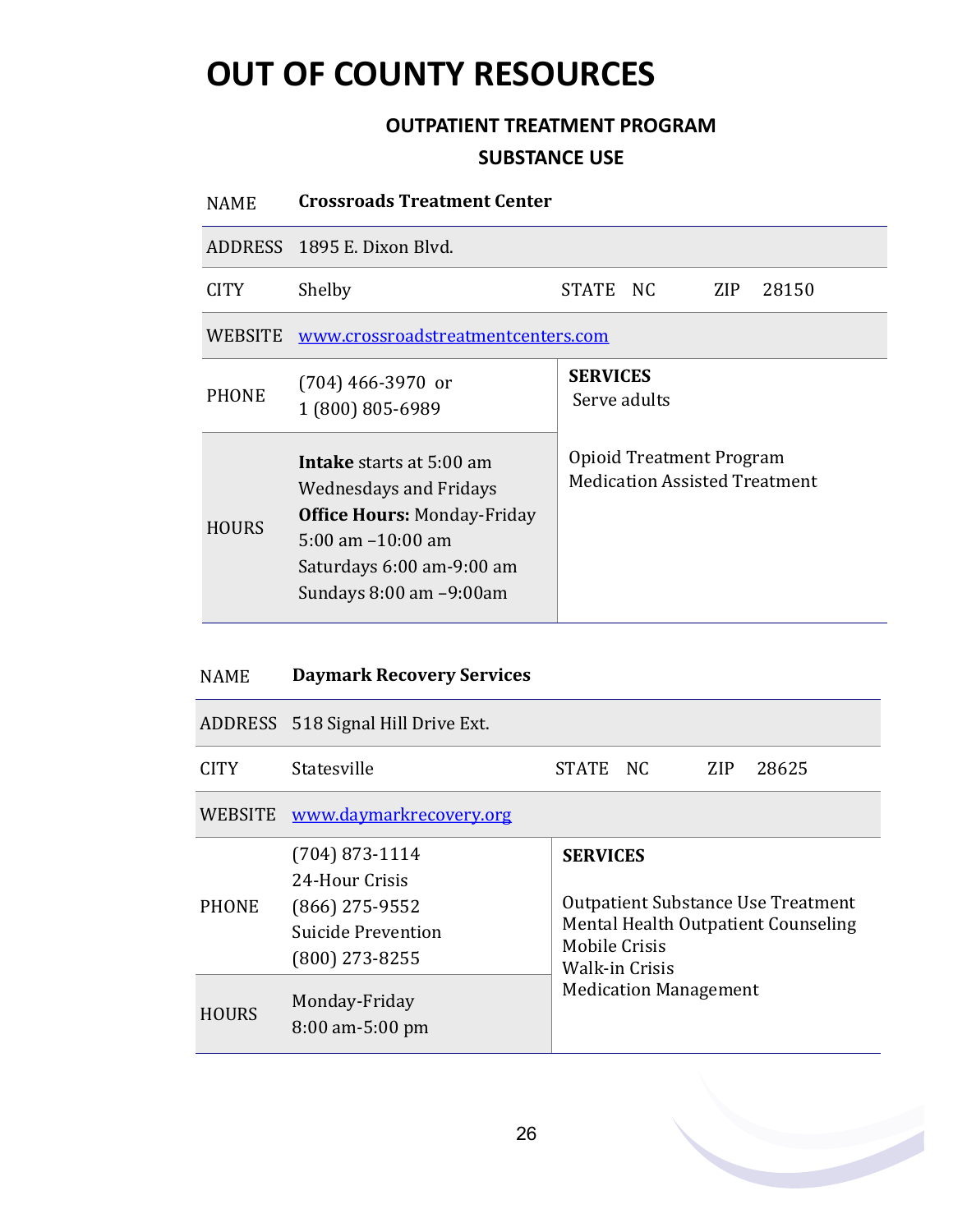AN

### **OUTPATIENT TREATMENT PROGRAMS**

#### **SUBSTANCE USE**

| <b>NAME</b>  | <b>Dilworth Center</b>                                                                                                   |                                                                                                                                                                        |
|--------------|--------------------------------------------------------------------------------------------------------------------------|------------------------------------------------------------------------------------------------------------------------------------------------------------------------|
|              | ADDRESS 2240 Park Road                                                                                                   |                                                                                                                                                                        |
| CITY.        | Charlotte                                                                                                                | <b>ZIP</b><br>28203<br>STATE<br>NC.                                                                                                                                    |
| WEBSITE      | www.dilworthcenter.org                                                                                                   |                                                                                                                                                                        |
| <b>PHONE</b> | $(704)$ 372-6969                                                                                                         | <b>SERVICES</b><br>Comprehensive treatment services for                                                                                                                |
| <b>HOURS</b> | Monday, Wednesday, Friday<br>$9:00$ am $-5:00$ pm<br>Tuesday, Thursday<br>$9:00$ am-9:15 pm<br>Saturday 9:00 am-12:15 pm | children, adolescents and adults.<br><b>Outpatient Substance Use Treatment</b><br>Dilworth Kids Program<br><b>Relapse Prevention Program</b><br><b>Family Programs</b> |

| <b>NAME</b>    | <b>Integrated Care of Greater Hickory</b> |                                                                                                                                                                                                                               |     |     |       |  |  |
|----------------|-------------------------------------------|-------------------------------------------------------------------------------------------------------------------------------------------------------------------------------------------------------------------------------|-----|-----|-------|--|--|
| ADDRESS        | 741 5th Street, SW                        |                                                                                                                                                                                                                               |     |     |       |  |  |
| <b>CITY</b>    | Hickory                                   | <b>STATE</b>                                                                                                                                                                                                                  | NC. | ZIP | 28602 |  |  |
| <b>WEBSITE</b> | www.integratedcarehickory.com             |                                                                                                                                                                                                                               |     |     |       |  |  |
| <b>PHONE</b>   | (828) 322-5915                            | <b>SERVICES</b><br>Substance Use and Mental Health                                                                                                                                                                            |     |     |       |  |  |
| <b>HOURS</b>   | Monday-Friday<br>$8:30$ am-4:30 pm        | Treatment Services for ages 18 and up<br><b>Medication Assisted Treatment</b><br>Outpatient Substance Use Treatment<br><b>Outpatient Mental Health Treatment</b><br>Peer Support Services<br><b>Recovery Support Services</b> |     |     |       |  |  |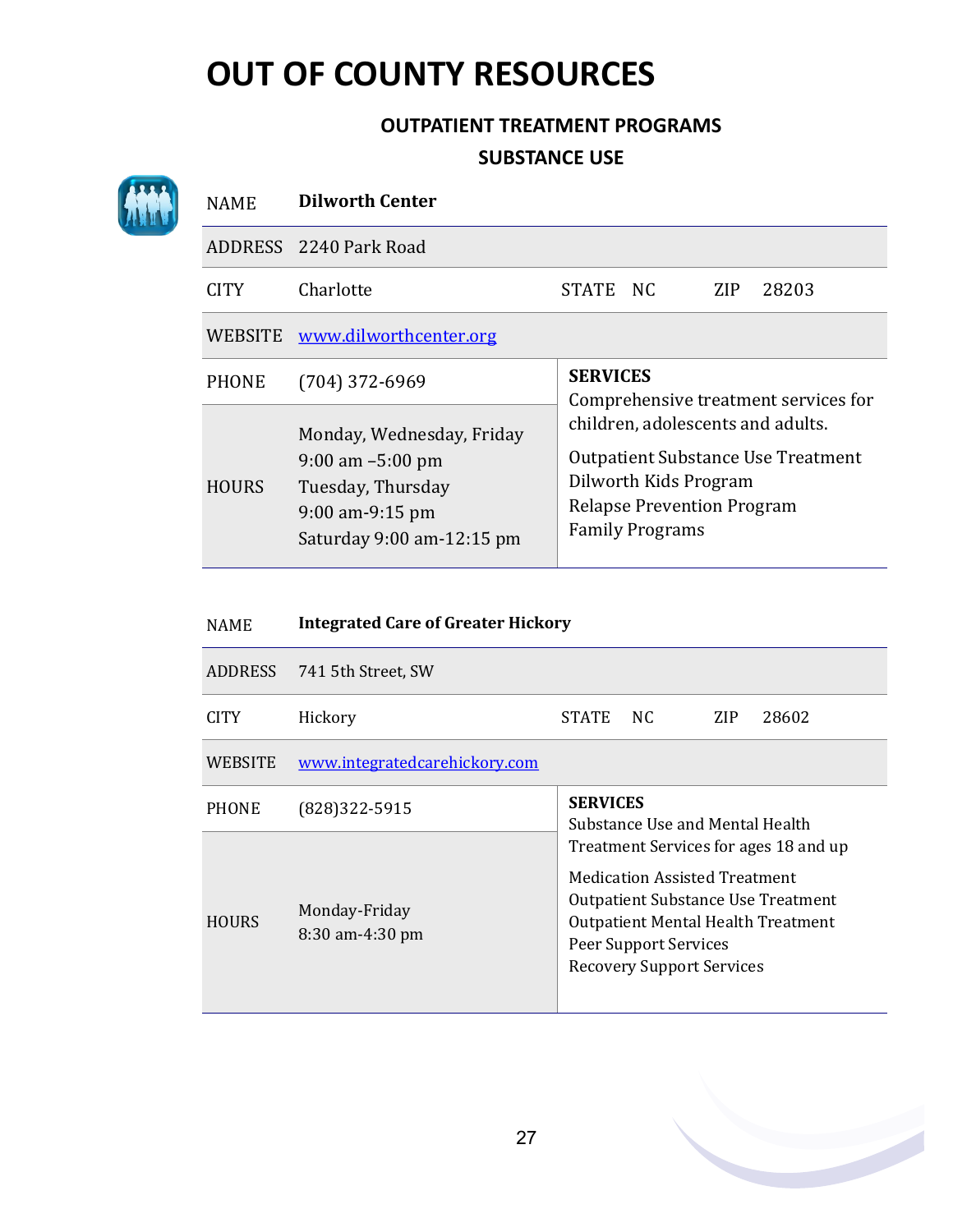### **OUTPATIENT TREATMENT PROGRAMS SUBSTANCE USE**

| <b>NAME</b>    | <b>Groups Recover Together</b>        |                                                 |  |     |       |
|----------------|---------------------------------------|-------------------------------------------------|--|-----|-------|
|                | ADDRESS 2913 Audrey Drive             |                                                 |  |     |       |
| <b>CITY</b>    | Gastonia                              | STATE NC                                        |  | ZIP | 28054 |
| <b>WEBSITE</b> | www.joingroups.com                    |                                                 |  |     |       |
| <b>PHONE</b>   | $(704)$ 479-6902                      | <b>SERVICES</b>                                 |  |     |       |
| <b>HOURS</b>   | Monday-Friday<br>$9:00$ am $-5:00$ pm | Services for adults<br>Opioid Treatment Program |  |     |       |
|                |                                       |                                                 |  |     |       |
| <b>NAME</b>    | <b>Phoenix Counseling Center</b>      |                                                 |  |     |       |
|                | ADDRESS 2505 Court Drive              |                                                 |  |     |       |

| <b>CITY</b>    | Gastonia                                                                                                                                                                                     | STATE NC                                                                                                                                                                                                                                                                 |  | ZIP. | 28054 |  |
|----------------|----------------------------------------------------------------------------------------------------------------------------------------------------------------------------------------------|--------------------------------------------------------------------------------------------------------------------------------------------------------------------------------------------------------------------------------------------------------------------------|--|------|-------|--|
| <b>WEBSITE</b> | www.phoenixcc.us                                                                                                                                                                             |                                                                                                                                                                                                                                                                          |  |      |       |  |
| <b>PHONE</b>   | <b>Office Line:</b> (704) 842-6359<br>Crisis Center: (704) 854-4196<br><b>Sexual Assault Crisis Line:</b><br>$(980)$ 266-4268<br>Crisis Lines are open 24 hours a<br>day, seven days a week. | <b>SERVICES</b><br>Substance Use and Mental Health<br>Treatment Services for ages 18 and up<br><b>Outpatient Substance Use Treatment</b><br>Outpatient Mental Health Treatment<br>Crisis Services<br>Evaluations<br><b>DWI</b> Services<br>Sexual Assault Trauma Program |  |      |       |  |
| <b>HOURS</b>   | Walk in assessments:<br>Monday, Tuesday, Wednesday<br>and Friday-8 am to 3 pm<br>Thursday-8 to 12 pm<br>Fax: (704) 735-7370                                                                  |                                                                                                                                                                                                                                                                          |  |      |       |  |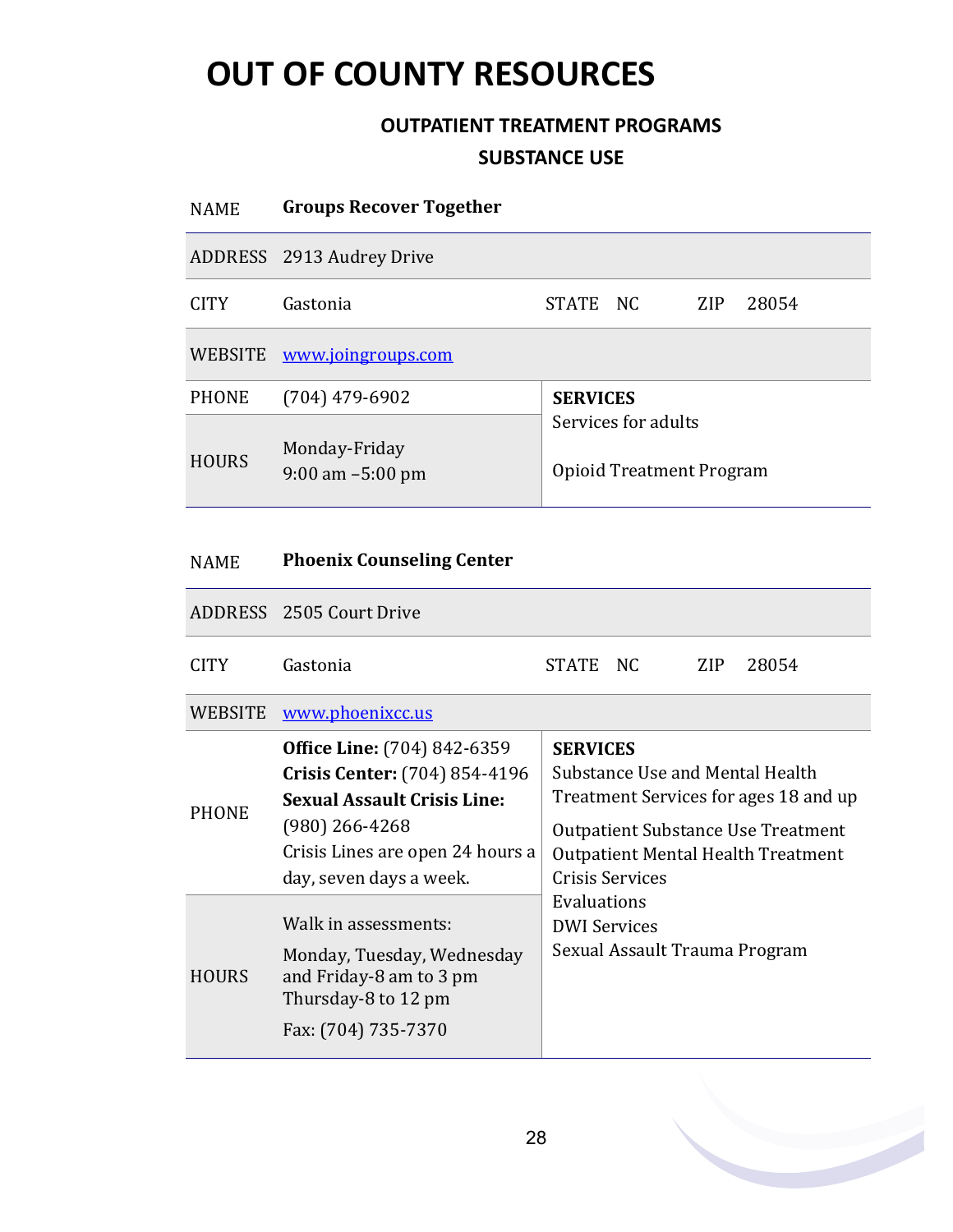### **OUTPATIENT TREATMENT PROGRAMS SUBSTANCE USE**

| <b>NAME</b>  | <b>Self Concepts Clinical Counseling</b> |                                           |  |     |                                     |
|--------------|------------------------------------------|-------------------------------------------|--|-----|-------------------------------------|
|              | ADDRESS 1305 E. Garrison Blyd.           |                                           |  |     |                                     |
| <b>CITY</b>  | Gastonia                                 | STATE NC                                  |  | ZIP | 28054                               |
| WEBSITE N/A  |                                          |                                           |  |     |                                     |
| <b>PHONE</b> | $(704)$ 852-3874                         | <b>SERVICES</b>                           |  |     | Services for Adolescents and Adults |
| <b>HOURS</b> |                                          | <b>Outpatient Substance Use Treatment</b> |  |     |                                     |

| <b>NAME</b>    | <b>Shelby Wellness and Therapy Center</b>                                                                                                                                  |                 |                                                                                                                                                                    |     |       |  |
|----------------|----------------------------------------------------------------------------------------------------------------------------------------------------------------------------|-----------------|--------------------------------------------------------------------------------------------------------------------------------------------------------------------|-----|-------|--|
| <b>ADDRESS</b> | 809 Lafayette Street, Suite A                                                                                                                                              |                 |                                                                                                                                                                    |     |       |  |
| <b>CITY</b>    | Shelby                                                                                                                                                                     | <b>STATE</b>    | NC.                                                                                                                                                                | ZIP | 28150 |  |
| WEBSITE        | www.shelbytherapy.com                                                                                                                                                      |                 |                                                                                                                                                                    |     |       |  |
| <b>PHONE</b>   | $(704)$ 284-0554                                                                                                                                                           | <b>SERVICES</b> |                                                                                                                                                                    |     |       |  |
| <b>HOURS</b>   | Monday 9 am - 5 pm<br>Tuesday 9 am - 8 pm<br>Wednesday 9 am - 6 pm<br>Thursday 9 am - 8 pm<br>Friday 9 am - 5 pm<br>2nd & 4th Saturday of each month<br>$-10$ am till 5 pm |                 | Substance Use and Mental Health<br>Treatment Services for ages 18 and up<br><b>Outpatient Substance Use Treatment</b><br><b>Outpatient Mental Health Treatment</b> |     |       |  |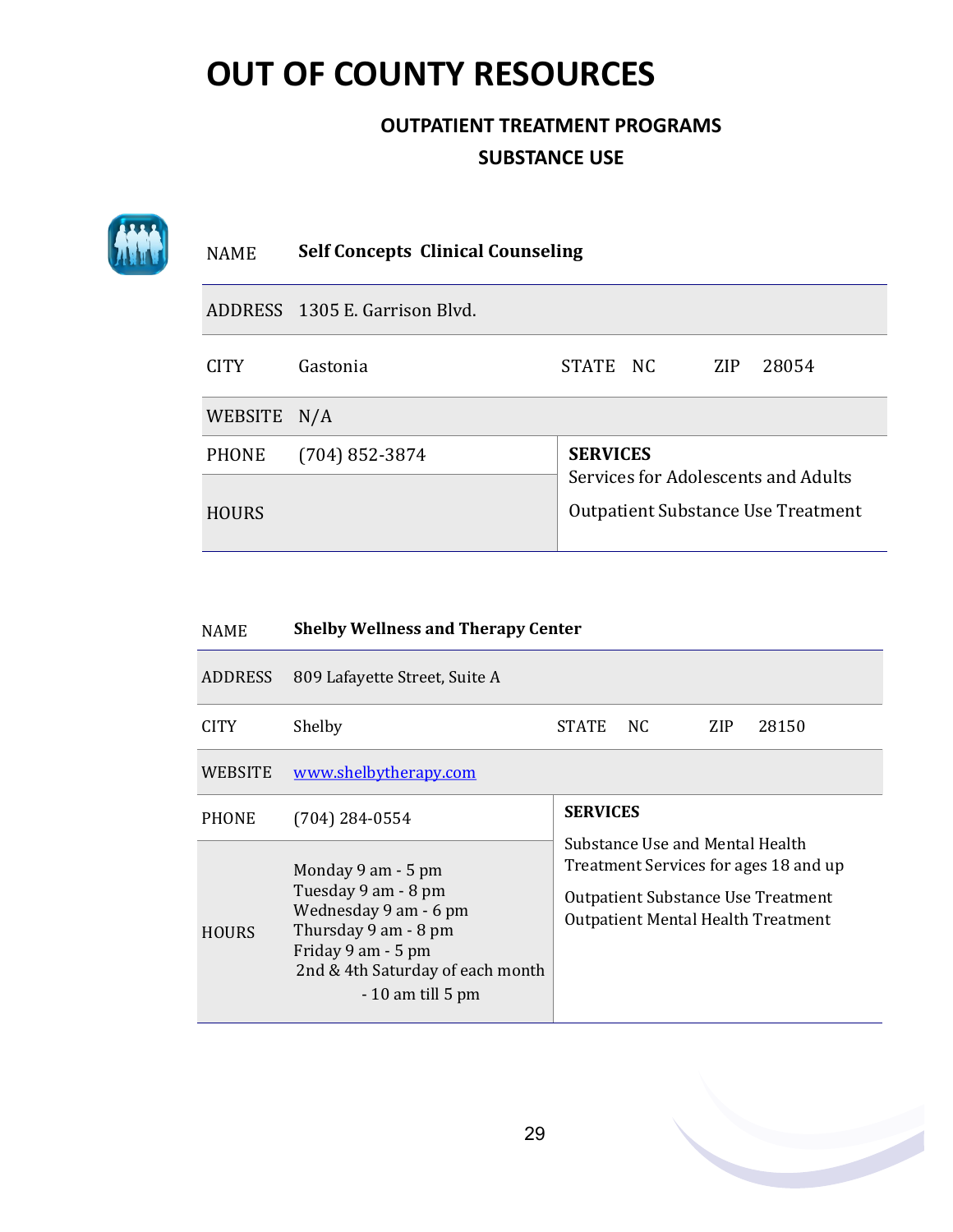### **OUTPATIENT TREATMENT PROGRAMS SUBSTANCE USE**

# NAME **Southern Foothills Area of Narcotics Anonymous** ADDRESS N/A CITY STATE STATE SIDES WEBSITE [www.sfana.com](http://www.sfana.com/) PHONE 1(866) 997-<sup>9559</sup> **SERVICES** The website lists NA meetings schedules for Belmont, Gastonia, Lincolnton, Shelby and surrounding HOURS areas. NAME **Sunpath, LLC** ADDRESS 415 W. Main Avenue CITY Gastonia STATE NC ZIP 28052

| WEBSITE      | www.sunpathllc.com                                           |                                                                                                                                                                                |
|--------------|--------------------------------------------------------------|--------------------------------------------------------------------------------------------------------------------------------------------------------------------------------|
| <b>PHONE</b> | $(704)$ 478-6093 ext. 100                                    | <b>SERVICES</b>                                                                                                                                                                |
| <b>HOURS</b> | Monday - Thursday<br>$8:30$ am $-5$ pm<br>Friday 8 am - 2 pm | Substance Use and Mental Health<br>Treatment Services to individuals and<br>families<br><b>Outpatient Substance Use Treatment</b><br><b>Outpatient Mental Health Treatment</b> |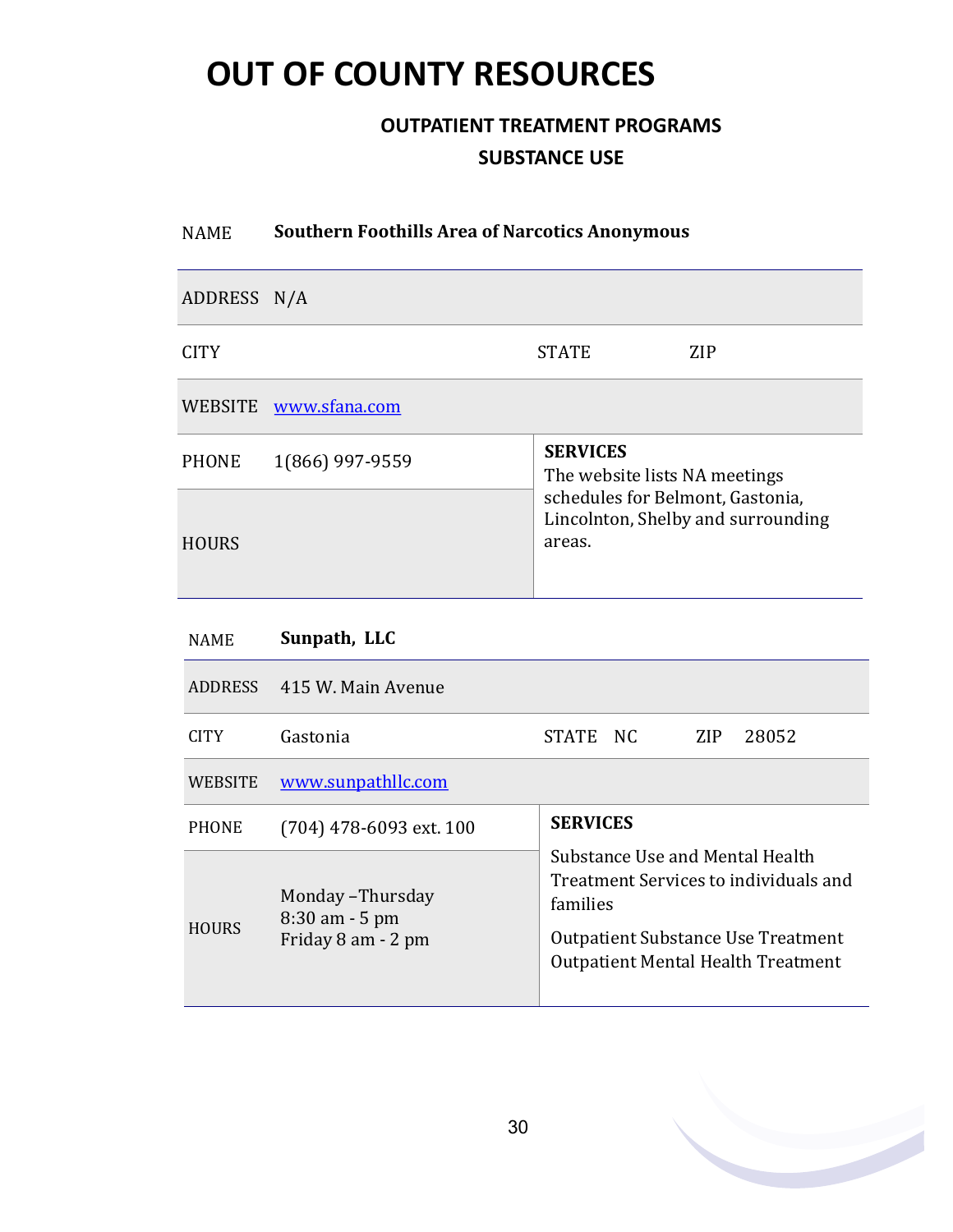### **OUTPATIENT TREATMENT PROGRAMS SUBSTANCE USE**

|  | <b>NAME</b>  | <b>Support Incorporated</b>      |                                                                                                                                                                                                                                                                                                                                                    |  |  |  |  |  |
|--|--------------|----------------------------------|----------------------------------------------------------------------------------------------------------------------------------------------------------------------------------------------------------------------------------------------------------------------------------------------------------------------------------------------------|--|--|--|--|--|
|  |              | ADDRESS 175 W. Franklin Blyd     |                                                                                                                                                                                                                                                                                                                                                    |  |  |  |  |  |
|  | <b>CITY</b>  | Gastonia                         | STATE NC<br>ZIP<br>28054                                                                                                                                                                                                                                                                                                                           |  |  |  |  |  |
|  | WEBSITE      | www.supportinc.org               |                                                                                                                                                                                                                                                                                                                                                    |  |  |  |  |  |
|  | <b>PHONE</b> | $(704) 865 - 3525$               | <b>SERVICES</b><br>Substance Use and Mental Health Treat-                                                                                                                                                                                                                                                                                          |  |  |  |  |  |
|  |              |                                  | ment Services for children, adolescents<br>and adults<br><b>Medication Management</b><br>Substance Abuse Outpatient Treatment<br>Mental Health Outpatient Counseling<br><b>Family Centered Treatment</b><br>Day Treatment<br>Intensive In Home<br><b>School Based Therapy</b><br><b>High Fidelity Wraparound</b><br><b>Therapeutic Foster Care</b> |  |  |  |  |  |
|  | <b>HOURS</b> | Monday-Friday<br>8:00 am-7:00 pm |                                                                                                                                                                                                                                                                                                                                                    |  |  |  |  |  |

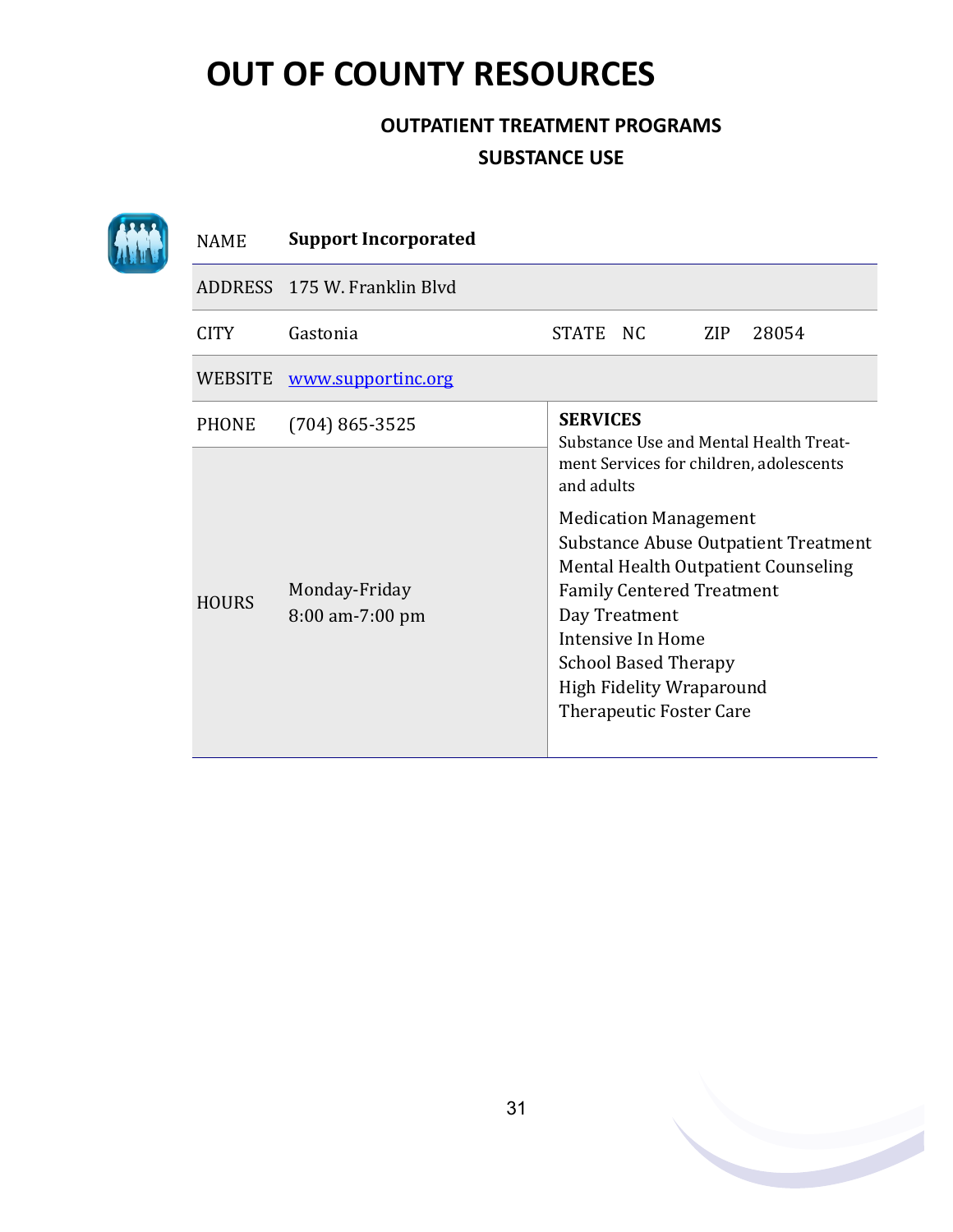| <b>NAME</b>    | <b>Bethel Colony of Mercy</b>        |                                                                                                                                                                                    |     |     |       |  |  |
|----------------|--------------------------------------|------------------------------------------------------------------------------------------------------------------------------------------------------------------------------------|-----|-----|-------|--|--|
| <b>ADDRESS</b> | 1675 Bethel Colony Road              |                                                                                                                                                                                    |     |     |       |  |  |
| <b>CITY</b>    | Lenior                               | <b>STATE</b>                                                                                                                                                                       | NC. | ZIP | 28645 |  |  |
| WEBSITE        | www.bethelcolony.org                 |                                                                                                                                                                                    |     |     |       |  |  |
| <b>PHONE</b>   | $(828)754-3781$ or<br>(828) 754-9987 | <b>SERVICES</b>                                                                                                                                                                    |     |     |       |  |  |
| <b>HOURS</b>   | Call for more information            | 65-day residential drug and alcohol<br>program with a faith-based approach<br>using the Bible and Christian principles<br>in counseling. \$250 admission fee and<br>free services. |     |     |       |  |  |

| <b>NAME</b> | <b>Charlotte Rescue Mission-Rebound</b> |
|-------------|-----------------------------------------|
|-------------|-----------------------------------------|

|                   | ADDRESS 907 W. 1st Street                                                      |                                                   |  |     |       |
|-------------------|--------------------------------------------------------------------------------|---------------------------------------------------|--|-----|-------|
| CITY <sup>1</sup> | Charlotte                                                                      | STATE NC                                          |  | ZIP | 28202 |
|                   | WEBSITE www.charlotterescuemission.org                                         |                                                   |  |     |       |
| <b>PHONE</b>      | $(704)$ 333-HOPE $(4673)$                                                      | <b>SERVICES</b><br>Residential addiction recovery |  |     |       |
| <b>HOURS</b>      | Call or email<br>inquiries@charlotterescuemission.org<br>for more information. | program for men.                                  |  |     |       |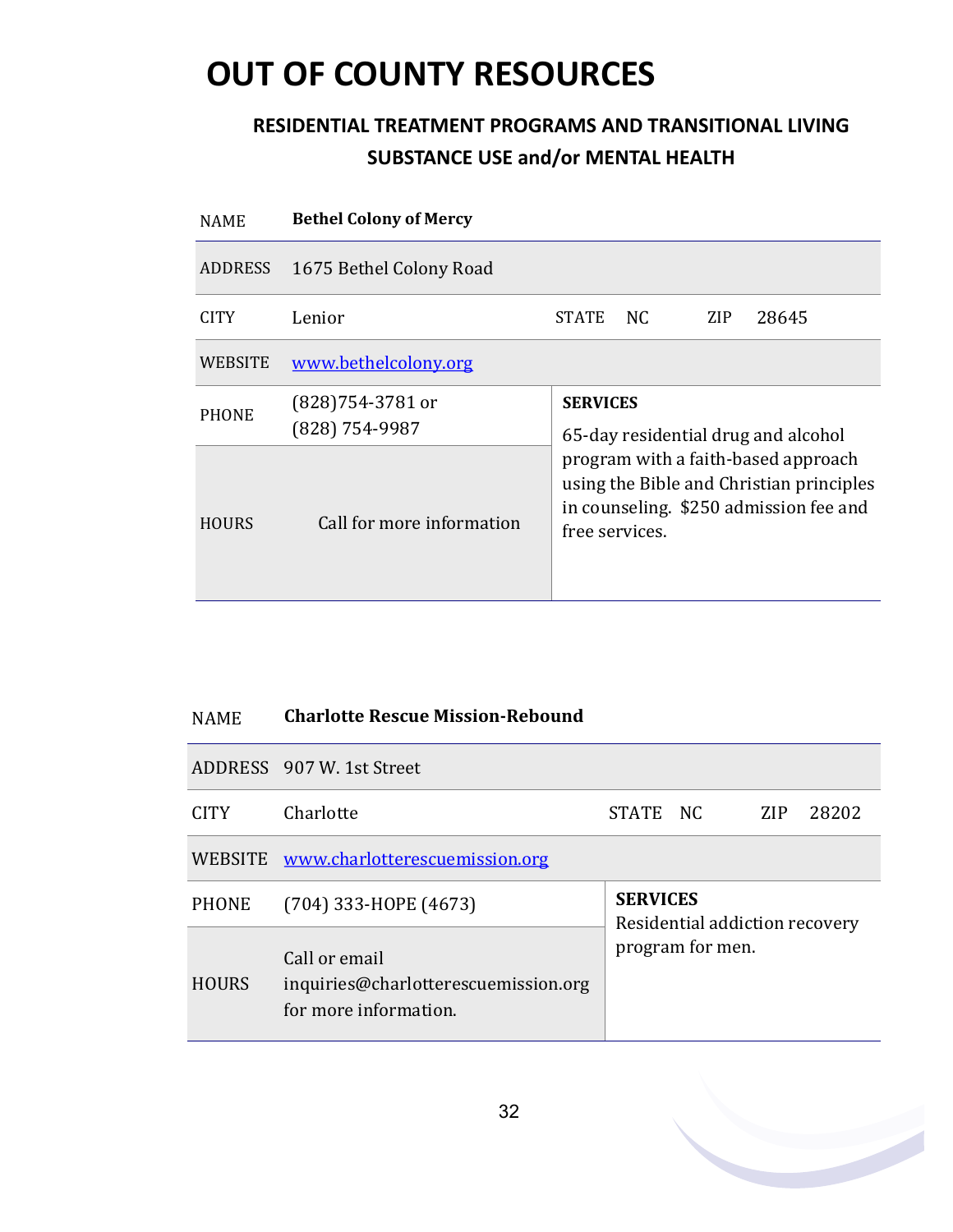| <b>NAME</b>    | <b>Charlotte Rescue Mission-Doves Nest</b>                                     |                                                                                                                                                                            |
|----------------|--------------------------------------------------------------------------------|----------------------------------------------------------------------------------------------------------------------------------------------------------------------------|
| <b>ADDRESS</b> | 2855 West Blyd.                                                                |                                                                                                                                                                            |
| <b>CITY</b>    | Charlotte                                                                      | <b>STATE</b><br><b>NC</b><br><b>ZIP</b><br>28208                                                                                                                           |
| <b>WEBSITE</b> | www.charlotterescuemission.org                                                 |                                                                                                                                                                            |
| <b>PHONE</b>   | (704) 333-HOPE (4673)                                                          | <b>SERVICES</b>                                                                                                                                                            |
| <b>HOURS</b>   | Call or email<br>inquiries@charlotterescuemission.org<br>for more information. | Residential addiction recovery<br>program for women. Can<br>accept women with children.                                                                                    |
| <b>NAME</b>    | <b>Crossroads Rescue Mission</b>                                               |                                                                                                                                                                            |
| <b>ADDRESS</b> | 206 Mt Sinai Church Rd                                                         |                                                                                                                                                                            |
| <b>CITY</b>    | Shelby                                                                         | <b>STATE</b><br><b>NC</b><br><b>ZIP</b><br>28152                                                                                                                           |
| <b>WEBSITE</b> | www.crossroadsrescuemission.org                                                |                                                                                                                                                                            |
| <b>PHONE</b>   | $(704)$ 484-8772                                                               | <b>SERVICES</b>                                                                                                                                                            |
| <b>HOURS</b>   | Call or email<br>crm@crossroadsrescuemission.org<br>for more information       | A faith-based residential, inpatient<br>addictions recovery program for<br>men.                                                                                            |
| <b>NAME</b>    | <b>Crossroads Rescue Mission: The Quiet Heart</b>                              |                                                                                                                                                                            |
| <b>ADDRESS</b> | 103 Shrine Club Road                                                           |                                                                                                                                                                            |
| <b>CITY</b>    | Gaffney                                                                        | <b>STATE</b><br><b>SC</b><br><b>ZIP</b><br>29340                                                                                                                           |
| <b>WEBSITE</b> | https://www.thequietheartwomensmission.org/                                    |                                                                                                                                                                            |
| <b>PHONE</b>   | $(704)$ 473-4394                                                               | <b>SERVICES</b>                                                                                                                                                            |
| <b>HOURS</b>   | Call or email<br>crm@crossroadsrescuemission.org<br>for more information       | A faith-based residential women's<br>facility for ladies, 18 and up-<br>ward, struggling with substance<br>abuse, behavioral problems, and<br>coming out of abusive homes. |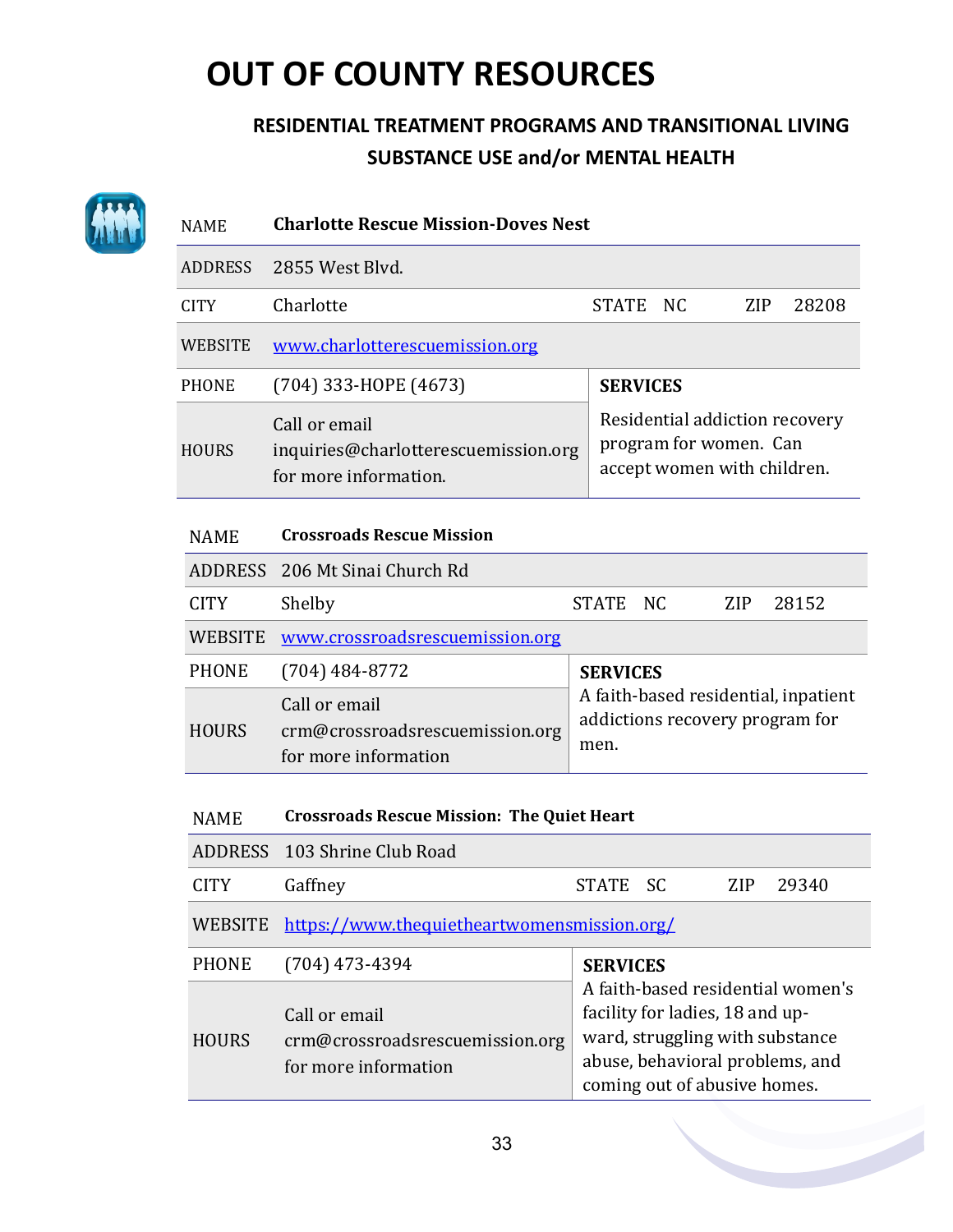| <b>NAME</b>    | <b>First at Blue Ridge</b>                                                              |                                                                                                            |
|----------------|-----------------------------------------------------------------------------------------|------------------------------------------------------------------------------------------------------------|
| <b>ADDRESS</b> | 32 Knox Rd                                                                              |                                                                                                            |
| <b>CITY</b>    | Ridgecrest                                                                              | <b>STATE</b><br>NC.<br>ZIP<br>28770                                                                        |
| <b>WEBSITE</b> | www.firstinc.org                                                                        |                                                                                                            |
| <b>PHONE</b>   | $(828)$ 669-0011                                                                        | <b>SERVICES</b>                                                                                            |
| <b>HOURS</b>   | Call for more information.<br>Admissions Department is open<br>Monday-Friday 9 am-5 pm. | FIRST is a residential therapeutic<br>community for men and women with<br>chronic substance use disorders. |

| <b>NAME</b>    | <b>Exodus Homes</b>                                              |                                                                                                                                                                             |  |     |       |  |
|----------------|------------------------------------------------------------------|-----------------------------------------------------------------------------------------------------------------------------------------------------------------------------|--|-----|-------|--|
|                | ADDRESS 610 4th St. SW                                           |                                                                                                                                                                             |  |     |       |  |
| <b>CITY</b>    | Hickory                                                          | STATE NC                                                                                                                                                                    |  | ZIP | 28602 |  |
| <b>WEBSITE</b> | www.exodushomes.com                                              |                                                                                                                                                                             |  |     |       |  |
| <b>PHONE</b>   | $(828)$ 324-4870                                                 | <b>SERVICES</b><br>Exodus Homes is a faith-based United                                                                                                                     |  |     |       |  |
| <b>HOURS</b>   | For more information, contact<br>Exodus Homes at<br>828-324-4870 | Way agency, offering transitional to<br>long term supportive housing for<br>homeless recovering people returning<br>to our community from treatment<br>programs and prison. |  |     |       |  |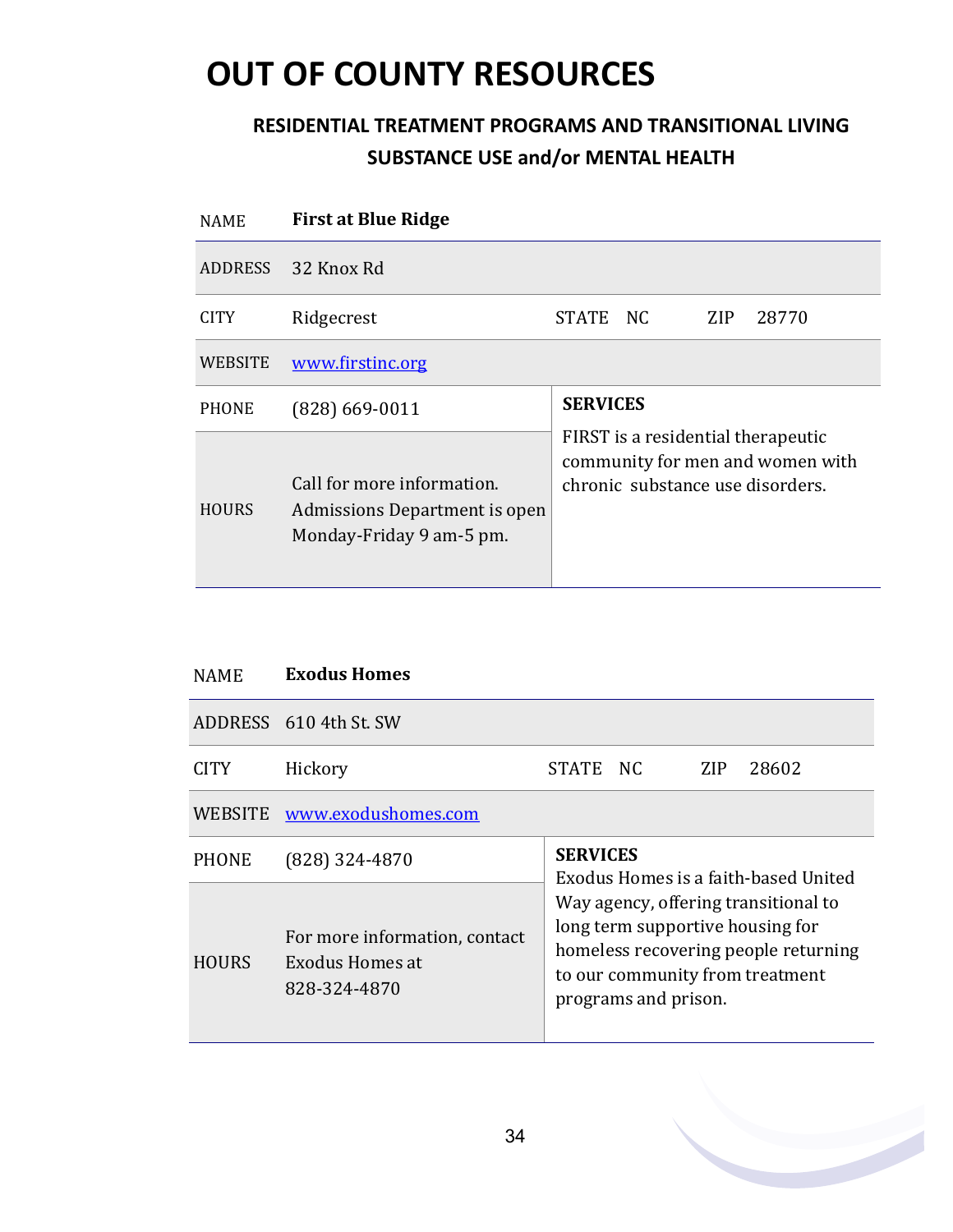| <b>NAME</b>  | <b>Flynn Christian Fellowship Home</b> |                                                                                          |  |  |  |  |
|--------------|----------------------------------------|------------------------------------------------------------------------------------------|--|--|--|--|
| ADDRESS      | 311 S. Marietta Street                 |                                                                                          |  |  |  |  |
| <b>CITY</b>  | Gastonia                               | STATE NC<br>ZIP<br>28052                                                                 |  |  |  |  |
| WEBSITE      | N/A                                    |                                                                                          |  |  |  |  |
| <b>PHONE</b> | $(704) 865 - 9395$                     | <b>SERVICES</b>                                                                          |  |  |  |  |
| <b>HOURS</b> | Call for more information              | Half-way house for men who have<br>completed a 28 day substance use<br>disorder program. |  |  |  |  |

| <b>NAME</b>  | <b>Freedom Farm Ministries</b>        |                 |                                |     |       |
|--------------|---------------------------------------|-----------------|--------------------------------|-----|-------|
|              | ADDRESS 3109 Old US Hwy 421           |                 |                                |     |       |
| <b>CITY</b>  | Boone                                 | STATE NC        |                                | ZIP | 28607 |
|              | WEBSITE www.freedomfarmministries.org |                 |                                |     |       |
| <b>PHONE</b> | (828) 202-5907                        | <b>SERVICES</b> | Freedom Farm Ministries is a v |     |       |

| PHONE  | (828) 202-5907            | <b>SERVICES</b><br>Freedom Farm Ministries is a year  |  |  |
|--------|---------------------------|-------------------------------------------------------|--|--|
| HOURS. | Call for more information | long, residential rehab treatment<br>program for men. |  |  |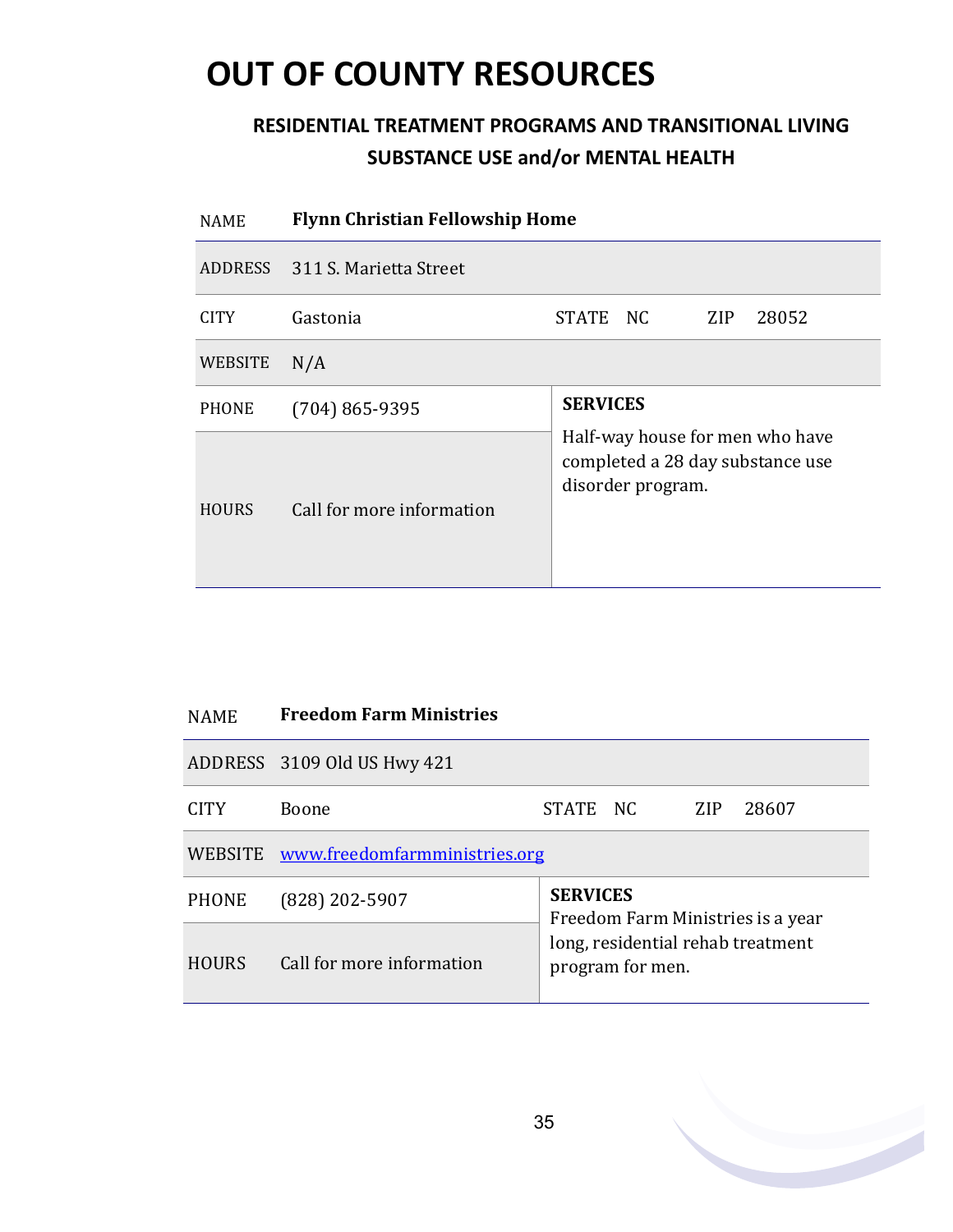### **RESIDENTIAL TREATMENT PROGRAMS AND TRANSITIONAL LIVING SUBSTANCE USE and/or MENTAL HEALTH**

| <b>NAME</b>    | <b>Gastonia Potters House</b>                                  |                                                                                                                                                                                |  |  |  |
|----------------|----------------------------------------------------------------|--------------------------------------------------------------------------------------------------------------------------------------------------------------------------------|--|--|--|
| <b>ADDRESS</b> | 54 Burmill Rd                                                  |                                                                                                                                                                                |  |  |  |
| CITY.          | Gastonia                                                       | STATE NC<br>28054<br>ZIP.                                                                                                                                                      |  |  |  |
| <b>WEBSITE</b> | www.gphrecovery.com                                            |                                                                                                                                                                                |  |  |  |
| <b>PHONE</b>   | $(704)$ 824-3698                                               | <b>SERVICES</b>                                                                                                                                                                |  |  |  |
| <b>HOURS</b>   | Call or email<br>gphrecovery@yahoo.com for<br>more information | The Gastonia Potters House is a<br>faith-based, 18 month, residential<br>program for women struggling with<br>substance abuse/alcoholism and other<br>life-threatening issues. |  |  |  |

### NAME **Grace Home (Hebron Colony facility for Women)**

|              | ADDRESS 501 Ltd Rd.                     |                                                                                                                                                                                                                              |  |     |       |
|--------------|-----------------------------------------|------------------------------------------------------------------------------------------------------------------------------------------------------------------------------------------------------------------------------|--|-----|-------|
| CITY.        | Vance                                   | STATE SC                                                                                                                                                                                                                     |  | ZIP | 29163 |
| WEBSITE      | www.hebroncolony.org                    |                                                                                                                                                                                                                              |  |     |       |
| <b>PHONE</b> | (803) 854-9809                          | <b>SERVICES</b><br>A 10-week faith based residential                                                                                                                                                                         |  |     |       |
| <b>HOURS</b> | Mon-Fri 9 am-5 pm and<br>Sat 9 am-12 pm | program devoted to the restoration of<br>individuals whose lives have been<br>ravaged by alcohol and drug addiction.<br>No charge for admission other than a<br>small, refundable medical deposit for<br>emergency purposes. |  |     |       |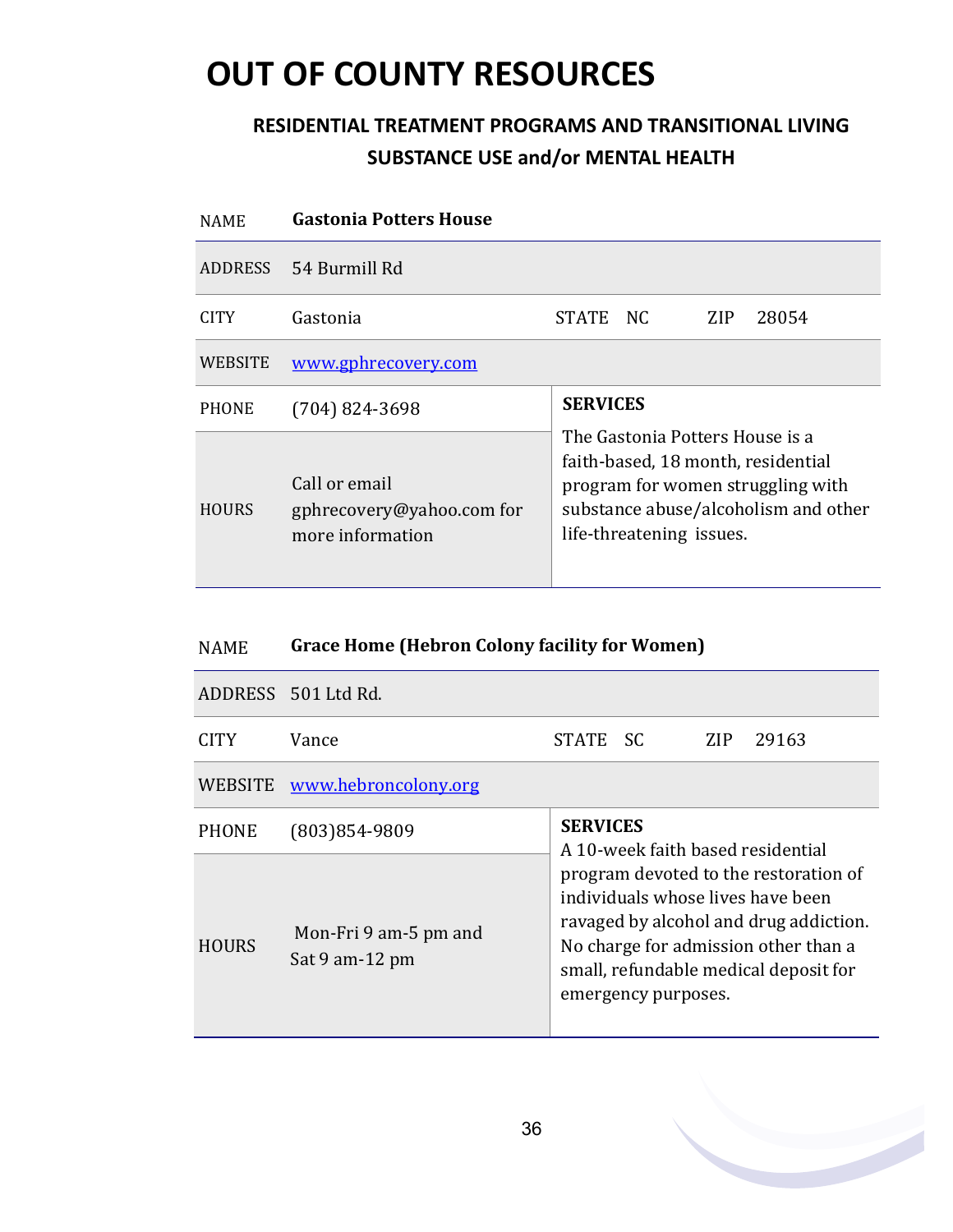### **RESIDENTIAL TREATMENT PROGRAMS AND TRANSITIONAL LIVING SUBSTANCE USE and/or MENTAL HEALTH**

| <b>NAME</b>  | <b>Hebron Colony</b>  |                                                                                                                                                                                                                                                                   |     |     |       |  |
|--------------|-----------------------|-------------------------------------------------------------------------------------------------------------------------------------------------------------------------------------------------------------------------------------------------------------------|-----|-----|-------|--|
| ADDRESS      | 356 Old Turnpike Road |                                                                                                                                                                                                                                                                   |     |     |       |  |
| <b>CITY</b>  | <b>Boone</b>          | <b>STATE</b>                                                                                                                                                                                                                                                      | NC. | ZIP | 28607 |  |
| WEBSITE      | www.hebroncolony.org  |                                                                                                                                                                                                                                                                   |     |     |       |  |
| <b>PHONE</b> | $(828)$ 963-4842      | <b>SERVICES</b>                                                                                                                                                                                                                                                   |     |     |       |  |
| <b>HOURS</b> | Mon-Sat 9 am -5 pm    | A 10-week faith based residential<br>program devoted to the restoration of<br>individuals whose lives have been<br>ravaged by alcohol and drug addiction.<br>No charge for admission other than a<br>small, refundable medical deposit for<br>emergency purposes. |     |     |       |  |



#### NAME **Hope Haven**

|              | ADDRESS 3815 N Tryon St                                  |                                                                                            |  |            |       |  |
|--------------|----------------------------------------------------------|--------------------------------------------------------------------------------------------|--|------------|-------|--|
| <b>CITY</b>  | Charlotte                                                | STATE NC                                                                                   |  | <b>ZIP</b> | 28206 |  |
|              | WEBSITE www.hopehaveninc.org                             |                                                                                            |  |            |       |  |
| PHONE        | $(704)$ 372-8809                                         | <b>SERVICES</b>                                                                            |  |            |       |  |
| <b>HOURS</b> | Call for more information and<br>the admissions process. | Hope Haven is a residential addictions<br>recovery program for men, women and<br>families. |  |            |       |  |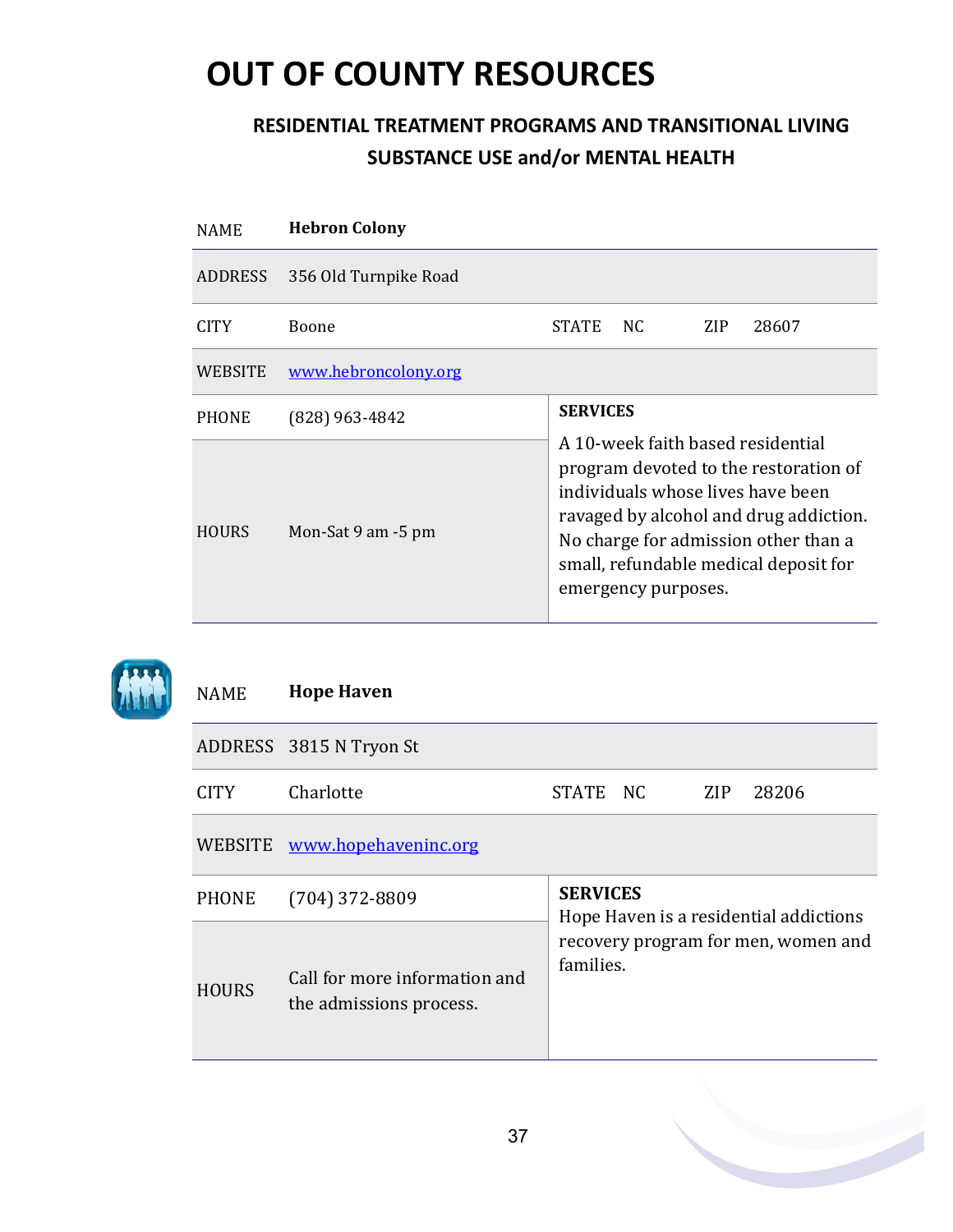|  | <b>NAME</b>    | <b>Insight Human Services-Swain Recovery Center</b>                                                                        |                                                                                                                                      |  |  |  |
|--|----------------|----------------------------------------------------------------------------------------------------------------------------|--------------------------------------------------------------------------------------------------------------------------------------|--|--|--|
|  | <b>ADDRESS</b> | Swain Recovery Center-932 Old US 70, 2nd Floor, Moore II<br>Women's Recovery Center, 723 Fairview Rd., Asheville, NC 28803 |                                                                                                                                      |  |  |  |
|  | <b>CITY</b>    | <b>Black Mountain</b>                                                                                                      | 28711<br><b>STATE</b><br>NC.<br><b>ZIP</b>                                                                                           |  |  |  |
|  | <b>WEBSITE</b> | www.insightnc.org                                                                                                          |                                                                                                                                      |  |  |  |
|  | <b>PHONE</b>   | <b>Swain Recovery Center:</b><br>$(828)$ 669-4161<br><b>Women's Recovery Center:</b><br>$(828)$ 350-8343                   | <b>SERVICES</b><br>Residential substance abuse programs<br>for adults, adolescents and women<br>who are pregnant, parenting or seek- |  |  |  |
|  | <b>HOURS</b>   | For more information call<br>(336) 725-8389 or 800-758-<br>6077 or email<br>help@insightnc.org                             | ing custody of dependent children.                                                                                                   |  |  |  |

| NAME | <b>Julian F. Keith Alcohol and Drug Addiction Treatment Center</b> |
|------|--------------------------------------------------------------------|
|------|--------------------------------------------------------------------|

|                | ADDRESS 201 Tabernacle Road                                                                                                                                                                                                 |                                                                                                                                                                                                                                                                                                                                  |
|----------------|-----------------------------------------------------------------------------------------------------------------------------------------------------------------------------------------------------------------------------|----------------------------------------------------------------------------------------------------------------------------------------------------------------------------------------------------------------------------------------------------------------------------------------------------------------------------------|
| <b>CITY</b>    | <b>Black Mountain</b>                                                                                                                                                                                                       | 28711<br>STATE NC<br>ZIP                                                                                                                                                                                                                                                                                                         |
| <b>WEBSITE</b> | www.ncdhhs.gov                                                                                                                                                                                                              |                                                                                                                                                                                                                                                                                                                                  |
| <b>PHONE</b>   | $(828)$ 257-6200                                                                                                                                                                                                            | <b>SERVICES</b><br>State operated North Carolina Alcohol                                                                                                                                                                                                                                                                         |
| <b>HOURS</b>   | Request referrals through a<br>current treatment provider.<br>Call local LME/MCO for referral<br>to a treatment provider, if<br>needed.<br>Partners: 1 (888) 235-4673<br>Cardinal: 1(800) 939-5911<br>Vaya: 1(800) 849-6127 | and Drug Abuse Treatment Centers<br>(ADATCs) specifically designed to pro-<br>vide inpatient treatment, psychiatric<br>stabilization and medical detoxification<br>for individuals with substance use and<br>other co-occurring mental health diag-<br>noses to prepare for ongoing commu-<br>nity based treatment and recovery. |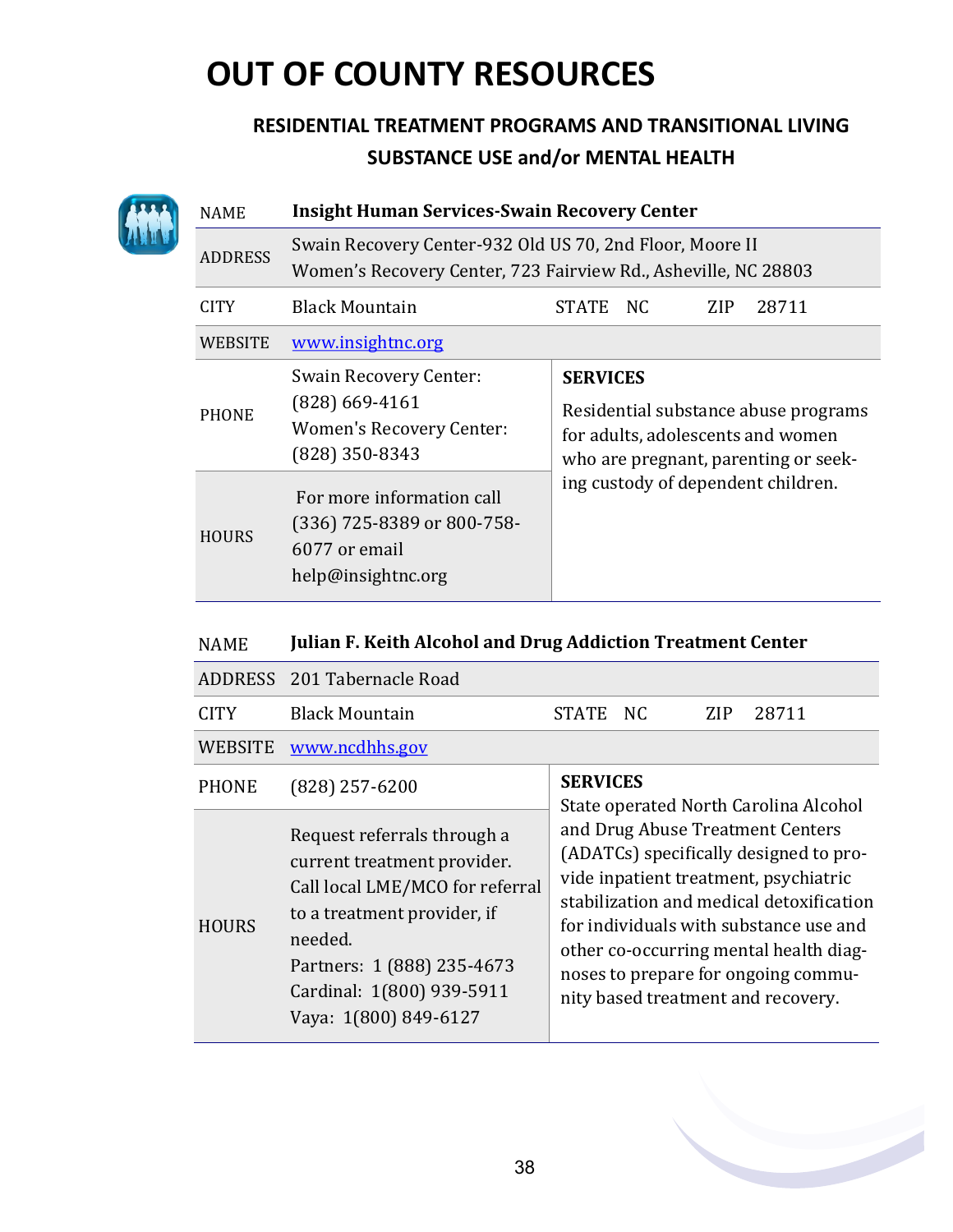### **RESIDENTIAL TREATMENT PROGRAMS AND TRANSITIONAL LIVING SUBSTANCE USE and/or MENTAL HEALTH**

| <b>NAME</b>    | <b>Mary Benson House</b>                                                   |                                                                                                                                                                                    |
|----------------|----------------------------------------------------------------------------|------------------------------------------------------------------------------------------------------------------------------------------------------------------------------------|
| <b>ADDRESS</b> | 356 Biltmore Avenue                                                        |                                                                                                                                                                                    |
| <b>CITY</b>    | Asheville                                                                  | 28801<br>STATE<br>NC.<br><b>ZIP</b>                                                                                                                                                |
| <b>WEBSITE</b> | www.rhahealthservices.org                                                  |                                                                                                                                                                                    |
| <b>PHONE</b>   | 1 (800) 848-0180                                                           | <b>SERVICES</b>                                                                                                                                                                    |
| <b>HOURS</b>   | Referrals can be made by call-<br>ing 1(800) 848-0180 or (828)<br>252-5280 | A Residential Substance Use Disorder<br>Treatment Center for Mothers and<br>Mothers-To-Be, Services are for<br>women who are pregnant or parenting<br>children under the age of 5. |

#### NAME **McLeod Addictive Disease Center's Residential Program**

|              | ADDRESS 515 Clanton Road     |                                                              |  |     |       |  |  |
|--------------|------------------------------|--------------------------------------------------------------|--|-----|-------|--|--|
| <b>CITY</b>  | Charlotte                    | STATE NC                                                     |  | ZIP | 28217 |  |  |
|              | WEBSITE www.mcleodcenter.com |                                                              |  |     |       |  |  |
| <b>PHONE</b> | 1-(855) 824-9458             | <b>SERVICES</b>                                              |  |     |       |  |  |
| <b>HOURS</b> | Call for more information    | Residential program treating alcohol<br>and drug dependence. |  |     |       |  |  |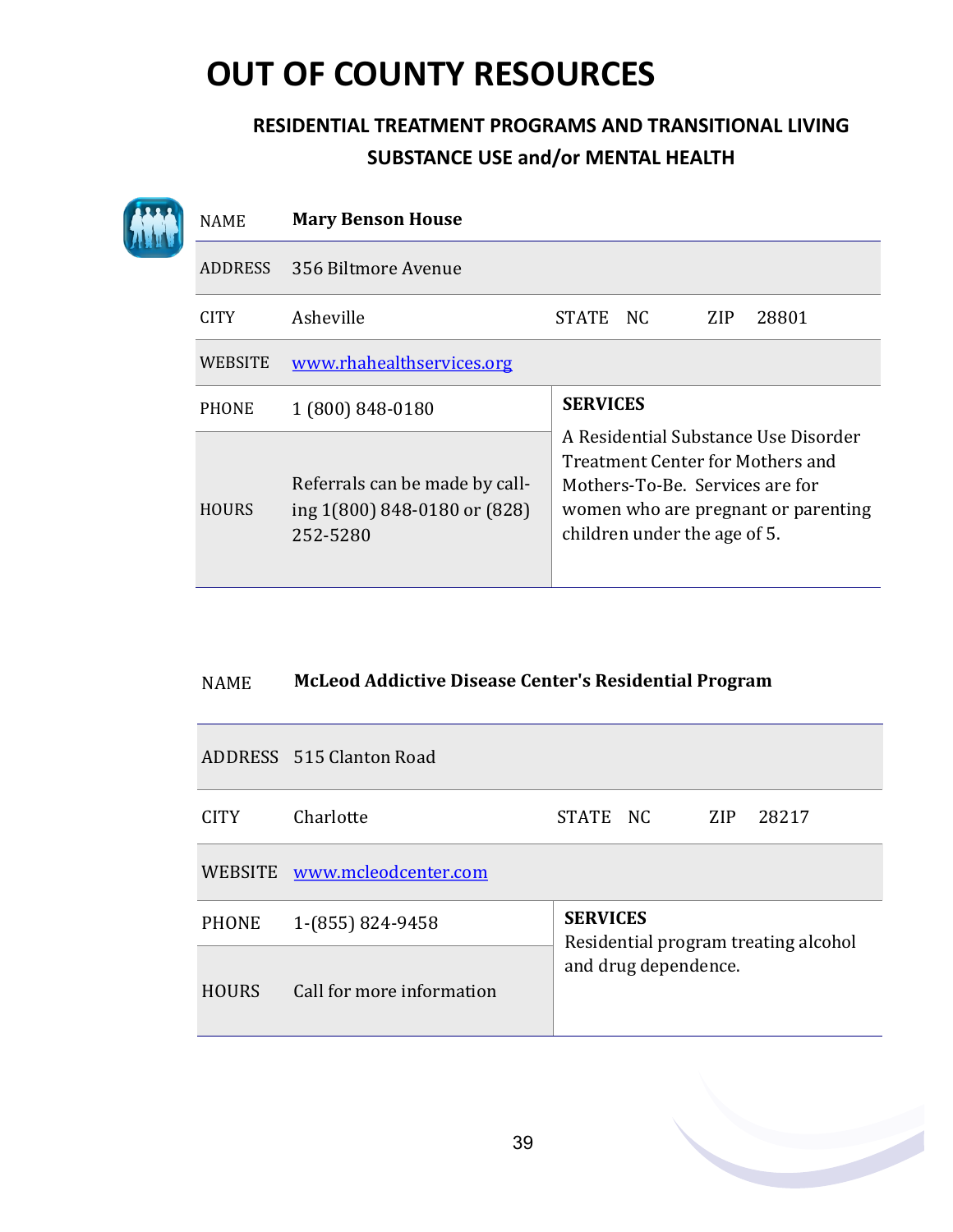| <b>NAME</b>    | <b>New Hope Carolinas</b>                                                  |                                                                                                                                                   |
|----------------|----------------------------------------------------------------------------|---------------------------------------------------------------------------------------------------------------------------------------------------|
| <b>ADDRESS</b> | 101 Sedgewood Drive                                                        |                                                                                                                                                   |
| <b>CITY</b>    | Rock Hill                                                                  | <b>STATE</b><br>NC.<br><b>ZIP</b><br>29732                                                                                                        |
| <b>WEBSITE</b> | www.newhopetreatment.com                                                   |                                                                                                                                                   |
| <b>PHONE</b>   | $(877)$ 328-9300                                                           | <b>SERVICES</b>                                                                                                                                   |
| <b>HOURS</b>   | For referrals call<br>1(800) 776-6482 or email<br>nrs@newhopetreatment.com | A Psychiatric Residential Treatment<br>Facility (PRTF) for behavioral<br>healthcare providing comprehensive<br>residential treatment to children. |

| <b>NAME</b>    | <b>New Life Recovery Residence</b> |                                                                                                                                                                                                                                                                                                     |
|----------------|------------------------------------|-----------------------------------------------------------------------------------------------------------------------------------------------------------------------------------------------------------------------------------------------------------------------------------------------------|
| <b>ADDRESS</b> | 38 Sand Hill Road                  |                                                                                                                                                                                                                                                                                                     |
| <b>CITY</b>    | Asheville                          | STATE NC<br>ZIP<br>28806                                                                                                                                                                                                                                                                            |
| WEBSITE        | https://www.newlifeasheville.com/  |                                                                                                                                                                                                                                                                                                     |
| <b>PHONE</b>   | (828) 702-4509                     | <b>SERVICES</b>                                                                                                                                                                                                                                                                                     |
| <b>HOURS</b>   | Call for more information          | At New Life Recovery Residence, our<br>number one mission is to provide a<br>safe, affordable, drug and alcohol-free<br>atmosphere for men and women<br>dealing with addiction. Our program<br>offers a bridge of accountability<br>between treatment and independence,<br>in a home-style setting. |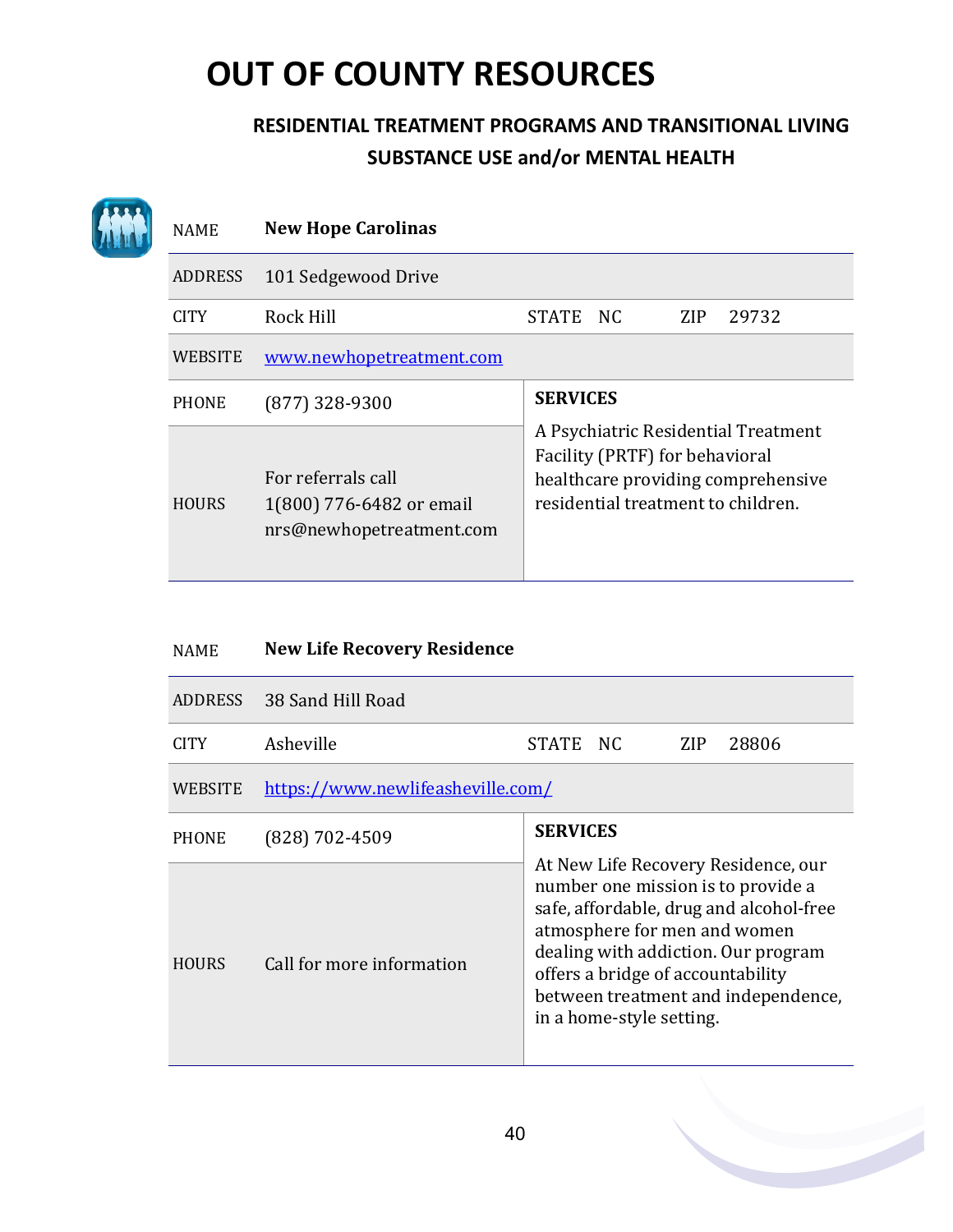### **RESIDENTIAL TREATMENT PROGRAMS AND TRANSITIONAL LIVING SUBSTANCE USE and/or MENTAL HEALTH**

| <b>NAME</b>      | <b>Off the Streets Program</b>      |                                                                                               |  |      |       |  |  |  |
|------------------|-------------------------------------|-----------------------------------------------------------------------------------------------|--|------|-------|--|--|--|
|                  | ADDRESS P. O Box 550547             |                                                                                               |  |      |       |  |  |  |
| CITY <sup></sup> | Gastonia                            | STATE NC                                                                                      |  | ZIP. | 28055 |  |  |  |
|                  | WEBSITE www.offthestreetprogram.org |                                                                                               |  |      |       |  |  |  |
| <b>PHONE</b>     | $(704)$ 214-3331                    | <b>SERVICES</b><br>Transitional housing program that<br>provides a clean, safe and structured |  |      |       |  |  |  |
| <b>HOURS</b>     | Call for more information           | environment for women to recover<br>from drug and alcohol addiction and<br>sexual abuse.      |  |      |       |  |  |  |
|                  |                                     |                                                                                               |  |      |       |  |  |  |

#### NAME **Oxford House**

| ADDRESS        | Houses located in Gaston County for men and women                                           |                                                                                                          |  |  |  |
|----------------|---------------------------------------------------------------------------------------------|----------------------------------------------------------------------------------------------------------|--|--|--|
| <b>CITY</b>    | <b>Gaston County</b>                                                                        | STATE NC<br>ZIP                                                                                          |  |  |  |
| <b>WEBSITE</b> | www.oxfordhousenc.org                                                                       |                                                                                                          |  |  |  |
| <b>PHONE</b>   | Men's House:<br>Faith (785) 783-3983 and<br>Stonehaven (704) 396-6798<br>Women's House:     | <b>SERVICES</b><br>Oxford Houses are a clean and sober<br>housing option for individuals in<br>recovery. |  |  |  |
| <b>HOURS</b>   | For more information call<br>North Carolina State Oxford<br>House Office at<br>919-395-8192 |                                                                                                          |  |  |  |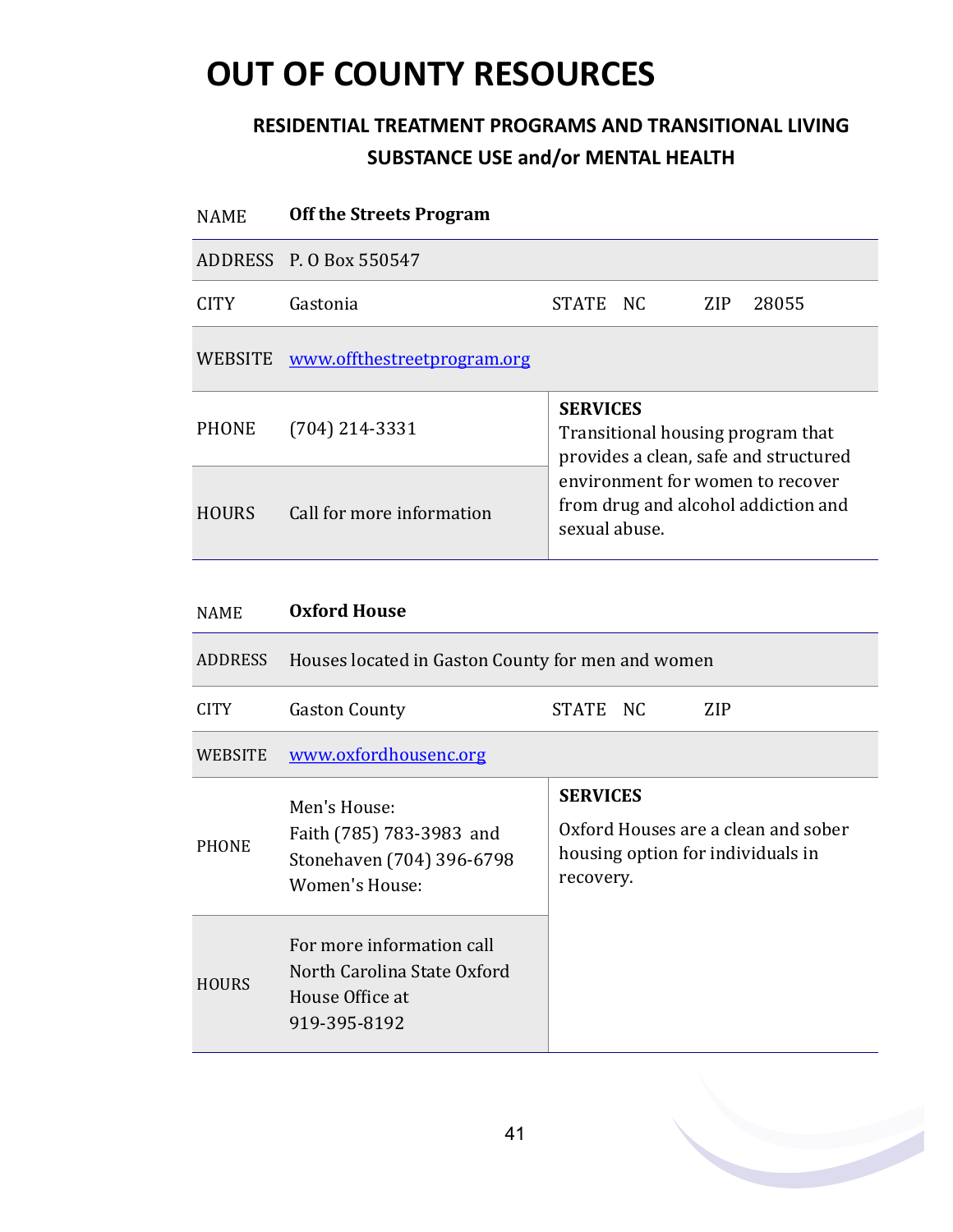### **RESIDENTIAL TREATMENT PROGRAMS AND TRANSITIONAL LIVING SUBSTANCE USE and/or MENTAL HEALTH**

| <b>NAME</b>  | <b>Red Oak Recovery</b>        |                                                                                                   |                                        |     |       |  |  |
|--------------|--------------------------------|---------------------------------------------------------------------------------------------------|----------------------------------------|-----|-------|--|--|
|              | ADDRESS 631 Willow Creek Rd    |                                                                                                   |                                        |     |       |  |  |
| <b>CITY</b>  | Leicester                      | STATE NC                                                                                          |                                        | ZIP | 28748 |  |  |
|              | WEBSITE www.redoakrecovery.com |                                                                                                   |                                        |     |       |  |  |
| <b>PHONE</b> | $(866)$ 457-7590               | <b>SERVICES</b>                                                                                   | Red Oak Recovery <sup>®</sup> provides |     |       |  |  |
| <b>HOURS</b> | Call for more information      | individualized, gender-specific<br>addiction treatment programs to<br>young adults ages 18 to 30. |                                        |     |       |  |  |



#### NAME **Foothills at Red Oak**

|                | ADDRESS 517 Cub Creek Rd  |                                                                                                             |  |            |       |  |
|----------------|---------------------------|-------------------------------------------------------------------------------------------------------------|--|------------|-------|--|
| <b>CITY</b>    | Ellenboro                 | STATE NC                                                                                                    |  | <b>ZIP</b> | 28040 |  |
| <b>WEBSITE</b> | www.foothillsatredoak.com |                                                                                                             |  |            |       |  |
| <b>PHONE</b>   | $(866)$ 300-5275          | <b>SERVICES</b>                                                                                             |  |            |       |  |
| <b>HOURS</b>   | Call for more information | Foothills at Red Oak offers recovery<br>services for 14-17 year old male<br>adolescents and their families. |  |            |       |  |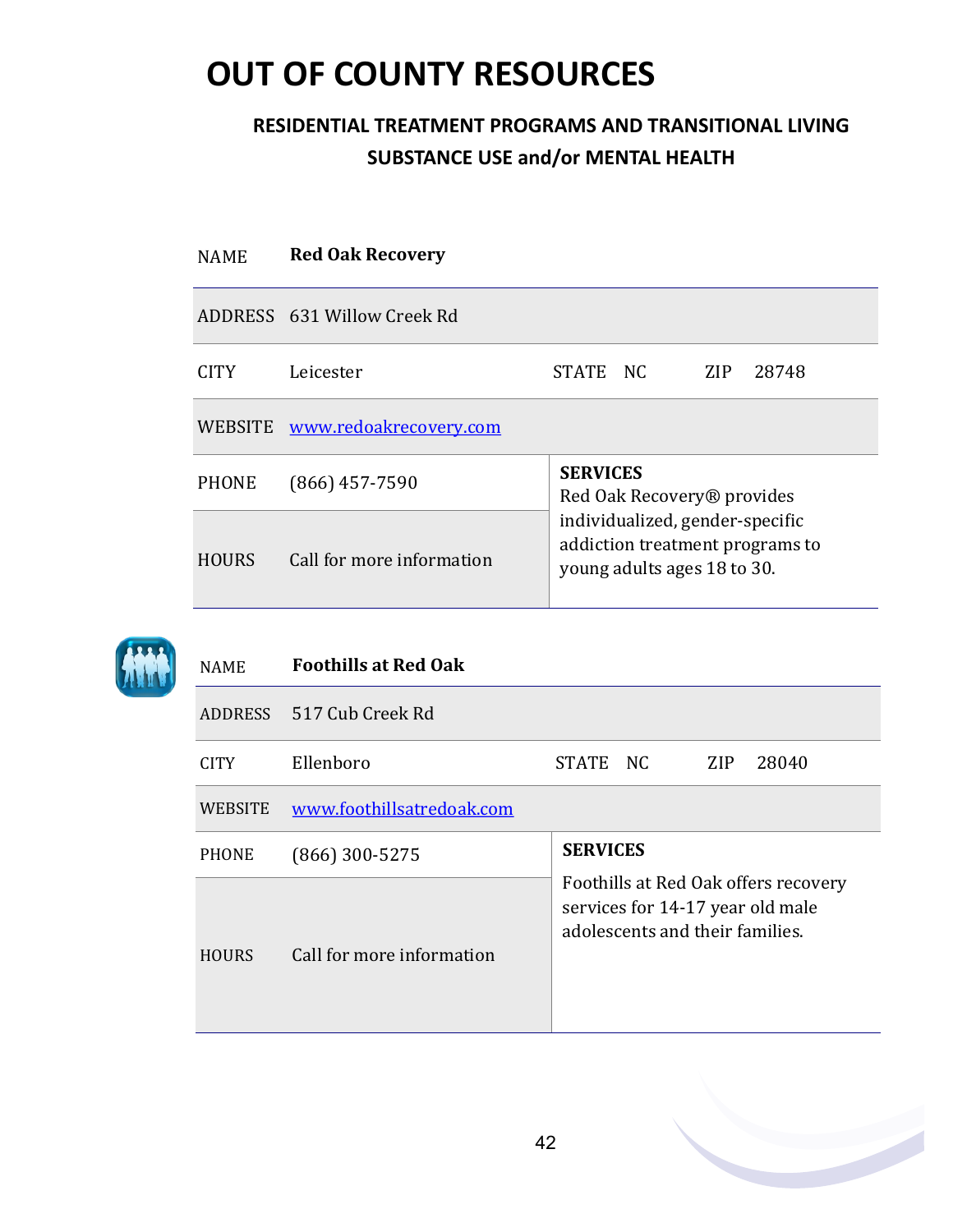### **RESIDENTIAL TREATMENT PROGRAMS AND TRANSITIONAL LIVING SUBSTANCE USE and/or MENTAL HEALTH**

| <b>NAME</b>    | The Willows at Red Oak                             |                                                                                                                                                             |
|----------------|----------------------------------------------------|-------------------------------------------------------------------------------------------------------------------------------------------------------------|
|                | ADDRESS 108 Executive Park                         |                                                                                                                                                             |
| <b>CITY</b>    | Asheville                                          | <b>STATE</b><br>NC<br><b>ZIP</b><br>28801                                                                                                                   |
| <b>WEBSITE</b> | www.thewillowsatredoak.com                         |                                                                                                                                                             |
| <b>PHONE</b>   | $(855)$ 773-0614                                   | <b>SERVICES</b><br>The Willows at Red Oak Recovery® is                                                                                                      |
| <b>HOURS</b>   | Call for more information                          | a transformative women's addiction<br>treatment center for 18-35 year-old<br>women.                                                                         |
| <b>NAME</b>    | <b>Safe Harbor Rescue Mission</b>                  |                                                                                                                                                             |
| <b>ADDRESS</b> | 210 2nd St SE                                      |                                                                                                                                                             |
| <b>CITY</b>    | Hickory                                            | <b>STATE</b><br>N <sub>C</sub><br>ZIP<br>28602                                                                                                              |
| <b>WEBSITE</b> | www.safeharbornc.org                               |                                                                                                                                                             |
| <b>PHONE</b>   | $(828)$ 326-7233                                   | <b>SERVICES</b>                                                                                                                                             |
| IIQIIDQ        | $\overline{C}$ if $\overline{C}$ if $\overline{C}$ | Safe Harbor is a non-profit ministry<br>that provides a Christ-centered com-<br>munity for rebuilding, renewing and<br>recovery. Day programs, transitional |

HOURS Call for more information

housing and one year residential

services are provided.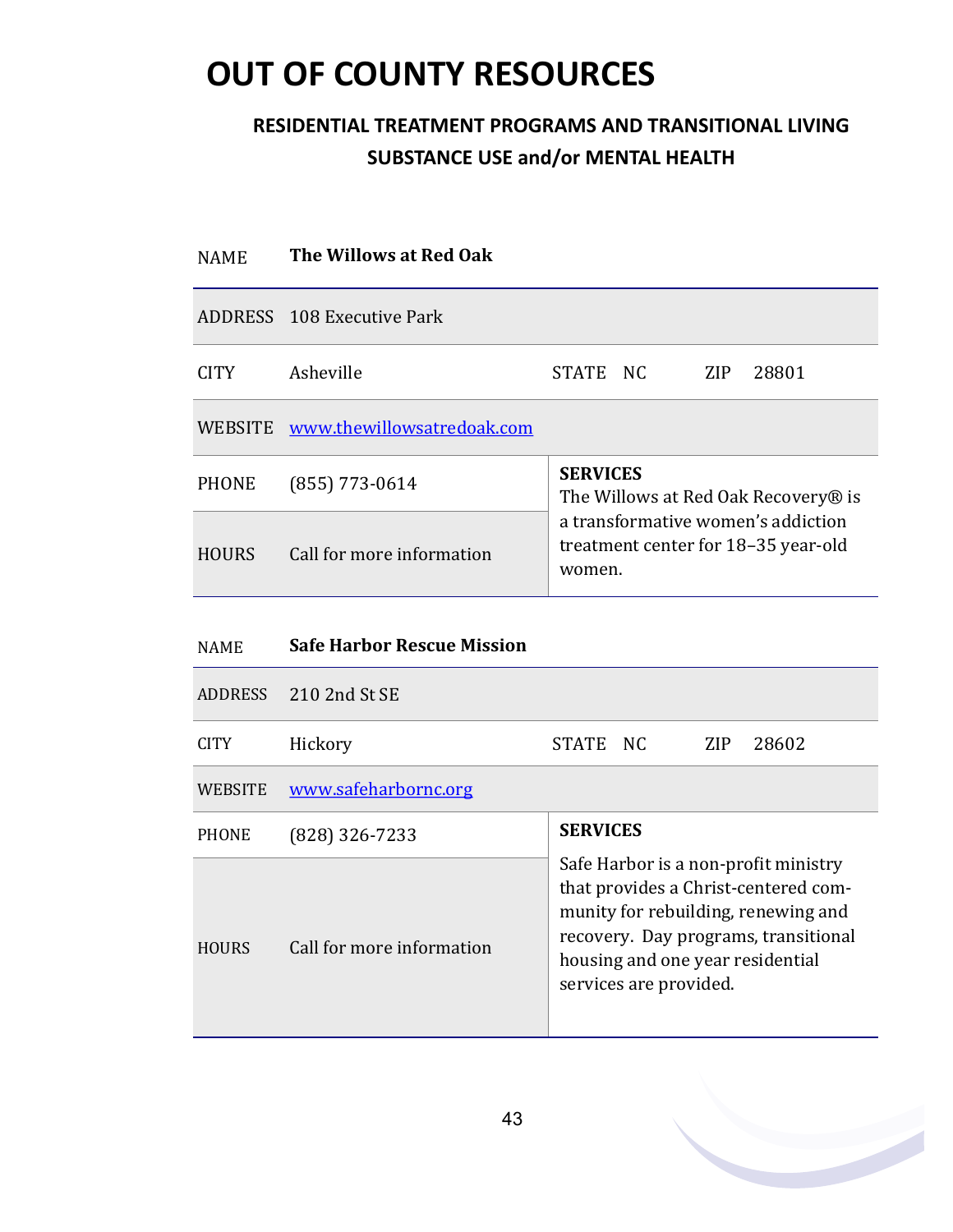### **RESIDENTIAL TREATMENT PROGRAMS AND TRANSITIONAL LIVING SUBSTANCE USE and/or MENTAL HEALTH**

| <b>NAME</b>  | <b>Samantha's House</b>     |                 |     |                                                                                                                                                                                                                                                                                                                  |
|--------------|-----------------------------|-----------------|-----|------------------------------------------------------------------------------------------------------------------------------------------------------------------------------------------------------------------------------------------------------------------------------------------------------------------|
|              | ADDRESS 305 Columbia Street |                 |     |                                                                                                                                                                                                                                                                                                                  |
| CITY         | Gastonia                    | STATE NC        | ZIP | 28054                                                                                                                                                                                                                                                                                                            |
| WEBSITE      | www.samanthashouseinc.com   |                 |     |                                                                                                                                                                                                                                                                                                                  |
| <b>PHONE</b> | $(704)$ 297-6111            | <b>SERVICES</b> |     | Samantha's house provides a safe,                                                                                                                                                                                                                                                                                |
| <b>HOURS</b> | Call for more information   |                 |     | nurturing recovery community while<br>providing spiritual guidance for the<br>addicted, homeless, battered, and<br>disenfranchised men and women in the<br>community. Residents will be allowed<br>to maintain residency a minimum of 6<br>months and a maximum of 2 years;<br>depending on each residents need. |

#### NAME **The Caldwell House**

|              | ADDRESS 951 Kenham Place                                               |                                                                                                                                                                                                                                                                                             |  |     |       |  |  |
|--------------|------------------------------------------------------------------------|---------------------------------------------------------------------------------------------------------------------------------------------------------------------------------------------------------------------------------------------------------------------------------------------|--|-----|-------|--|--|
| <b>CITY</b>  | Lenior                                                                 | STATE NC                                                                                                                                                                                                                                                                                    |  | ZIP | 28645 |  |  |
| WEBSITE      | http://thecaldwellhouse.com/                                           |                                                                                                                                                                                                                                                                                             |  |     |       |  |  |
| <b>PHONE</b> | $(828)$ 754-5148                                                       | <b>SERVICES</b>                                                                                                                                                                                                                                                                             |  |     |       |  |  |
| <b>HOURS</b> | Call for more information or<br>email<br>thecaldwellhouse123@gmail.com | The Caldwell House provides structure,<br>responsibility and accountability<br>which are key to a person's recovery.<br>The House accepts only those persons<br>who have completed at least 4 weeks<br>of in-patient substance abuse treat-<br>ment. The residents are adult males<br>only. |  |     |       |  |  |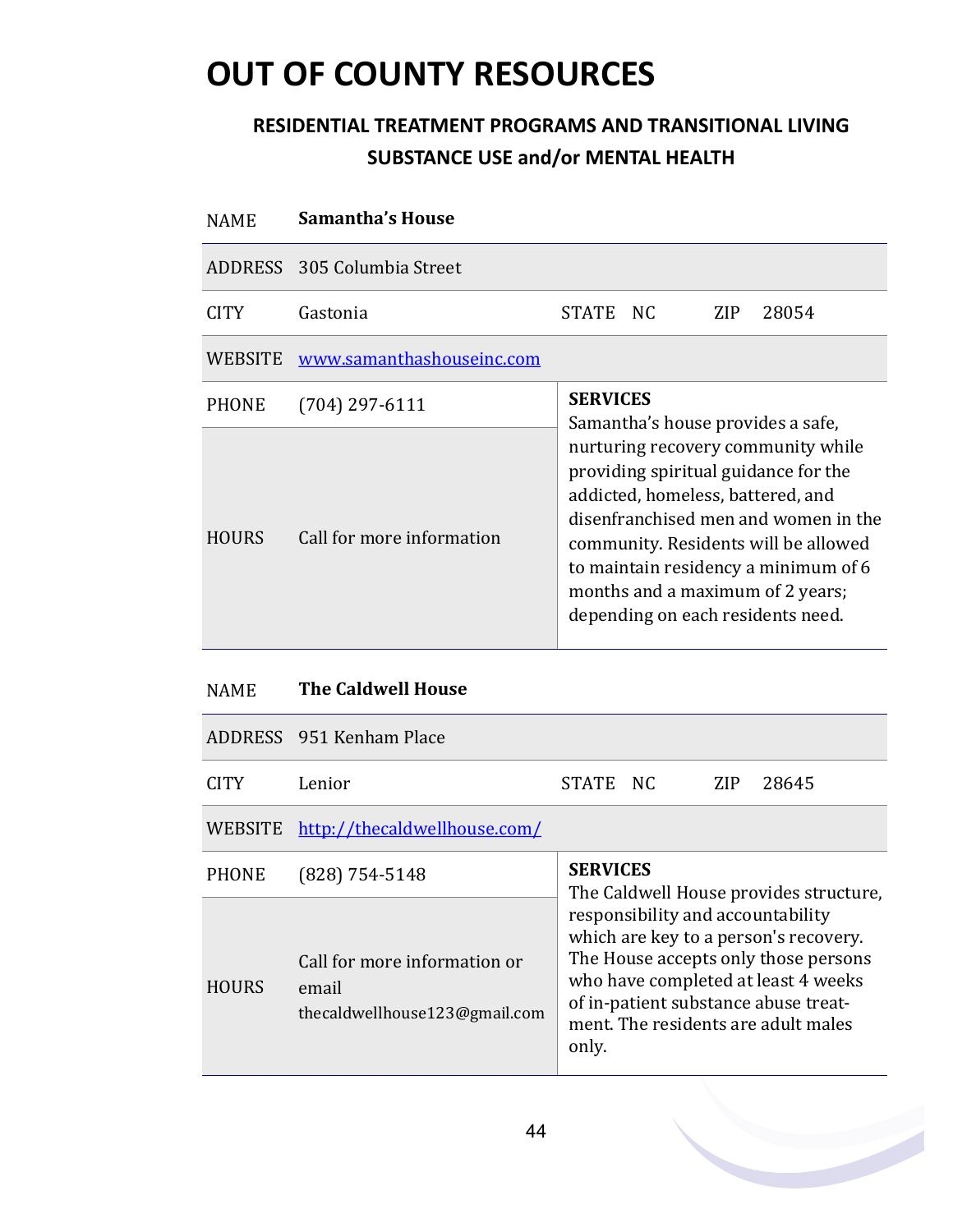|  | <b>NAME</b>  | The King's Daughter Ministry                                         |                                                                                                                                                                                                                    |  |  |  |  |  |
|--|--------------|----------------------------------------------------------------------|--------------------------------------------------------------------------------------------------------------------------------------------------------------------------------------------------------------------|--|--|--|--|--|
|  |              | ADDRESS P. O. Box 476                                                |                                                                                                                                                                                                                    |  |  |  |  |  |
|  | <b>CITY</b>  | Stanley                                                              | 28164<br>STATE NC<br>ZIP                                                                                                                                                                                           |  |  |  |  |  |
|  | WEBSITE      | www.kdmonline.org                                                    |                                                                                                                                                                                                                    |  |  |  |  |  |
|  | <b>PHONE</b> | 704-263-4204                                                         | <b>SERVICES</b>                                                                                                                                                                                                    |  |  |  |  |  |
|  | <b>HOURS</b> | Monday – Thursday 9 am-12 pm<br>or email<br>admissions@kdmonline.org | A free residential ministry providing<br>counseling, education and daily life<br>skills to women 18-30 and their<br>children who may be homeless,<br>battered, self-harming or recovering<br>from substance abuse. |  |  |  |  |  |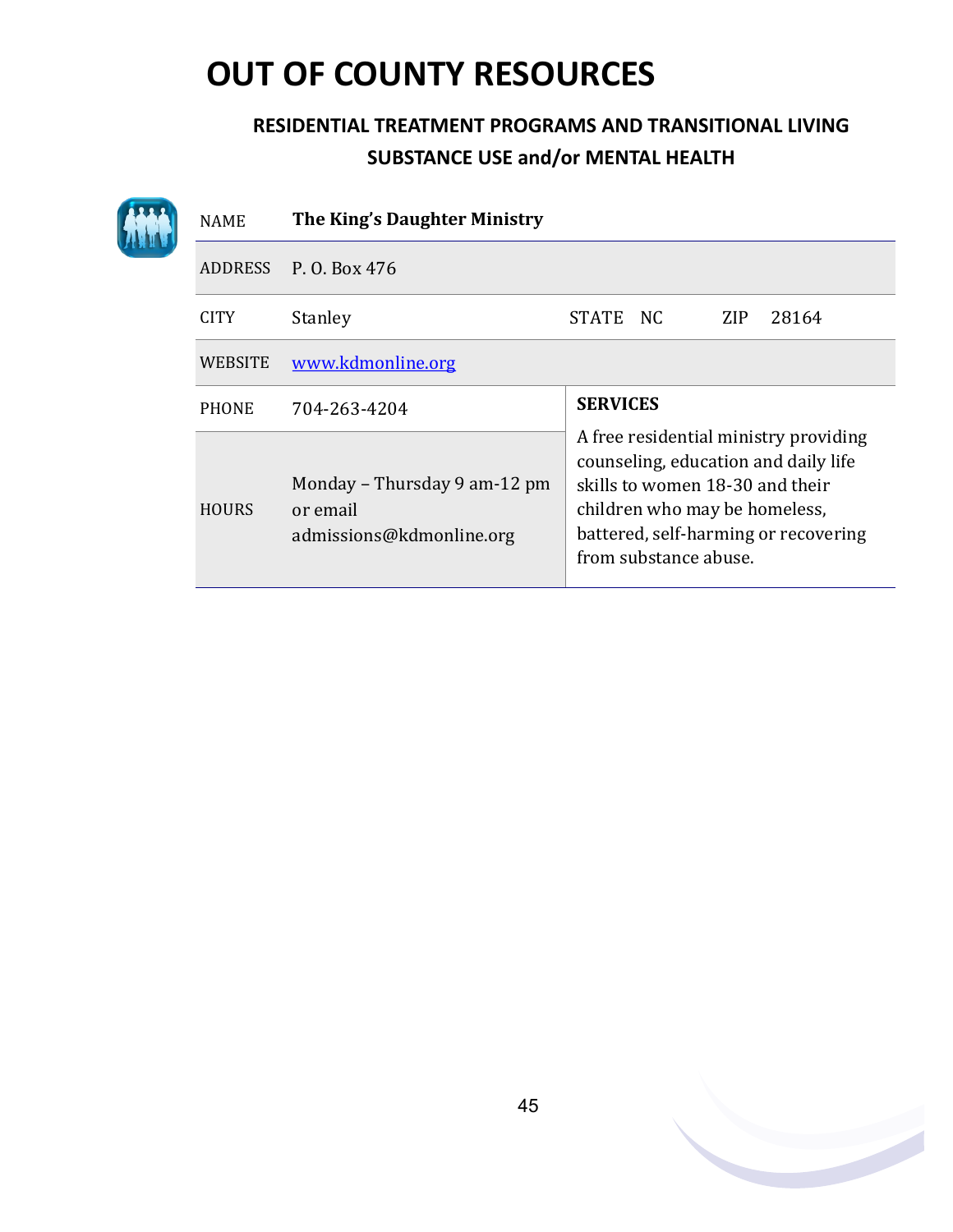### **RESIDENTIAL TREATMENT PROGRAMS AND TRANSITIONAL LIVING SUBSTANCE USE and/or MENTAL HEALTH**

| <b>NAME</b>    | The Salvation Army Adult Rehab Center                                                     |                                                          |  |      |       |  |  |
|----------------|-------------------------------------------------------------------------------------------|----------------------------------------------------------|--|------|-------|--|--|
|                | ADDRESS 1023 Central Ave                                                                  |                                                          |  |      |       |  |  |
| CITY.          | Charlotte                                                                                 | STATE NC                                                 |  | ZIP- | 28204 |  |  |
| <b>WEBSITE</b> | www.salvationarmycarolinas.org/charlotte/get-help/adult-<br>rehabilitation-center-for-men |                                                          |  |      |       |  |  |
| <b>PHONE</b>   | $(704)$ 332-1171                                                                          | <b>SERVICES</b>                                          |  |      |       |  |  |
| <b>HOURS</b>   | Call for more information                                                                 | Residential housing for men living with<br>an addiction. |  |      |       |  |  |



### NAME **The Salvation Army Center of Hope**

|              | ADDRESS 534 Spratt Street                                                |                                                                                                      |  |  |  |  |
|--------------|--------------------------------------------------------------------------|------------------------------------------------------------------------------------------------------|--|--|--|--|
| CITY.        | Charlotte                                                                | ZIP<br>STATE NC                                                                                      |  |  |  |  |
|              | WEBSITE www.salvationarmycarolinas.org/charlotte/get-help/center-of-hope |                                                                                                      |  |  |  |  |
| <b>PHONE</b> | $(704)$ 348-2560                                                         | <b>SERVICES</b><br>Emergency Shelter for women and                                                   |  |  |  |  |
| <b>HOURS</b> | Monday-Thursday<br>$8:30$ am-6 pm<br>Friday<br>$9$ am- $4$ pm            | their children up to age 17. Meals,<br>health care, case management and<br>other programs available. |  |  |  |  |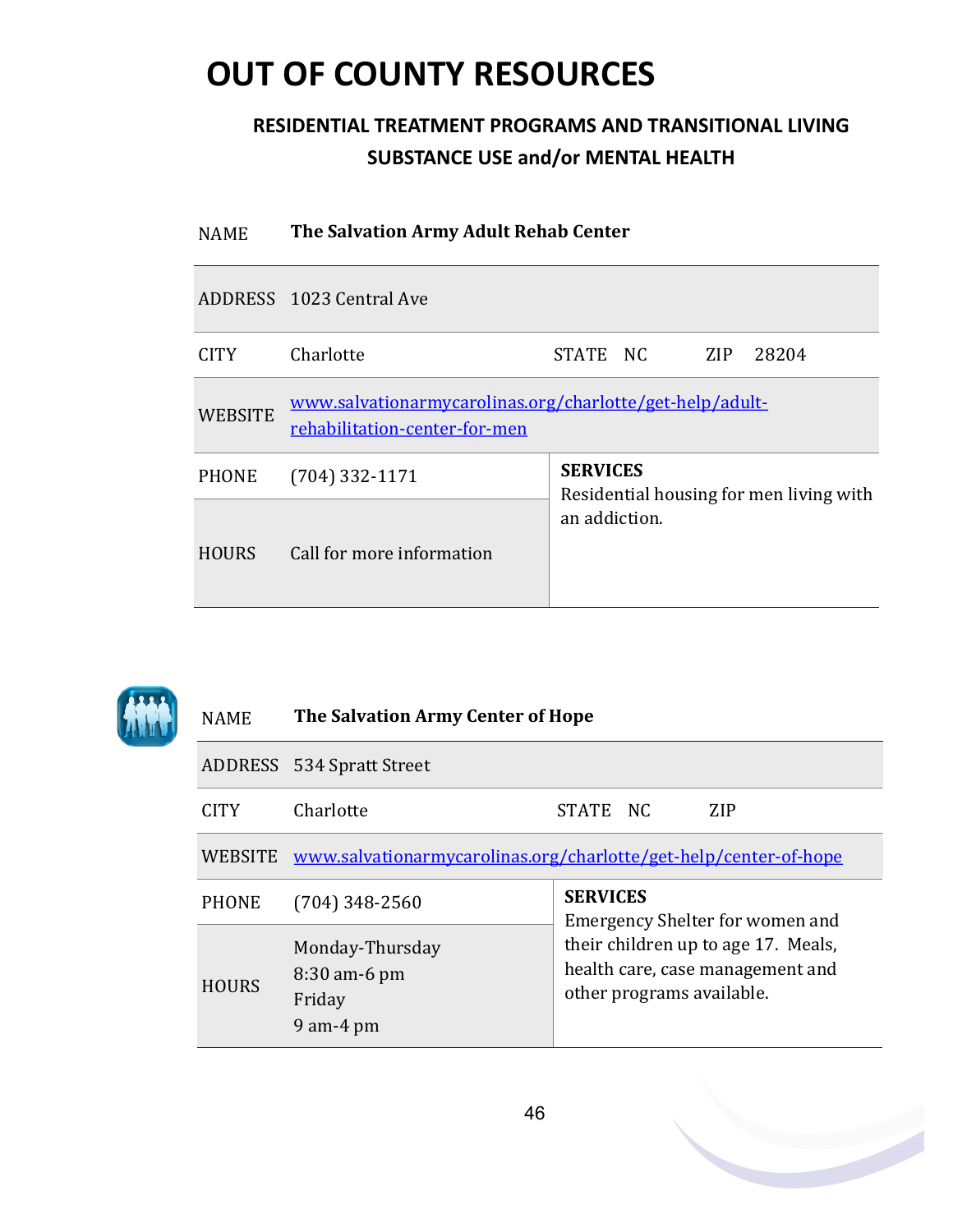### **RESIDENTIAL TREATMENT PROGRAMS AND TRANSITIONAL LIVING SUBSTANCE USE and/or MENTAL HEALTH**

| <b>NAME</b>    | <b>Timber Ridge</b>       |                                                                                  |
|----------------|---------------------------|----------------------------------------------------------------------------------|
|                | ADDRESS 665 Timber Trail  |                                                                                  |
| <b>CITY</b>    | Gold Hill                 | STATE NC<br>ZIP<br>28071                                                         |
| <b>WEBSITE</b> | www.trtc.net              |                                                                                  |
| <b>PHONE</b>   | $(704)$ 279-1199          | <b>SERVICES</b>                                                                  |
| <b>HOURS</b>   | Call for more information | Provides a program to rehabilitate<br>troubled males from 12-17 years of<br>age. |

#### NAME **TROSA**

|              | ADDRESS 1820 James Street |                                                                                                                                                           |  |     |       |  |  |
|--------------|---------------------------|-----------------------------------------------------------------------------------------------------------------------------------------------------------|--|-----|-------|--|--|
| <b>CITY</b>  | Durham                    | STATE NC                                                                                                                                                  |  | ZIP | 27707 |  |  |
| WEBSITE      | www.trosainc.org          |                                                                                                                                                           |  |     |       |  |  |
| <b>PHONE</b> | $(919)419-1059$           | <b>SERVICES</b><br>A comprehensive, licensed long-term,<br>non-profit residential substance abuse<br>recovery program locate in Durham<br>North Carolina. |  |     |       |  |  |
| <b>HOURS</b> | Call for more information |                                                                                                                                                           |  |     |       |  |  |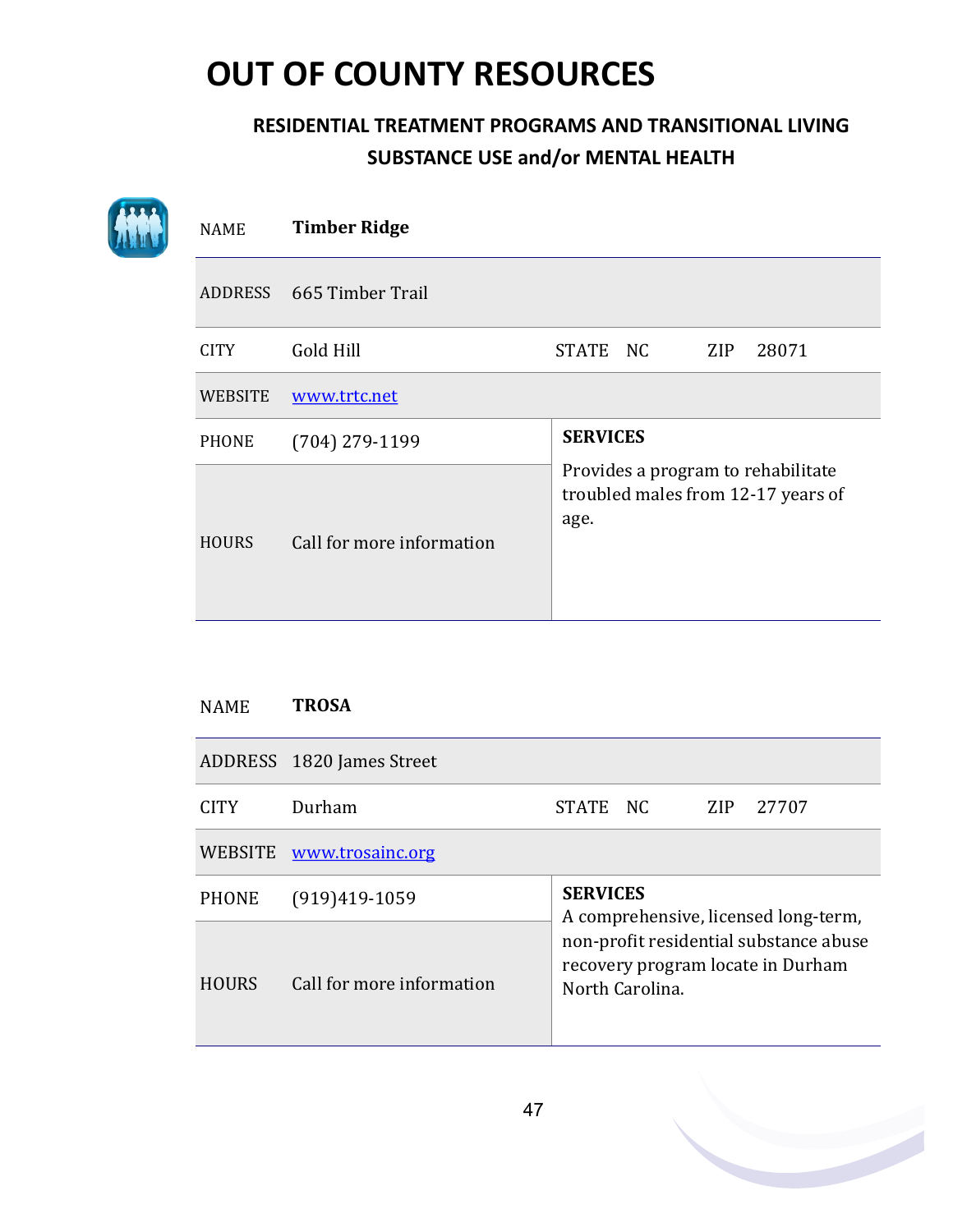#### **OUTPATIENT TREATMENT PROGRAMS**

#### **MENTAL HEALTH**

|  | <b>NAME</b>  | <b>Access Family Services, Inc.</b> |                                                                                                                                                                                                                                                                |  |     |       |  |  |
|--|--------------|-------------------------------------|----------------------------------------------------------------------------------------------------------------------------------------------------------------------------------------------------------------------------------------------------------------|--|-----|-------|--|--|
|  |              | ADDRESS 621 Huntsman Court          |                                                                                                                                                                                                                                                                |  |     |       |  |  |
|  | <b>CITY</b>  | Gastonia                            | STATE NC                                                                                                                                                                                                                                                       |  | ZIP | 28054 |  |  |
|  | WEBSITE      | www.accessfamillyservices.com       |                                                                                                                                                                                                                                                                |  |     |       |  |  |
|  | <b>PHONE</b> | $(704)$ 671-4487                    | <b>SERVICES</b>                                                                                                                                                                                                                                                |  |     |       |  |  |
|  | <b>HOURS</b> | Monday-Friday 8:30 am-5 pm          | <b>Foster Care</b><br>Intensive Alternative Family<br>Treatment (IAFT)<br>Respite<br>Applied Behavior Analysis (ABA)<br>services<br>Family Centered Treatment (FCT)<br>Intensive In Home Services<br><b>Outpatient Therapy</b><br><b>Medication Management</b> |  |     |       |  |  |



#### NAME **Alexander Youth Network**

|              | ADDRESS 1906 Dallas-Cherryville Hwy                                                                                                   |                                                                                                                                                                                                         |  |  |  |  |  |  |
|--------------|---------------------------------------------------------------------------------------------------------------------------------------|---------------------------------------------------------------------------------------------------------------------------------------------------------------------------------------------------------|--|--|--|--|--|--|
| <b>CITY</b>  | <b>Dallas</b>                                                                                                                         | STATE NC<br>ZIP<br>28034                                                                                                                                                                                |  |  |  |  |  |  |
| WEBSITE      | www.alexanderyouthnetwork.org                                                                                                         |                                                                                                                                                                                                         |  |  |  |  |  |  |
| <b>PHONE</b> | $(855)$ 362-8470                                                                                                                      | <b>SERVICES</b><br>Intensive In-Home                                                                                                                                                                    |  |  |  |  |  |  |
| <b>HOURS</b> | For all services of Alexander<br>Youth Network:<br>Call (855) 362-8470 anytime<br>Monday thru Friday, 8:30am to<br>5:00 <sub>pm</sub> | Multi-Systemic Therapy<br><b>Therapeutic Foster Care</b><br>Psychiatric Residential Treatment<br>Facility in Charlotte, NC<br><b>Medication Management</b><br>Intensive Alternative Family<br>Treatment |  |  |  |  |  |  |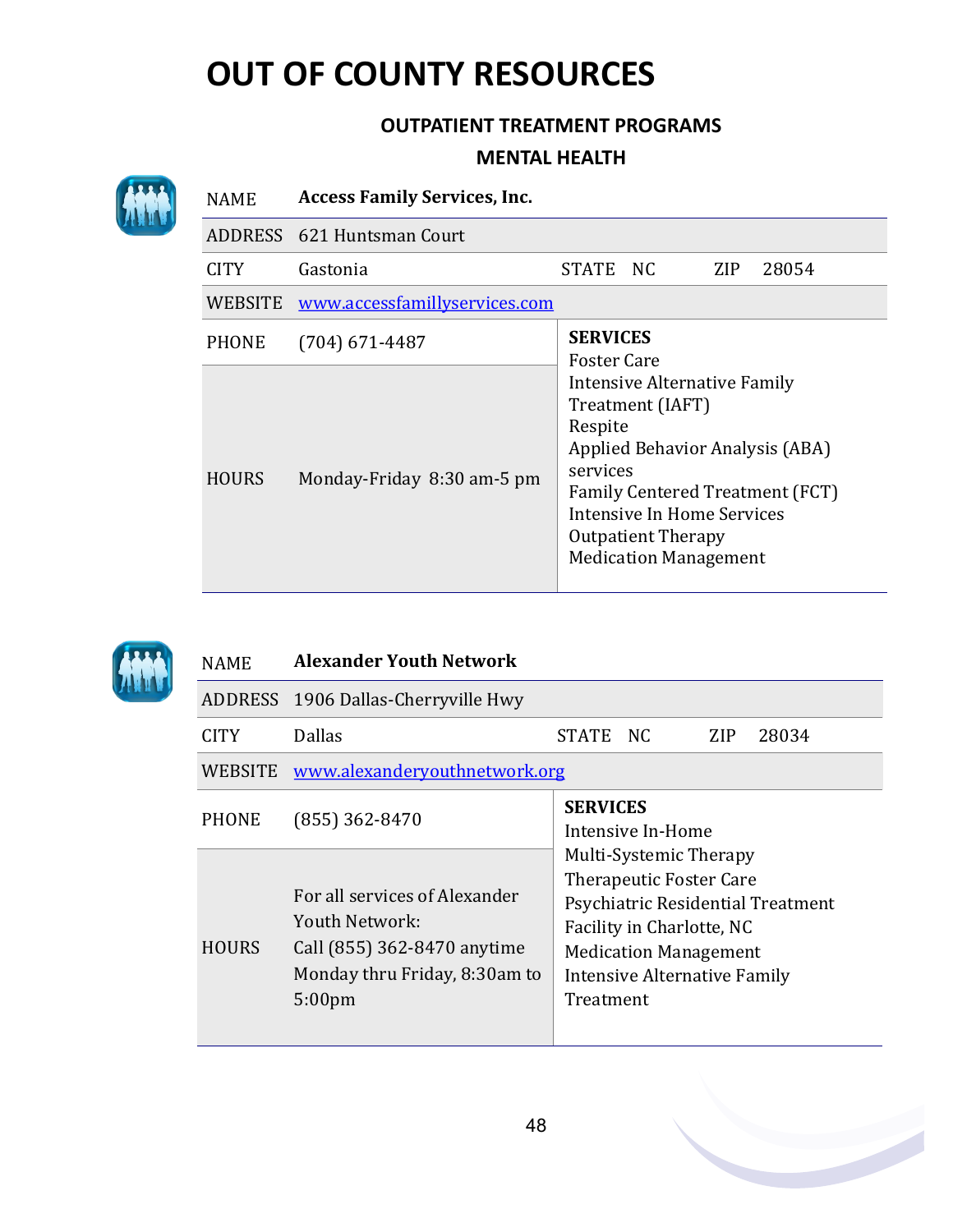| <b>NAME</b>  | <b>Carolina Center for Counseling</b> |                                                         |  |            |       |  |
|--------------|---------------------------------------|---------------------------------------------------------|--|------------|-------|--|
|              | ADDRESS 227 Wilmot Dr.                |                                                         |  |            |       |  |
| <b>CITY</b>  | Gastonia                              | STATE NC                                                |  | <b>ZIP</b> | 28054 |  |
| WEBSITE      | www.carolinacenter.org                |                                                         |  |            |       |  |
| <b>PHONE</b> | $(704) 861 - 2234$                    | <b>SERVICES</b><br>Counseling for individuals, couples, |  |            |       |  |
| <b>HOURS</b> | Monday-Friday 8 am-6 pm               | children and families.                                  |  |            |       |  |

|  | <b>NAME</b>  | <b>Coastal Southeastern United Care</b> |                                                         |                                    |            |       |
|--|--------------|-----------------------------------------|---------------------------------------------------------|------------------------------------|------------|-------|
|  |              | ADDRESS 2550 Court Dr Suite 103         |                                                         |                                    |            |       |
|  | <b>CITY</b>  | Gastonia                                | <b>STATE</b>                                            | NC.                                | <b>ZIP</b> | 28054 |
|  | WEBSITE      | www.cseuc.org                           |                                                         |                                    |            |       |
|  | <b>PHONE</b> | $(704)$ 215-5822                        | <b>SERVICES</b><br>Counseling and Clinical Services for |                                    |            |       |
|  | <b>HOURS</b> | Call for more information               |                                                         | Children, Adolescents and Families |            |       |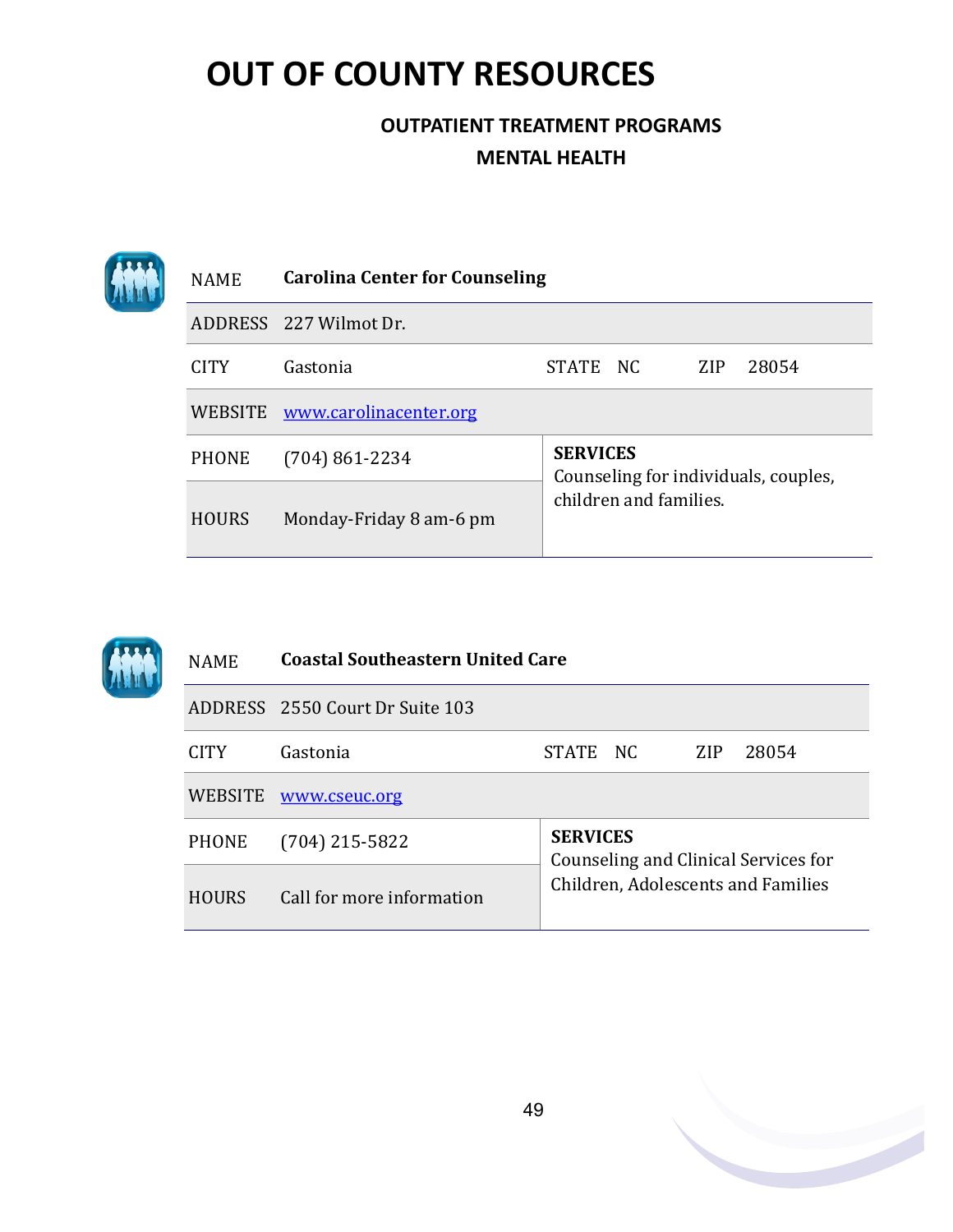### **OUTPATIENT TREATMENT PROGRAMS MENTAL HEALTH**

| <b>NAME</b>    | <b>Gaston Adolescent Center</b>                                                                                                                     |                 |                                                                 |     |       |
|----------------|-----------------------------------------------------------------------------------------------------------------------------------------------------|-----------------|-----------------------------------------------------------------|-----|-------|
|                | ADDRESS $635 \cos Rd \# B$                                                                                                                          |                 |                                                                 |     |       |
| <b>CITY</b>    | Gastonia                                                                                                                                            | STATE NC        |                                                                 | ZIP | 28054 |
| <b>WEBSITE</b> | www.gastonadolescentcenter.com                                                                                                                      |                 |                                                                 |     |       |
| <b>PHONE</b>   | <b>Agency Phone Number:</b><br>704-691-7561<br>24 Hours Crisis on call:<br>704-691-7561<br>For Admission and Intake<br>please call:<br>704-691-7561 | <b>SERVICES</b> | <b>Outpatient Therapy</b><br>Intensive In-Home<br>Day Treatment |     |       |
| <b>HOURS</b>   | Monday thru Friday<br>$8:30$ am $-5$ pm                                                                                                             |                 |                                                                 |     |       |



### NAME **Genuine Counseling Services**

|              | ADDRESS 332 S York St            |                                                         |  |            |       |  |  |  |
|--------------|----------------------------------|---------------------------------------------------------|--|------------|-------|--|--|--|
| <b>CITY</b>  | Gastonia                         | STATE NC                                                |  | <b>ZIP</b> | 28052 |  |  |  |
| WEBSITE      | www.genuinecounselingservice.com |                                                         |  |            |       |  |  |  |
| <b>PHONE</b> | $(704)$ 674-7290                 | <b>SERVICES</b><br>Counseling and Clinical Services for |  |            |       |  |  |  |
| <b>HOURS</b> | Call for more information        | Children, Adolescents, Adults and<br>Families           |  |            |       |  |  |  |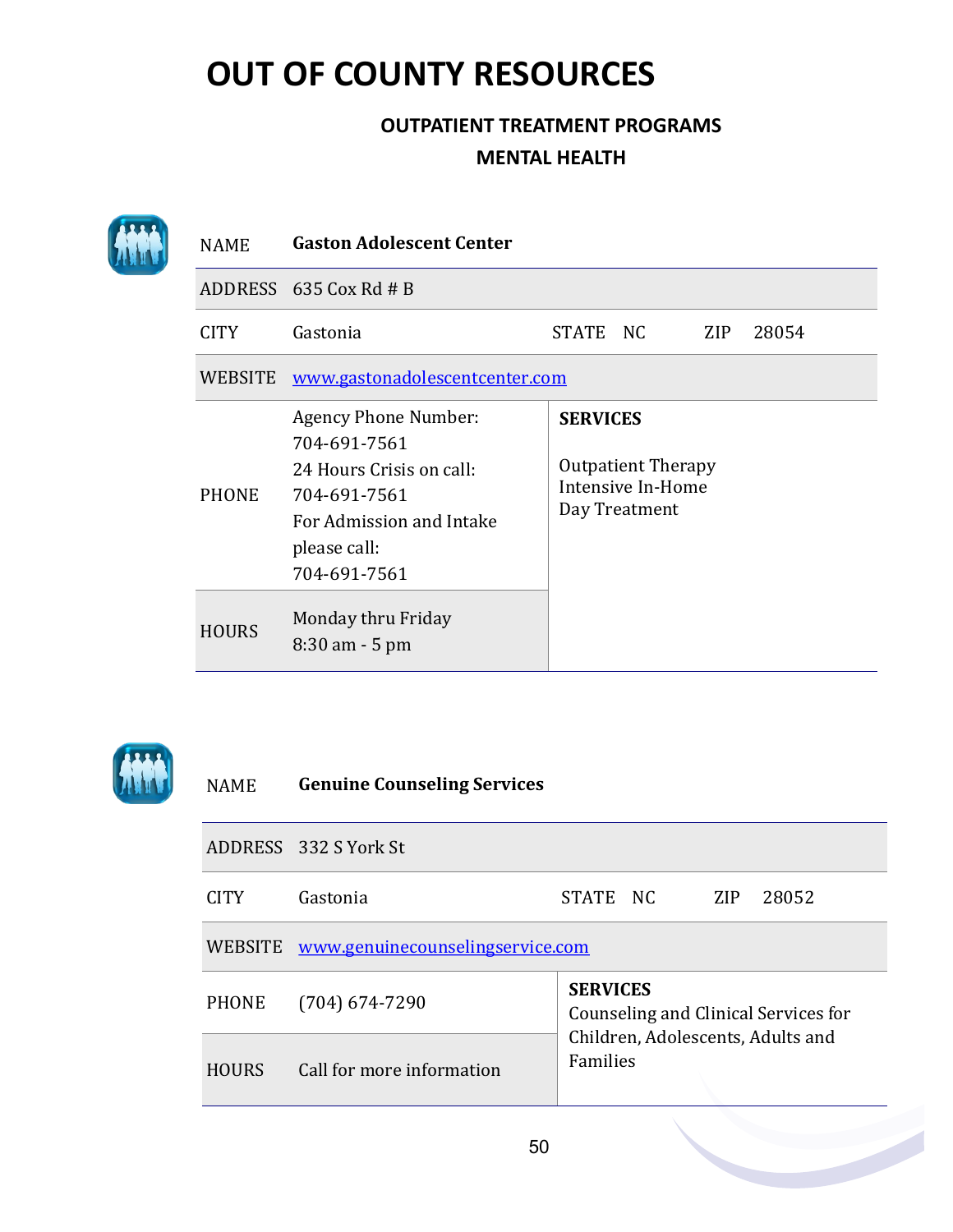### **OUTPATIENT TREATMENT PROGRAMS MENTAL HEALTH**

| <b>NAME</b>  | <b>Infinite Beginnings</b>           |                                                                                                                                               |  |     |       |  |  |
|--------------|--------------------------------------|-----------------------------------------------------------------------------------------------------------------------------------------------|--|-----|-------|--|--|
|              | ADDRESS 201 W 2nd Ave                |                                                                                                                                               |  |     |       |  |  |
| <b>CITY</b>  | Gastonia                             | STATE NC                                                                                                                                      |  | ZIP | 28052 |  |  |
|              | WEBSITE www.infinitebeginningsnc.com |                                                                                                                                               |  |     |       |  |  |
| <b>PHONE</b> | $(704)$ 671-4047                     | <b>SERVICES</b><br><b>Outpatient Counseling</b><br>Psychosocial Rehabilitation<br><b>Individual Support Services</b><br>Peer Support Services |  |     |       |  |  |
| <b>HOURS</b> | Call for more information            |                                                                                                                                               |  |     |       |  |  |

#### NAME **Monarch**

|              | ADDRESS 2505 B Court Drive |                                                    |  |            |       |  |
|--------------|----------------------------|----------------------------------------------------|--|------------|-------|--|
| <b>CITY</b>  | Gastonia                   | STATE NC                                           |  | <b>ZIP</b> | 28054 |  |
|              | WEBSITE www.monarchnc.org  |                                                    |  |            |       |  |
| <b>PHONE</b> | $(866)$ 272-7826           | <b>SERVICES</b><br><b>Outpatient Counseling</b>    |  |            |       |  |
| <b>HOURS</b> | Call for more information  | Crisis Services<br>Long Term Supports and Services |  |            |       |  |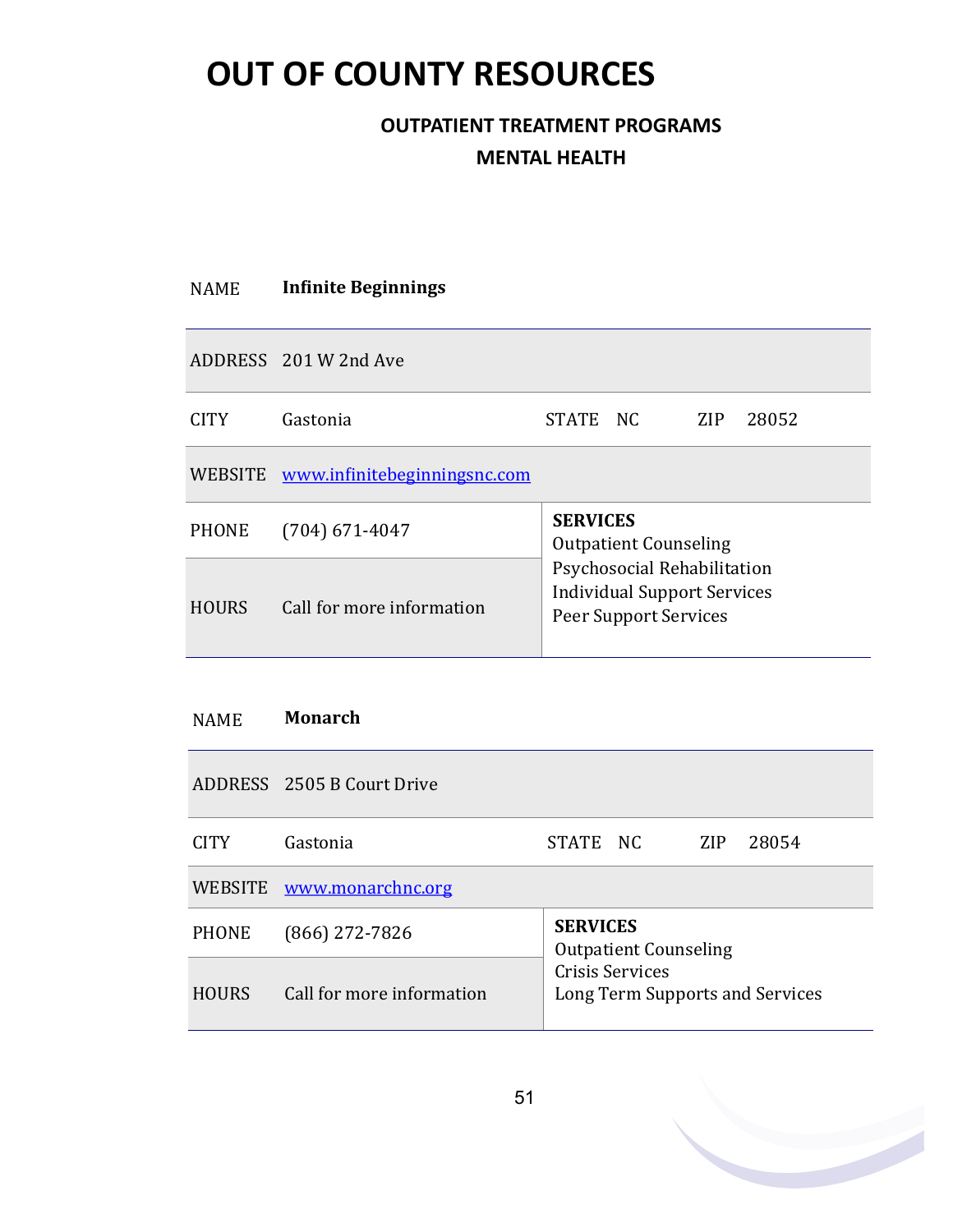| <b>NAME</b>  | New Hope Counseling and Wellness, Inc. |                                                      |  |  |  |
|--------------|----------------------------------------|------------------------------------------------------|--|--|--|
|              | ADDRESS 609 S New Hope Rd #102         |                                                      |  |  |  |
| <b>CITY</b>  | Gastonia                               | 28053<br>STATE NC<br>ZIP                             |  |  |  |
| WEBSITE      | www.newhopecounselingandwellness.com   |                                                      |  |  |  |
| <b>PHONE</b> | $(704)$ 208-1865                       | <b>SERVICES</b><br>Counseling Services for children, |  |  |  |
| <b>HOURS</b> | Monday thru Friday<br>$8$ am $-8$ pm   | adolescents, adults, couples and<br>families         |  |  |  |

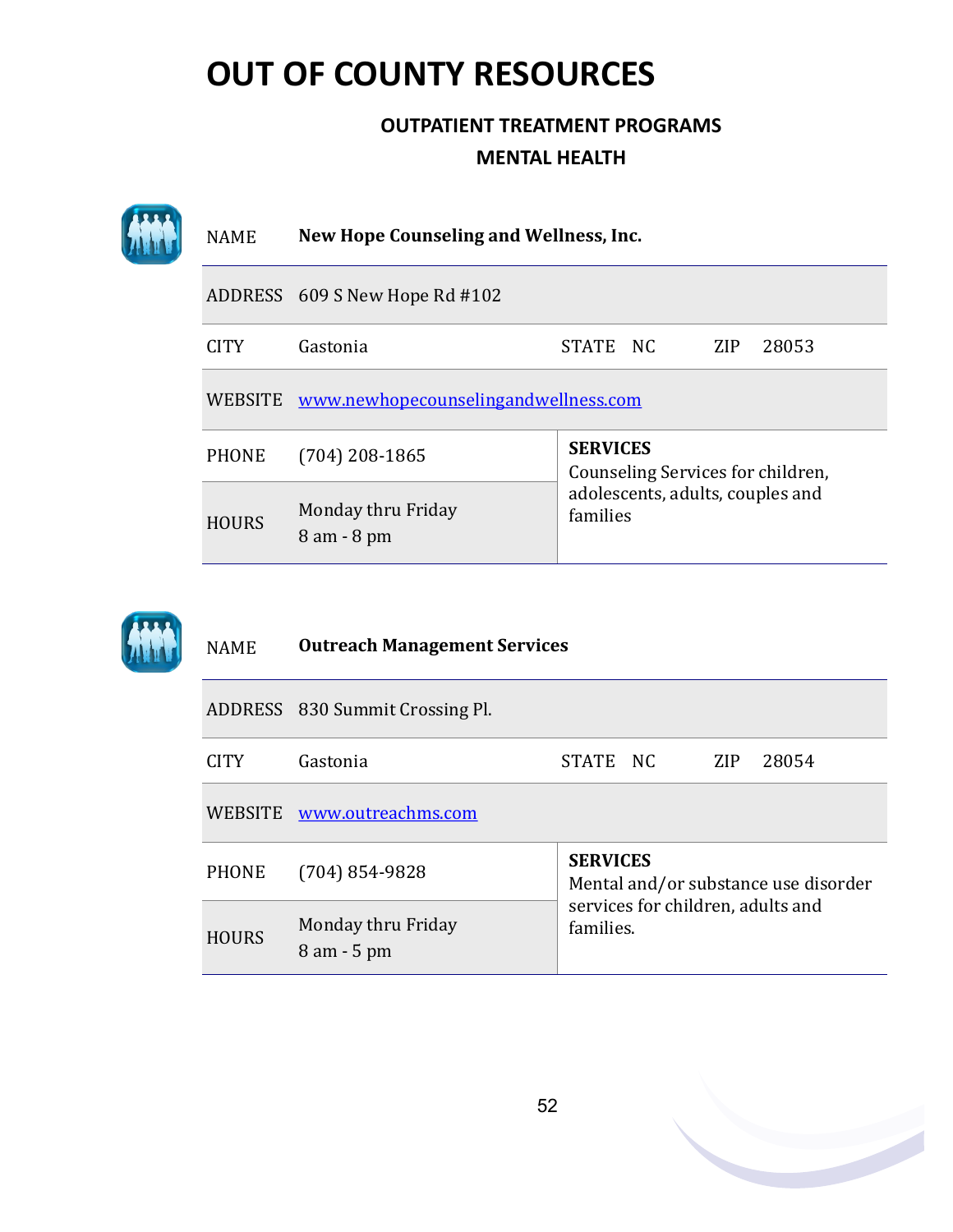### **OUTPATIENT TREATMENT PROGRAMS MENTAL HEALTH**

| <b>NAME</b>  | <b>Pinnacle Family Services of NC</b>  |                                                                                                                          |  |            |       |
|--------------|----------------------------------------|--------------------------------------------------------------------------------------------------------------------------|--|------------|-------|
|              | ADDRESS 330 South York Street          |                                                                                                                          |  |            |       |
| <b>CITY</b>  | Gastonia                               | STATE NC                                                                                                                 |  | <b>ZIP</b> | 28054 |
|              | WEBSITE www.pinnaclefamilyservices.com |                                                                                                                          |  |            |       |
| <b>PHONE</b> | $(704) 864 - 6573$                     | <b>SERVICES</b><br>Treatment for Children and Families<br><b>Fostering Solutions</b><br><b>Family Centered Treatment</b> |  |            |       |
| <b>HOURS</b> | Monday thru Friday<br>$8$ am $-5$ pm   |                                                                                                                          |  |            |       |

#### NAME **Psychiatric Services of Carolina**

|              | ADDRESS 1530 Union Rd                |                                                           |  |            |       |  |  |
|--------------|--------------------------------------|-----------------------------------------------------------|--|------------|-------|--|--|
| <b>CITY</b>  | Gastonia                             | STATE NC                                                  |  | <b>ZIP</b> | 28054 |  |  |
| WEBSITE None |                                      |                                                           |  |            |       |  |  |
| <b>PHONE</b> | $(704) 867 - 6188$                   | <b>SERVICES</b><br>Specialize in Neurology and Psychiatry |  |            |       |  |  |
| <b>HOURS</b> | Monday thru Friday<br>$8$ am $-5$ pm |                                                           |  |            |       |  |  |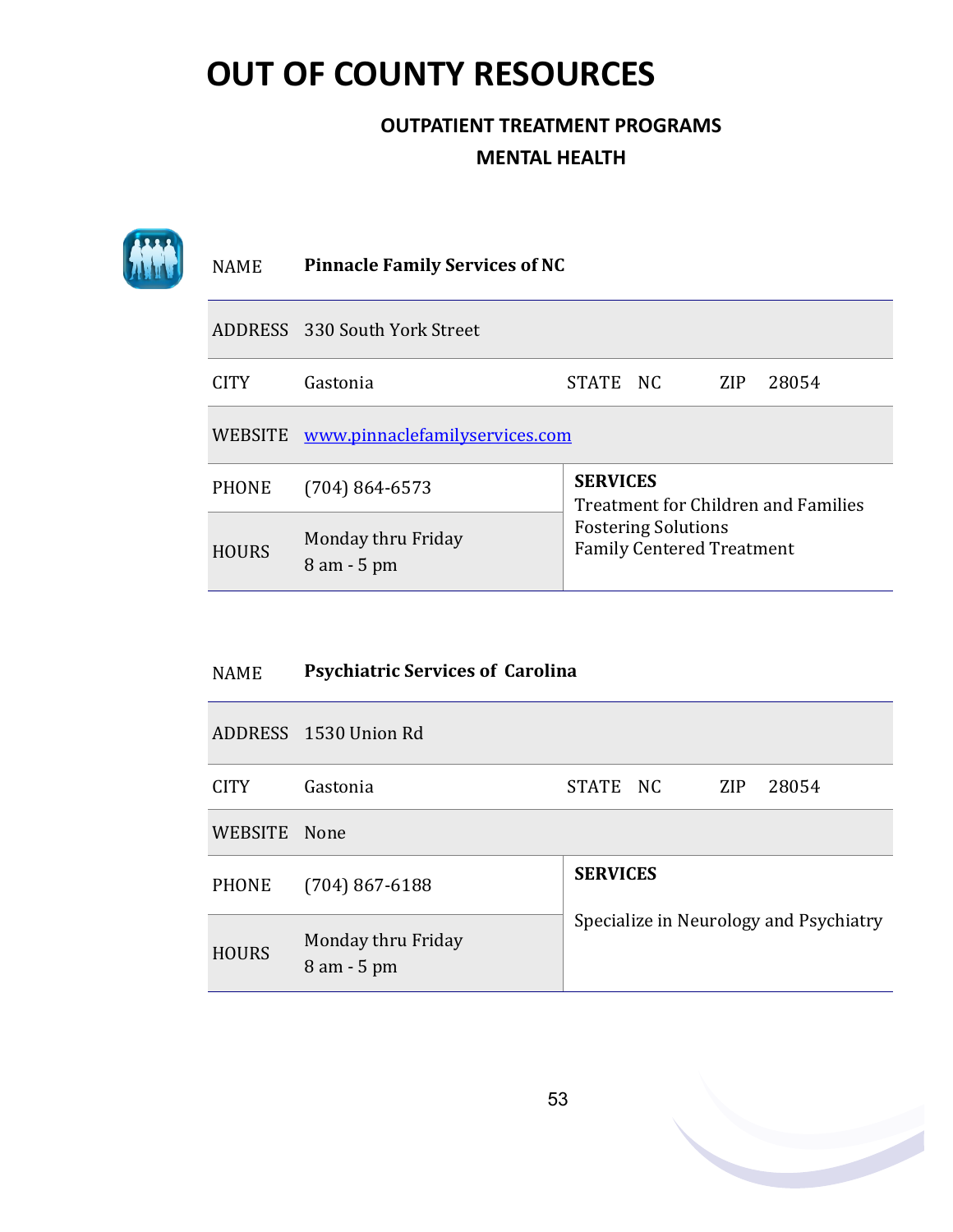|  | <b>NAME</b>  | <b>Thompson's Family Psychiatric Care</b>  |                                        |  |     |       |
|--|--------------|--------------------------------------------|----------------------------------------|--|-----|-------|
|  |              | ADDRESS 1006 Union Rd Suite B              |                                        |  |     |       |
|  | <b>CITY</b>  | Gastonia                                   | STATE NC                               |  | ZIP | 28054 |
|  | WEBSITE None |                                            |                                        |  |     |       |
|  | <b>PHONE</b> | $(704) 864 - 8775$                         | <b>SERVICES</b>                        |  |     |       |
|  | <b>HOURS</b> | Monday thru Wednesday<br>$8:30$ am $-5$ pm | Psychiatric and Mental Health services |  |     |       |



| <b>NAME</b>  | <b>Umbrella of Hope</b>                                       |                                                                     |  |     |       |  |  |
|--------------|---------------------------------------------------------------|---------------------------------------------------------------------|--|-----|-------|--|--|
|              | ADDRESS 1558 Union Rd Suite F                                 |                                                                     |  |     |       |  |  |
| <b>CITY</b>  | Gastonia                                                      | STATE NC                                                            |  | ZIP | 28054 |  |  |
| WEBSITE      | www.umbrellaofhopeinc.com                                     |                                                                     |  |     |       |  |  |
| PHONE        | $(704)$ 671-2609                                              | <b>SERVICES</b>                                                     |  |     |       |  |  |
| <b>HOURS</b> | Monday thru Thursday<br>8 am - 5 pm;<br>Friday<br>8 am - 4 pm | Individual, group and family<br>counseling for children and adults. |  |     |       |  |  |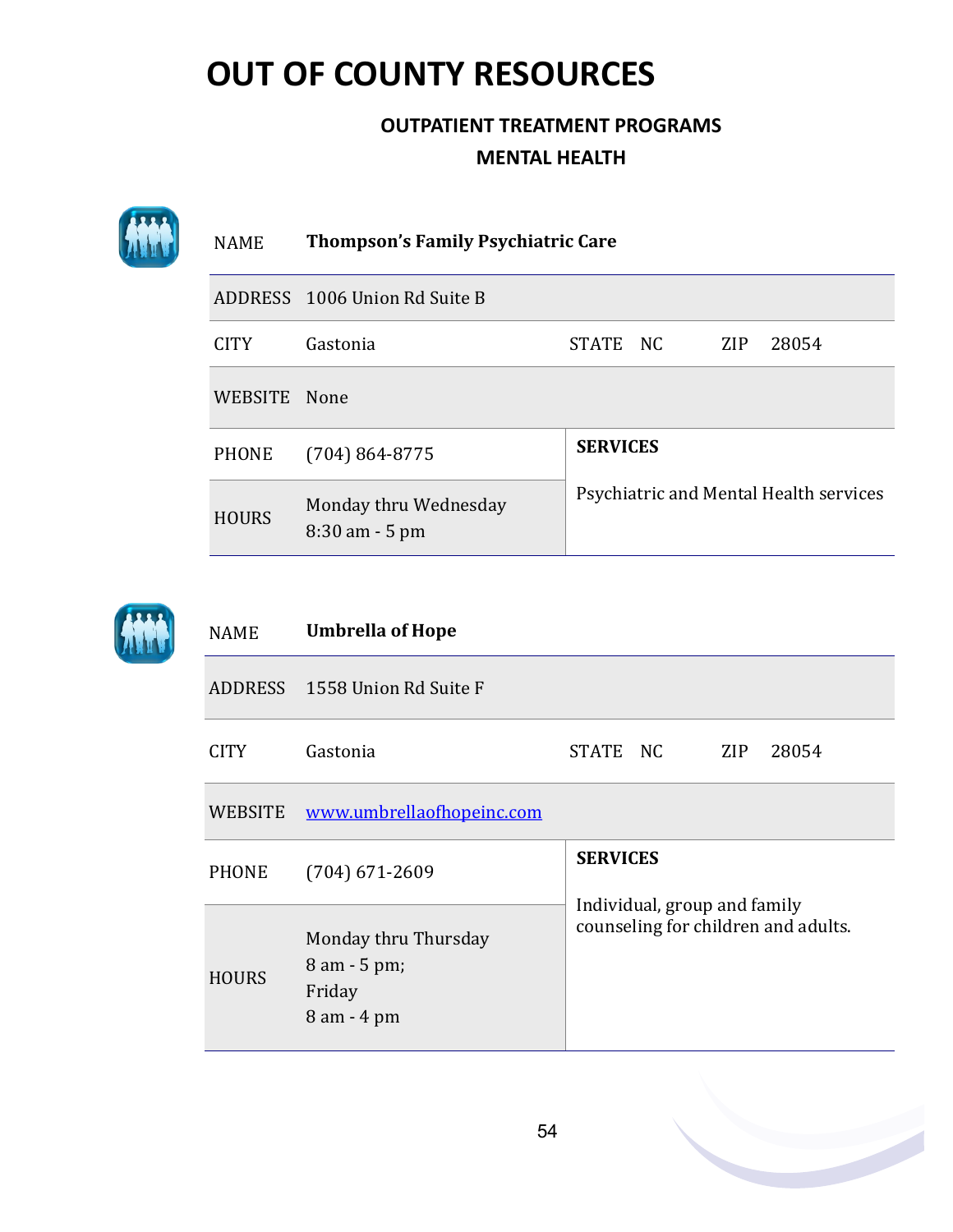#### **HOSPITALS, HEALTH DEPARTMENTS AND MEDICAL CLINICS**

| <b>NAME</b>    | <b>Atrium Health Cleveland</b>                                  |                                                                                                                                               |  |  |  |
|----------------|-----------------------------------------------------------------|-----------------------------------------------------------------------------------------------------------------------------------------------|--|--|--|
|                | ADDRESS 201 E. Grover Street                                    |                                                                                                                                               |  |  |  |
| <b>CITY</b>    | Shelby                                                          | STATE NC<br>ZIP<br>28150                                                                                                                      |  |  |  |
| <b>WEBSITE</b> | www.atriumhealth.org/locations/atrium-health-cleveland          |                                                                                                                                               |  |  |  |
| <b>PHONE</b>   | $(980)$ 487-3000                                                | <b>SERVICES</b><br>241-bed hospital serving greater                                                                                           |  |  |  |
| <b>HOURS</b>   | Open 24/7                                                       | Cleveland County, NC, and the<br>surrounding region. We were the first<br>Level III trauma center in NC, offering<br>advanced emergency care. |  |  |  |
| <b>NAME</b>    | <b>Atrium Health Kings Mountain</b>                             |                                                                                                                                               |  |  |  |
|                | ADDRESS 706 W. King Street                                      |                                                                                                                                               |  |  |  |
| <b>CITY</b>    | <b>Kings Mountain</b>                                           | <b>STATE</b><br>NC<br>ZIP<br>28086                                                                                                            |  |  |  |
| <b>WEBSITE</b> | https://atriumhealth.org/locations/atrium-health-kings-mountain |                                                                                                                                               |  |  |  |
| <b>PHONE</b>   | $(980)$ 487-5000                                                | <b>SERVICES</b><br>Atrium Health Kings Mountain is a 67-                                                                                      |  |  |  |
| <b>HOURS</b>   | Open 24/7                                                       | bed hospital with a broad range of<br>services, from 24/7 emergency ser-<br>vices and heart care to behavioral<br>health and rehabilitation.  |  |  |  |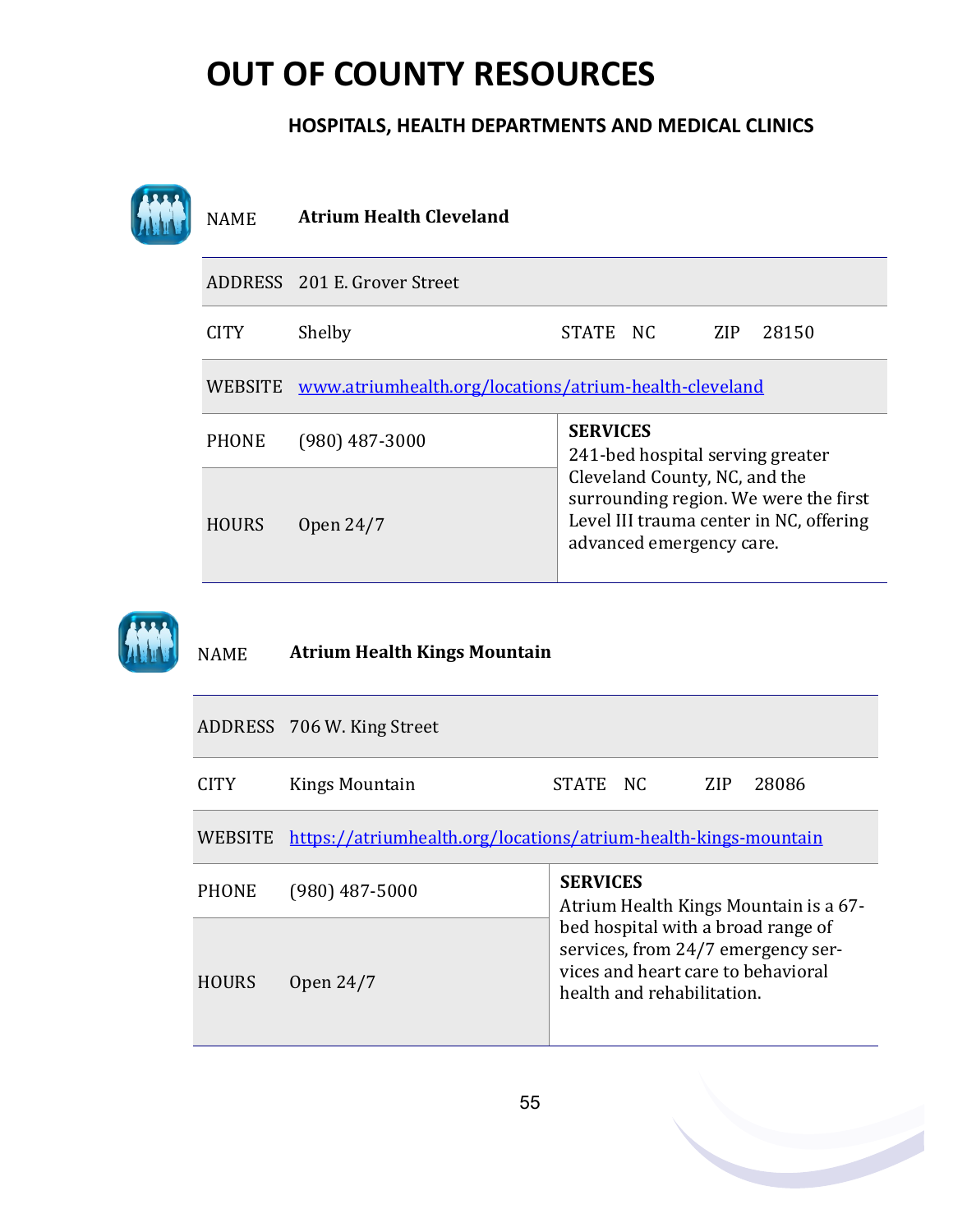#### **HOSPITALS, HEALTH DEPARTMENTS AND MEDICAL CLINICS**

| <b>NAME</b>  | <b>Frye Regional Medical Center-South Campus</b>                  |                                                                                                                                                                                                       |       |  |  |  |
|--------------|-------------------------------------------------------------------|-------------------------------------------------------------------------------------------------------------------------------------------------------------------------------------------------------|-------|--|--|--|
|              | ADDRESS 1 3rd Avenue NW                                           |                                                                                                                                                                                                       |       |  |  |  |
| <b>CITY</b>  | Hickory                                                           | STATE NC<br>ZIP                                                                                                                                                                                       | 28601 |  |  |  |
|              | WEBSITE https://www.fryemedctr.com/our-services/behavioral-health |                                                                                                                                                                                                       |       |  |  |  |
| <b>PHONE</b> | $(828)$ 328-2226 or<br>(800) 784-3793                             | <b>SERVICES</b><br>Frye Regional's South Campus is an<br>81-bed behavioral health hospital that<br>offers treatment for adults suffering<br>from emotional, behavioral and<br>addictive difficulties. |       |  |  |  |
| <b>HOURS</b> | Open 24/7                                                         |                                                                                                                                                                                                       |       |  |  |  |



### NAME **Broughton Hospital** ADDRESS 1000 South Sterling Street CITY Morganton STATE NC ZIP 28655 WEBSITE [www.ncdhhs.gov/divisions/dsohf/broughton](https://www.ncdhhs.gov/divisions/dsohf/broughton-hospital)-hospital PHONE (828) 608-4000 **SERVICES** Broughton Hospital is one of three regional psychiatric hospitals providing help and support to North Carolinians and their families experiencing mental illness. Provides Substance Use Disorder services for individuals with deafness. HOURS Open 24/7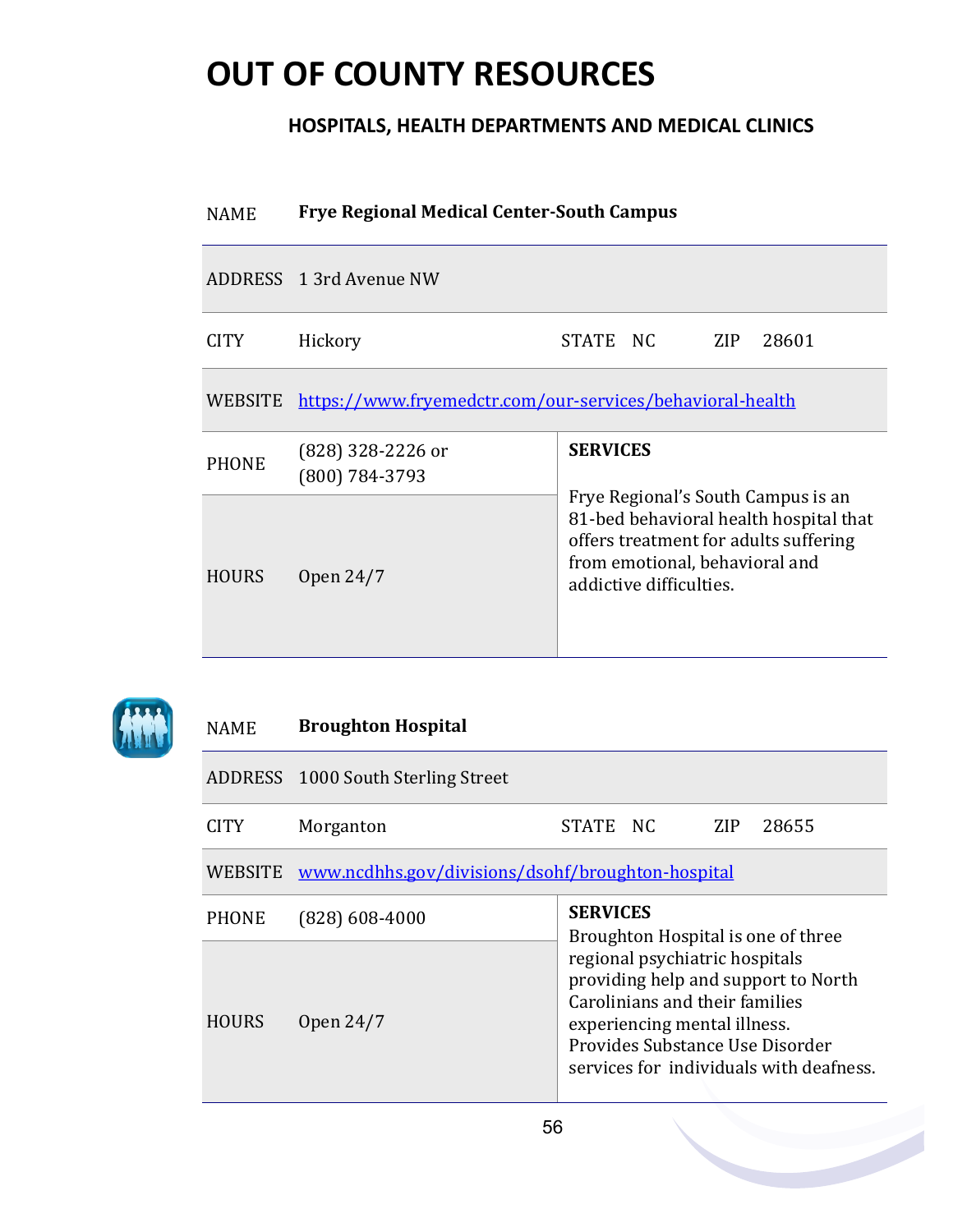#### **HOSPITALS, HEALTH DEPARTMENTS AND MEDICAL CLINICS**

| <b>NAME</b>  | <b>Caromont Regional Medical Center</b> |                                                                                                                                                                                                                                                                                                       |  |     |       |  |
|--------------|-----------------------------------------|-------------------------------------------------------------------------------------------------------------------------------------------------------------------------------------------------------------------------------------------------------------------------------------------------------|--|-----|-------|--|
|              | ADDRESS 2525 Court Drive                |                                                                                                                                                                                                                                                                                                       |  |     |       |  |
| <b>CITY</b>  | Gastonia                                | STATE NC                                                                                                                                                                                                                                                                                              |  | ZIP | 28054 |  |
| WEBSITE      | www.caromonthealth.org                  |                                                                                                                                                                                                                                                                                                       |  |     |       |  |
| <b>PHONE</b> | $(704) 834 - 2000$                      | <b>SERVICES</b>                                                                                                                                                                                                                                                                                       |  |     |       |  |
| <b>HOURS</b> | Open 24/7                               | CaroMont Health is a regional health<br>system that provides innovative<br>medical and wellness services. Our<br>vast network of physician practices,<br>urgent care, hospice and emergency<br>facilities is anchored by CaroMont Re-<br>gional Medical Center-a 435-bed,<br>not-for-profit hospital. |  |     |       |  |



AW

| NAME  | <b>Catawba County Health Department</b>                       |                                                                                                                                                                                                  |  |  |  |  |  |
|-------|---------------------------------------------------------------|--------------------------------------------------------------------------------------------------------------------------------------------------------------------------------------------------|--|--|--|--|--|
|       | ADDRESS 3070 11th Avenue Drive SE                             |                                                                                                                                                                                                  |  |  |  |  |  |
| CITY  | Hickory                                                       | STATE NC<br><b>ZIP</b><br>28602                                                                                                                                                                  |  |  |  |  |  |
|       | WEBSITE www.catawbacountync.gov/county-services/public-health |                                                                                                                                                                                                  |  |  |  |  |  |
| PHONE | $(828)$ 695-5800                                              | <b>SERVICES</b><br><b>Adult Preventive Health</b>                                                                                                                                                |  |  |  |  |  |
| HOURS | Monday thru Friday 8 am - 5<br>pm                             | Care Coordination for Children<br>Communicable Disease<br><b>Early Childhood Support</b><br>Environmental Health<br><b>Health Promotion</b><br>Immunization<br>Post Partum/Newborn Home Visiting |  |  |  |  |  |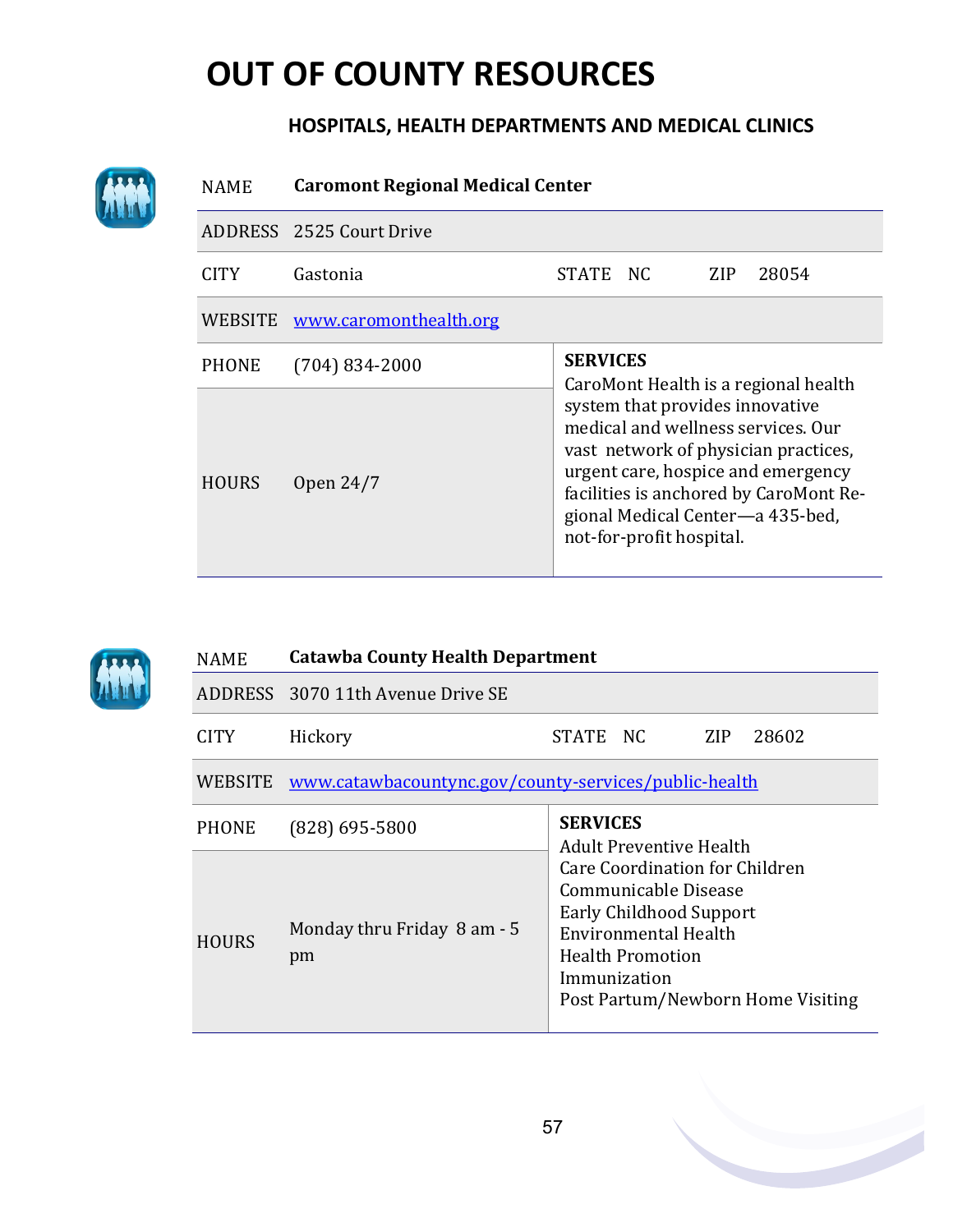#### **HOSPITALS, HEALTH DEPARTMENTS AND MEDICAL CLINICS**

| <b>NAME</b>    | <b>Cleveland County Health Department</b>                                                      |                                                                                                                                                                                                                  |  |  |  |  |
|----------------|------------------------------------------------------------------------------------------------|------------------------------------------------------------------------------------------------------------------------------------------------------------------------------------------------------------------|--|--|--|--|
|                | ADDRESS 200 South Post Road                                                                    |                                                                                                                                                                                                                  |  |  |  |  |
| <b>CITY</b>    | Shelby                                                                                         | STATE NC<br>ZIP<br>28152                                                                                                                                                                                         |  |  |  |  |
| <b>WEBSITE</b> | www.clevelandcounty.com/main/departments/<br>contact cleveland county public health center.php |                                                                                                                                                                                                                  |  |  |  |  |
| <b>PHONE</b>   | $(704)$ 484-5100                                                                               | <b>SERVICES</b><br>Adult and Child Health                                                                                                                                                                        |  |  |  |  |
| <b>HOURS</b>   | Monday thru Friday<br>8 am - 5 pm                                                              | Dental<br><b>Diabetes</b><br><b>Family Planning</b><br>Immunizations<br>Maternal Health<br><b>School Health</b><br><b>WIC and Nutrition</b><br>Environmental Health<br>Animal Control<br><b>Health Education</b> |  |  |  |  |



### NAME **Gaston County Health and Human Services** ADDRESS 991 West Hudson Blvd CITY Gastonia STATE NC ZIP 28052 WEBSITE [www.gastongov.com/government/departments/](http://www.gastongov.com/government/departments/health_and_human_services/public_health/_assets_/images/favicon.ico) PHONE (704) 853-5000 **SERVICES** Community Health Environmental Health Communicable Disease Community Education Family Planning **HOURS** Monday thru Friday 8 am - 5 pm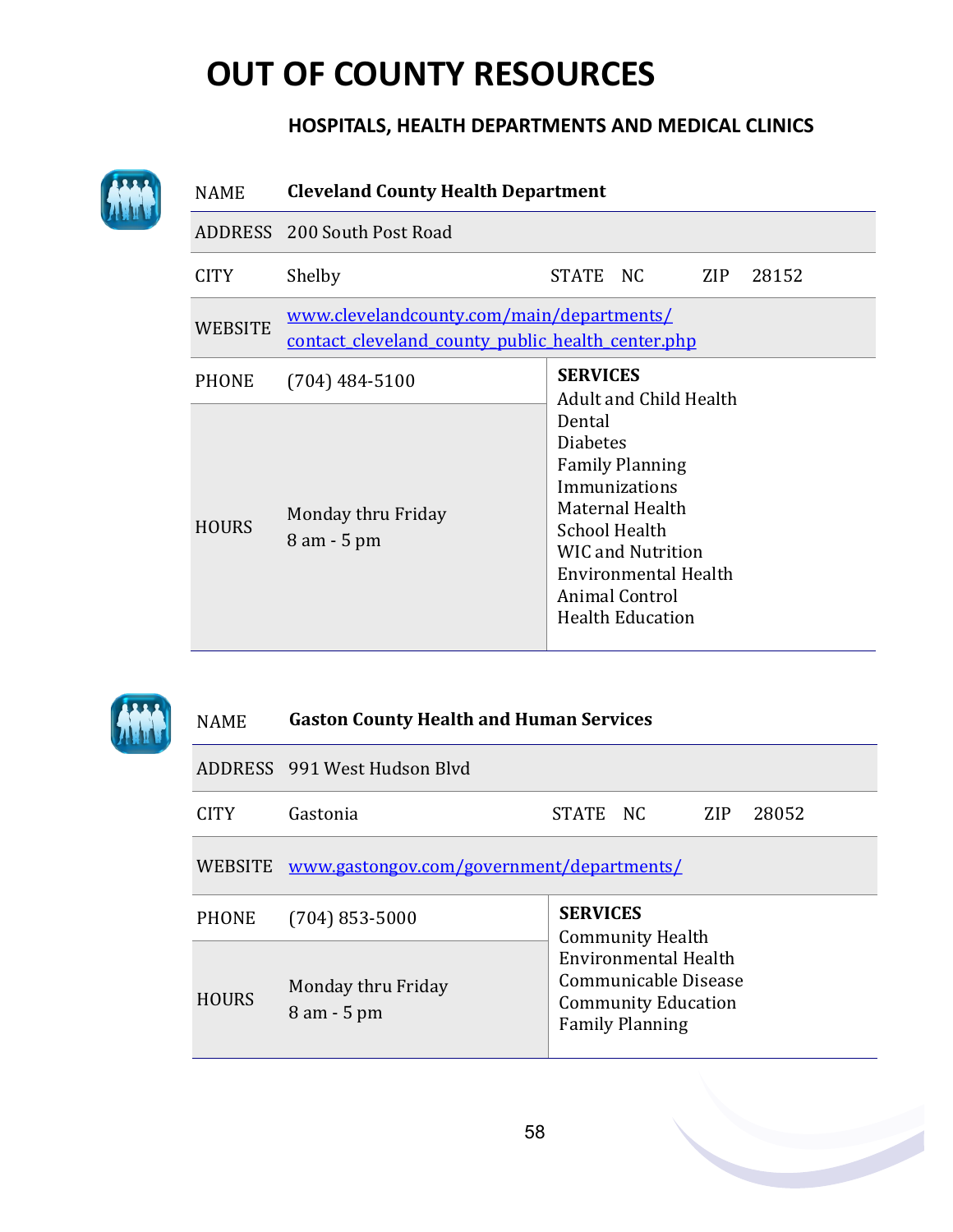### **HOSPITALS, HEALTH DEPARTMENTS AND MEDICAL CLINICS**

| <b>NAME</b>  | Kintegra Family Medicine - Bessemer City                         |                                                                                                                                                                                                                                                                                         |     |       |  |  |
|--------------|------------------------------------------------------------------|-----------------------------------------------------------------------------------------------------------------------------------------------------------------------------------------------------------------------------------------------------------------------------------------|-----|-------|--|--|
|              | ADDRESS 119 W. Pennsylvania Avenue                               |                                                                                                                                                                                                                                                                                         |     |       |  |  |
| <b>CITY</b>  | <b>Bessemer City</b>                                             | STATE NC                                                                                                                                                                                                                                                                                | ZIP | 28016 |  |  |
| WEBSITE      | https://www.kintegra.org/kintegra-family-medicine-bessemer-city/ |                                                                                                                                                                                                                                                                                         |     |       |  |  |
| <b>PHONE</b> | $(704)$ 629-3465                                                 | <b>SERVICES</b><br>Provides medical, dental,                                                                                                                                                                                                                                            |     |       |  |  |
| <b>HOURS</b> | Monday thru Friday<br>$8$ am $-5$ pm                             | behavioral health counseling and other<br>specialty services. Primary medical<br>care (well and sick care and chronic<br>disease management) for children,<br>adults and seniors.<br><b>Medication Assistance</b><br><b>Behavioral Health Counseling</b><br>Diabetes Disease Management |     |       |  |  |

| <b>NAME</b>  | Kintegra Family Medicine - Hudson                                      |                                                                                                                                                                                                                                                                                                                                 |  |  |  |  |
|--------------|------------------------------------------------------------------------|---------------------------------------------------------------------------------------------------------------------------------------------------------------------------------------------------------------------------------------------------------------------------------------------------------------------------------|--|--|--|--|
|              | ADDRESS 991 West Hudson Blyd                                           |                                                                                                                                                                                                                                                                                                                                 |  |  |  |  |
| <b>CITY</b>  | Gastonia                                                               | STATE NC<br>28052<br>ZIP                                                                                                                                                                                                                                                                                                        |  |  |  |  |
| WEBSITE      | https://www.kintegra.org/kintegra-family-medicine-hudson/              |                                                                                                                                                                                                                                                                                                                                 |  |  |  |  |
| <b>PHONE</b> | $(704)$ 853-5079                                                       | <b>SERVICES</b><br>Provides medical, dental,<br>behavioral health counseling and other<br>specialty services. Primary care (well<br>and sick care, chronic disease<br>management)<br>Pharmacy<br><b>Medication Assistance</b><br>Behavioral Health counseling<br><b>HIV/AIDS Case Management</b><br>Diabetes Disease Management |  |  |  |  |
| <b>HOURS</b> | Monday:<br>$8:00am - 8:00pm$<br>Tuesday - Friday:<br>$8:00am - 5:00pm$ |                                                                                                                                                                                                                                                                                                                                 |  |  |  |  |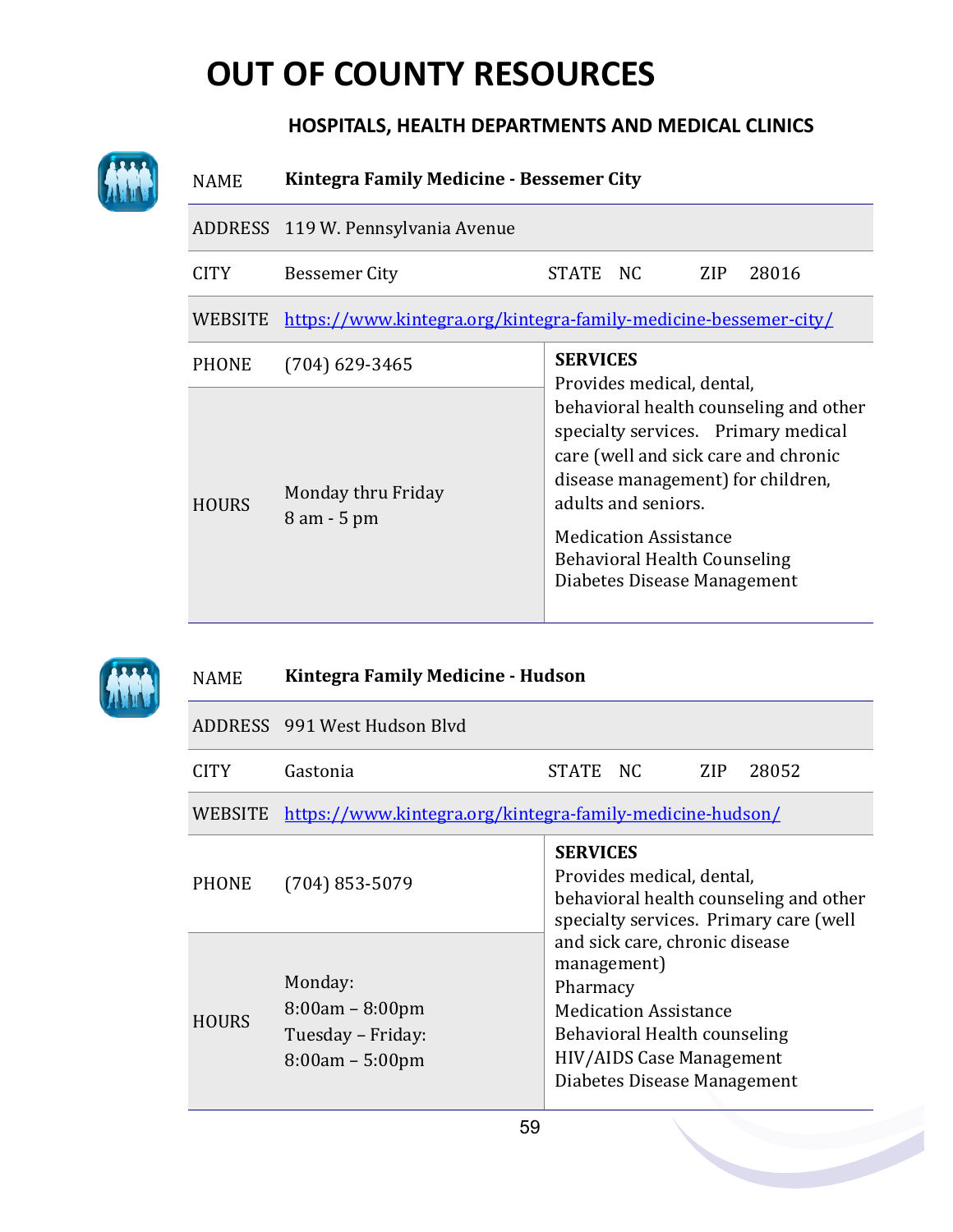#### **HOSPITALS, HEALTH DEPARTMENTS AND MEDICAL CLINICS**

| <b>NAME</b>  | Kintegra Family Medicine - 3rd Avenue                                                                                                                   |                                                                                                                                                                                                                                                           |  |  |  |  |  |
|--------------|---------------------------------------------------------------------------------------------------------------------------------------------------------|-----------------------------------------------------------------------------------------------------------------------------------------------------------------------------------------------------------------------------------------------------------|--|--|--|--|--|
|              | ADDRESS 111 East 3rd Avenue                                                                                                                             |                                                                                                                                                                                                                                                           |  |  |  |  |  |
| <b>CITY</b>  | STATE NC<br>Gastonia<br>ZIP<br>28052                                                                                                                    |                                                                                                                                                                                                                                                           |  |  |  |  |  |
|              | WEBSITE https://www.kintegra.org/kintegra-family-medicine-3rd-ave/                                                                                      |                                                                                                                                                                                                                                                           |  |  |  |  |  |
| <b>PHONE</b> | $(704) 874 - 3300$                                                                                                                                      | <b>SERVICES</b><br>Provides medical, dental, behavioral                                                                                                                                                                                                   |  |  |  |  |  |
| <b>HOURS</b> | Monday, Tuesday, Thursday,<br>Friday:<br>$8:00am - 5:00pm$<br>Wednesday:<br>$8:00am - 8:00pm$<br>(2nd Wednesday of every<br>month)<br>$8:00am - 8:00pm$ | health counseling and other specialty<br>services. Primary care (well and sick<br>care, chronic disease<br>management)<br>Pharmacy<br><b>Medication Assistance</b><br>Behavioral Health counseling<br>Diabetes Disease Management<br><b>Vision Center</b> |  |  |  |  |  |



#### NAME **Kintegra - Catawba Valley Family Medicine Maiden**

|              | ADDRESS 137 Island Ford Road                                   |                                                                                                                                    |  |  |  |  |  |
|--------------|----------------------------------------------------------------|------------------------------------------------------------------------------------------------------------------------------------|--|--|--|--|--|
| <b>CITY</b>  | Maiden                                                         | STATE NC<br>ZIP.<br>28650                                                                                                          |  |  |  |  |  |
| WEBSITE      |                                                                | https://www.kintegra.org/catawba-valley-family-medicine-maiden/                                                                    |  |  |  |  |  |
| <b>PHONE</b> | (828) 428-2446                                                 | <b>Services</b><br>Provides Primary Health Care for                                                                                |  |  |  |  |  |
| <b>HOURS</b> | Monday-Friday:<br>$7:30am - 6:30pm$<br>Closed Daily 12:30-1:30 | Children, adults and seniors.<br>Adult and well child physicals<br>Women's health<br>Immunizations<br>Diabetes Care<br>Mammography |  |  |  |  |  |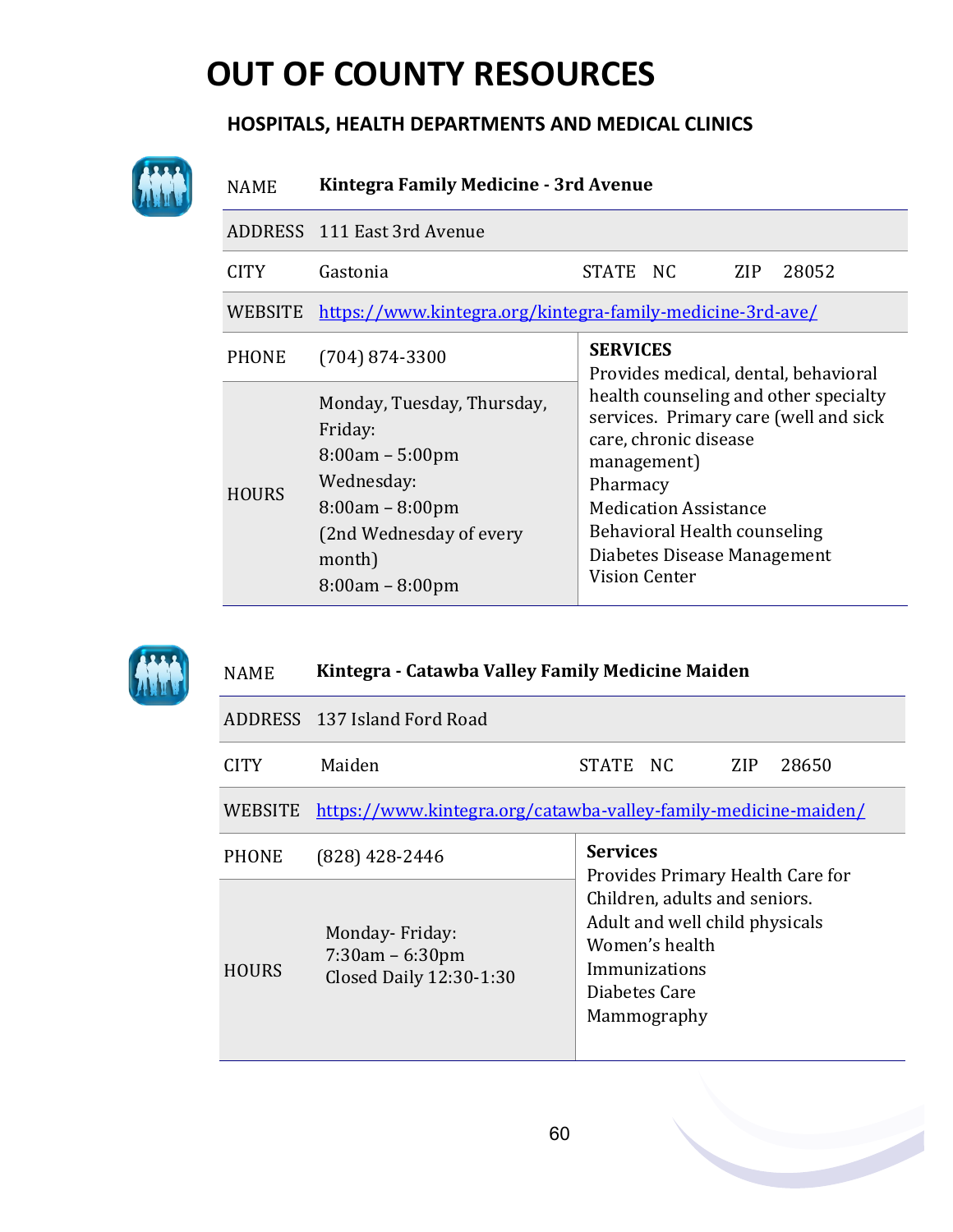#### **HOSPITALS, HEALTH DEPARTMENTS AND MEDICAL CLINICS**

|              | ADDRESS 112 S. Oak Street                                      |                                                                                                                                                                                                              |  |  |  |  |
|--------------|----------------------------------------------------------------|--------------------------------------------------------------------------------------------------------------------------------------------------------------------------------------------------------------|--|--|--|--|
| <b>CITY</b>  | Cherryville                                                    | STATE NC<br><b>ZIP</b><br>28021                                                                                                                                                                              |  |  |  |  |
| WEBSITE      |                                                                | https://www.kintegra.org/kintegra-family-medicine-cherryville/                                                                                                                                               |  |  |  |  |
| <b>PHONE</b> | $(704)$ 435-7954<br>For appointments call:<br>$(704)$ 874-3316 | <b>SERVICES</b><br>Provides medical, behavioral health<br>counseling and other specialty ser-                                                                                                                |  |  |  |  |
| <b>HOURS</b> | Monday - Friday<br>$8:00am - 5:00pm$                           | vices. Primary care (well and sick care,<br>chronic disease management) for chil-<br>dren, adults and seniors<br><b>Medication Assistance</b><br>Behavioral Health counseling<br>Diabetes Disease Management |  |  |  |  |

NAME **Kintegra - Highland** 

|             | ADDRESS 609 North Highland Center |          |  |           |
|-------------|-----------------------------------|----------|--|-----------|
| <b>CITY</b> | Gastonia                          | STATE NC |  | ZIP 28252 |

WEBSITE [https://www.kintegra.org/kintegra](https://www.kintegra.org/kintegra-family-medicine-highland/)-family-medicine-highland/

| <b>PHONE</b> | 704-772-4700                                                                                                                       | <b>SERVICES</b><br>Provides medical, dental,                                                                                                                                                                                                                         |
|--------------|------------------------------------------------------------------------------------------------------------------------------------|----------------------------------------------------------------------------------------------------------------------------------------------------------------------------------------------------------------------------------------------------------------------|
| <b>HOURS</b> | Monday, Tuesday, Thursday,<br>Friday:<br>$8:00am - 5:00pm$<br>Wednesday:<br>$8:00am - 8:00pm$<br>(2nd Wednesday of every<br>month) | behavioral health counseling and other<br>specialty services. Primary care (well<br>and sick care, chronic disease<br>management) for children, adults and<br>seniors<br><b>Medication Assistance</b><br>Behavioral Health counseling<br>Diabetes Disease Management |
|              |                                                                                                                                    |                                                                                                                                                                                                                                                                      |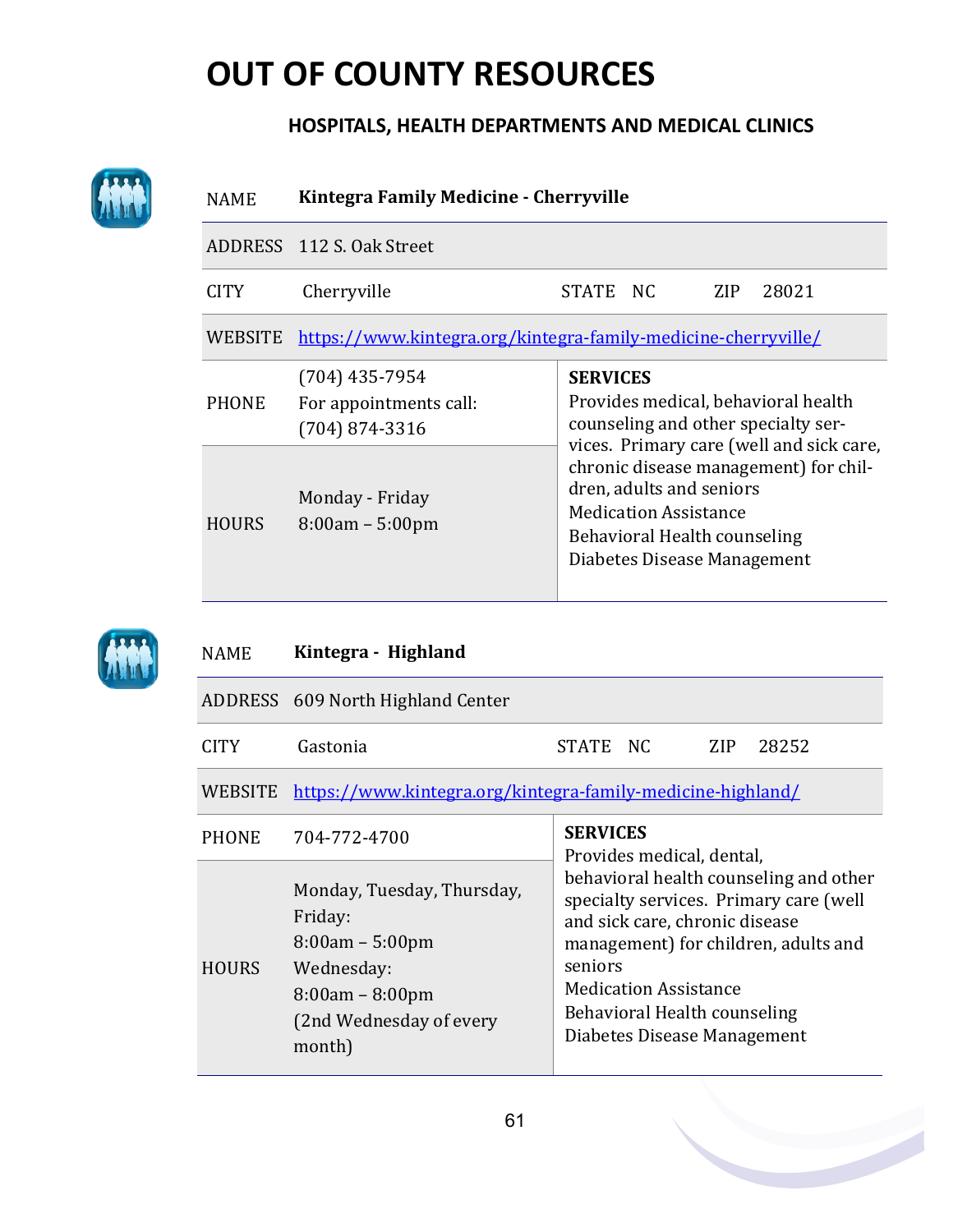#### **DEPARTMENT OF SOCIAL SERVICES**

| <b>NAME</b>    | <b>Catawba County Department of Social Services</b>                     |                                                          |  |  |  |  |  |
|----------------|-------------------------------------------------------------------------|----------------------------------------------------------|--|--|--|--|--|
|                | ADDRESS 3030 11th Avenue Drive, SE                                      |                                                          |  |  |  |  |  |
| <b>CITY</b>    | Hickory                                                                 | <b>STATE</b><br>N <sub>C</sub><br><b>ZIP</b><br>28602    |  |  |  |  |  |
| <b>WEBSITE</b> | www.catawbacountync.gov                                                 |                                                          |  |  |  |  |  |
| <b>PHONE</b>   | $(828)$ 695-5600                                                        | <b>SERVICES</b><br>Economic, transportation and support  |  |  |  |  |  |
| <b>HOURS</b>   | Monday-Friday 8 am-5 pm                                                 | services for children, families, adults,<br>and seniors. |  |  |  |  |  |
| <b>NAME</b>    | <b>Cleveland County Department of Social Services</b>                   |                                                          |  |  |  |  |  |
| <b>ADDRESS</b> | 130 S. Post Rd.                                                         |                                                          |  |  |  |  |  |
| <b>CITY</b>    | Shelby                                                                  | <b>STATE</b><br><b>ZIP</b><br>28152<br>NC.               |  |  |  |  |  |
| <b>WEBSITE</b> | https://www.clevelandcounty.com/main/departments/<br>dss_contact_us.php |                                                          |  |  |  |  |  |
| <b>PHONE</b>   | $(704)$ 487-0661                                                        | <b>SERVICES</b><br>Economic and support services for     |  |  |  |  |  |
| <b>HOURS</b>   | Monday-Friday 8 am-5 pm                                                 | children, families, adults, and the blind.               |  |  |  |  |  |
| <b>NAME</b>    | <b>Gaston County Department of Social Services</b>                      |                                                          |  |  |  |  |  |
| <b>ADDRESS</b> | 330 Marietta Street                                                     |                                                          |  |  |  |  |  |
| <b>CITY</b>    | Gastonia                                                                | <b>STATE</b><br>NC<br><b>ZIP</b><br>28052                |  |  |  |  |  |
| <b>WEBSITE</b> | www.gastongov.com                                                       |                                                          |  |  |  |  |  |
| <b>PHONE</b>   | $(704)862 - 7500$                                                       | <b>SERVICES</b><br>Economic, legal and support services  |  |  |  |  |  |
| <b>HOURS</b>   | Monday-Friday 8 am-5 pm                                                 | for children, families, adults, aging, and<br>the blind. |  |  |  |  |  |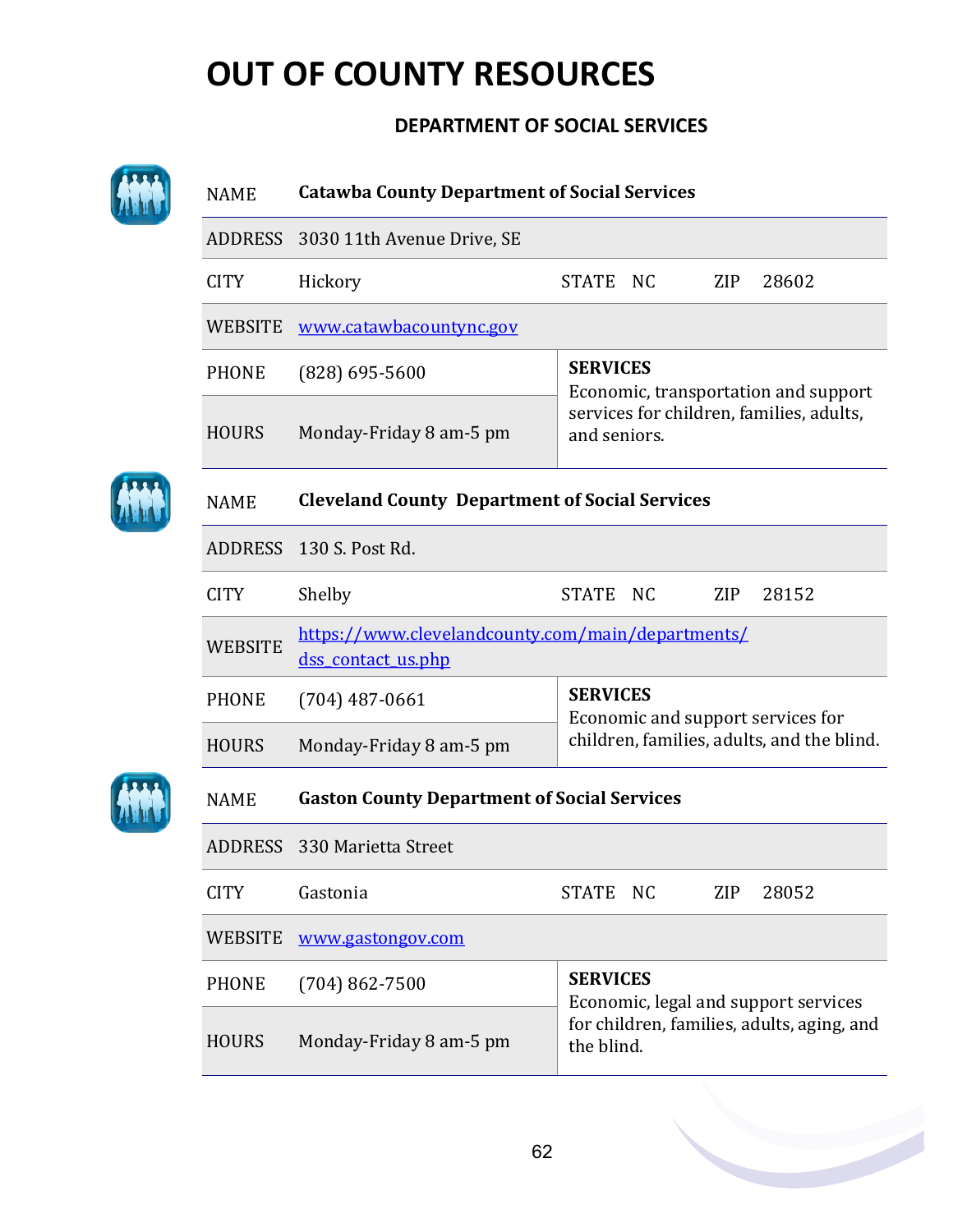**TRANSPORTATION**

### NAME **Access Central Transportation** ADDRESS 816 W. Mauney Street CITY Gastonia STATE NC ZIP 28052 WEBSITE [www.gastongov.com](http://www.gastongov.com/government/departments/health_and_human_services/social_services/access.php) PHONE (704) 862-7513 to register (704) 866-3206 to schedule **SERVICES** Transportation services for Medicaid or Medicare qualified. Medicaid transportation will go to Lincoln County. Registration and advanced scheduling required. HOURS Call 9 am-4 pm Monday –Friday

#### NAME **City of Gastonia Bus Line**

|              | ADDRESS 700 N. Broad Street                      |                                                                                                                              |  |            |       |  |
|--------------|--------------------------------------------------|------------------------------------------------------------------------------------------------------------------------------|--|------------|-------|--|
| <b>CITY</b>  | Gastonia                                         | STATE NC                                                                                                                     |  | <b>ZIP</b> | 28052 |  |
|              | WEBSITE www.cityofgastonia.com                   |                                                                                                                              |  |            |       |  |
| <b>PHONE</b> | $(704) 866 - 6056$                               | <b>SERVICES</b>                                                                                                              |  |            |       |  |
| <b>HOURS</b> | 8 am-6:30 pm Monday-Friday<br>8 am-6 pm Saturday | Provides city bus service. Information<br>on bus fares and schedules available on<br>website or by calling $(704)$ 866-6056. |  |            |       |  |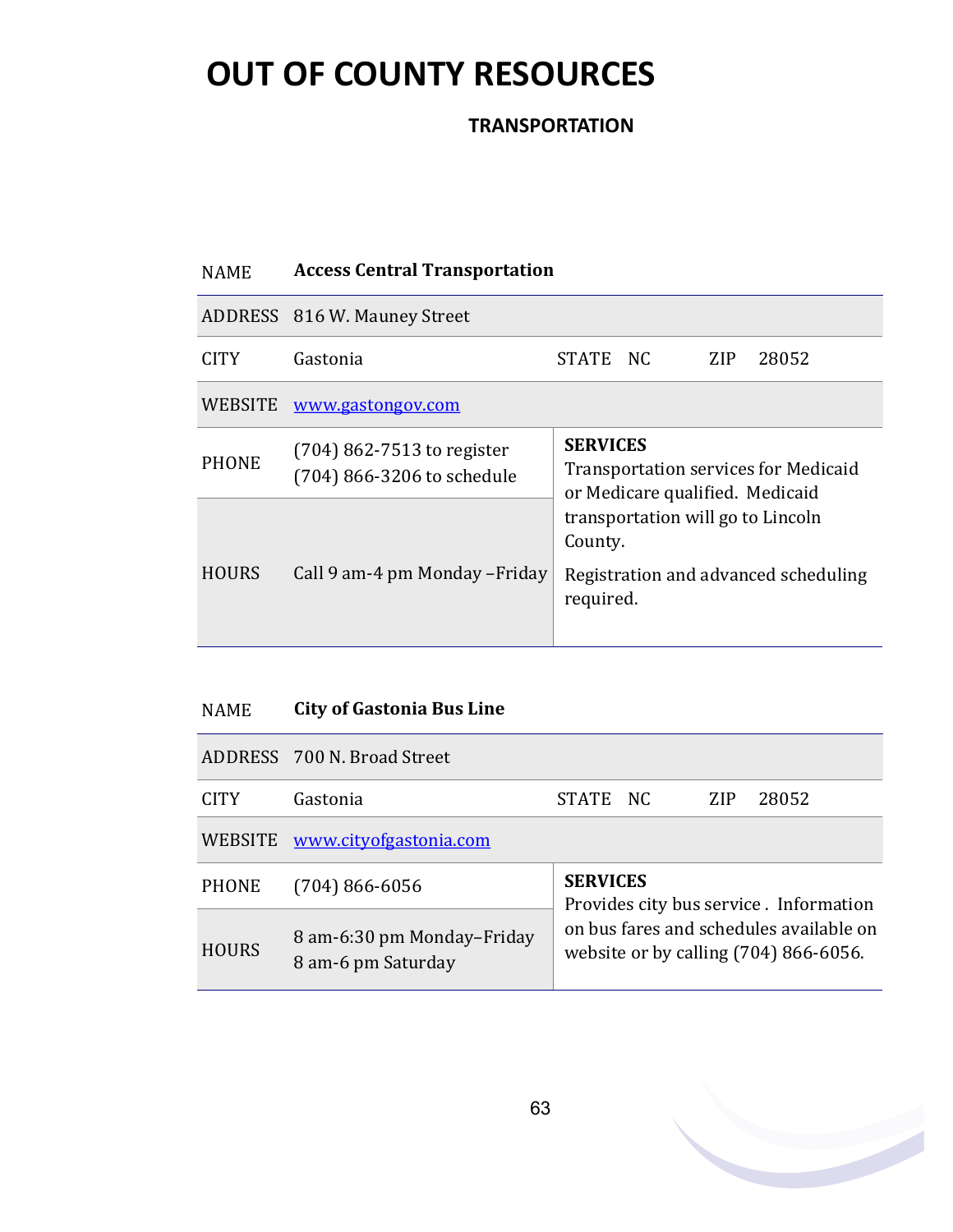#### **TRANSPORTATION**

| <b>NAME</b>  | Gastonia ADA/Paratransit                                    |                                                                                                                                                                                          |  |      |       |  |  |
|--------------|-------------------------------------------------------------|------------------------------------------------------------------------------------------------------------------------------------------------------------------------------------------|--|------|-------|--|--|
|              | ADDRESS 1300 N. Broad Street                                |                                                                                                                                                                                          |  |      |       |  |  |
| <b>CITY</b>  | Gastonia                                                    | STATE NC                                                                                                                                                                                 |  | ZIP. | 28054 |  |  |
|              | WEBSITE www.cityofgastonia.com                              |                                                                                                                                                                                          |  |      |       |  |  |
| <b>PHONE</b> | $(704) 866 - 6855$                                          | <b>SERVICES</b>                                                                                                                                                                          |  |      |       |  |  |
| <b>HOURS</b> | Monday-Friday<br>5:30 am-6:30 pm<br>Saturday<br>$8$ am-6 pm | Curb-to-curb van services for<br>passengers unable to use the regular<br>bus system due to a physical or mental<br>disability.<br>Trips may be scheduled by calling<br>$(704)866 - 6855$ |  |      |       |  |  |

| <b>NAME</b>    | <b>County Transit</b>                        | <b>Transportation Administration of Cleveland County/Cleveland</b>                                                                                                                 |  |  |  |
|----------------|----------------------------------------------|------------------------------------------------------------------------------------------------------------------------------------------------------------------------------------|--|--|--|
|                | ADDRESS 952 Airport Road                     |                                                                                                                                                                                    |  |  |  |
| <b>CITY</b>    | Shelby                                       | <b>STATE</b><br>NC<br><b>ZIP</b><br>28150                                                                                                                                          |  |  |  |
| <b>WEBSITE</b> | www.taccshelbync.com                         |                                                                                                                                                                                    |  |  |  |
| <b>PHONE</b>   | $(704)482 - 6465$<br>TDD/TTY: (800) 735-2962 | <b>SERVICES</b><br>Must register for services by calling<br>(704)487-0661, ext. 757                                                                                                |  |  |  |
| <b>HOURS</b>   | Monday-Friday 6 am-6 pm                      | Must schedule a ride with TAC 48<br>hours in advance. For pickup in<br>Cleveland County call (704)487-6465.<br>For pickup out of Cleveland County call<br>$(704)$ 487-0661.        |  |  |  |
|                |                                              | Cleveland County Transit (CCT) is a<br>scheduled route operating between<br>7:15 am and 3:08 Monday-Friday<br>except holidays. Street routes and<br>stops are on the TACC website. |  |  |  |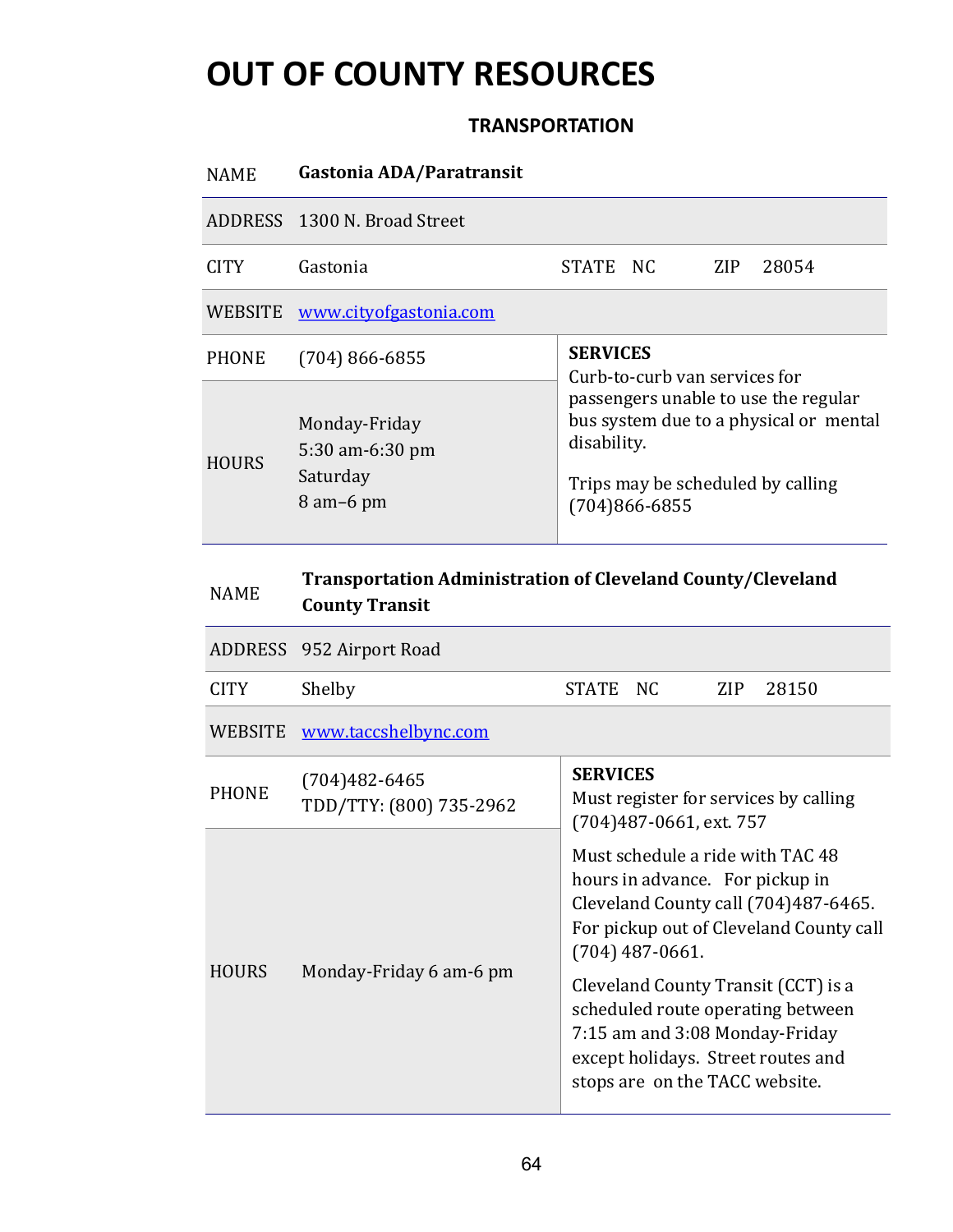#### **VETERANS SERVICES**

#### NAME **Catawba County Veterans Services**

|                | ADDRESS 100 Government Drive                                                     |                                                                                                                                                                                             |  |      |       |  |
|----------------|----------------------------------------------------------------------------------|---------------------------------------------------------------------------------------------------------------------------------------------------------------------------------------------|--|------|-------|--|
| CITY           | Newton                                                                           | STATE NC                                                                                                                                                                                    |  | ZIP. | 28658 |  |
| <b>WEBSITE</b> | www.catawbacountync.gov/county-services/emergency-services/<br>veterans-services |                                                                                                                                                                                             |  |      |       |  |
| <b>PHONE</b>   | $(828)$ 465-8255                                                                 | <b>SERVICES</b><br>The Catawba County Veteran Services<br>Office assists veterans and their<br>dependents in filing claims with the<br>Veterans Administration for benefits<br>and service. |  |      |       |  |
| <b>HOURS</b>   | Call for more information or to<br>make an appointment.                          |                                                                                                                                                                                             |  |      |       |  |

#### NAME **Cleveland County Veterans Services**

|              | ADDRESS 311 E Marion St                                        |                                                                                                                                                   |  |     |       |
|--------------|----------------------------------------------------------------|---------------------------------------------------------------------------------------------------------------------------------------------------|--|-----|-------|
| <b>CITY</b>  | Shelby                                                         | STATE NC                                                                                                                                          |  | ZIP | 28150 |
| WEBSITE      | www.clevelandcounty.com/main/departments/veterans services.php |                                                                                                                                                   |  |     |       |
| <b>PHONE</b> | $(704)$ 484-4803                                               | <b>SERVICES</b>                                                                                                                                   |  |     |       |
| <b>HOURS</b> | Monday thru Friday<br>$8 \text{ am} - 5 \text{ pm}$            | Provides assistance to veterans and<br>their families with access to benefits,<br>documentation and other services to<br>which they are eligible. |  |     |       |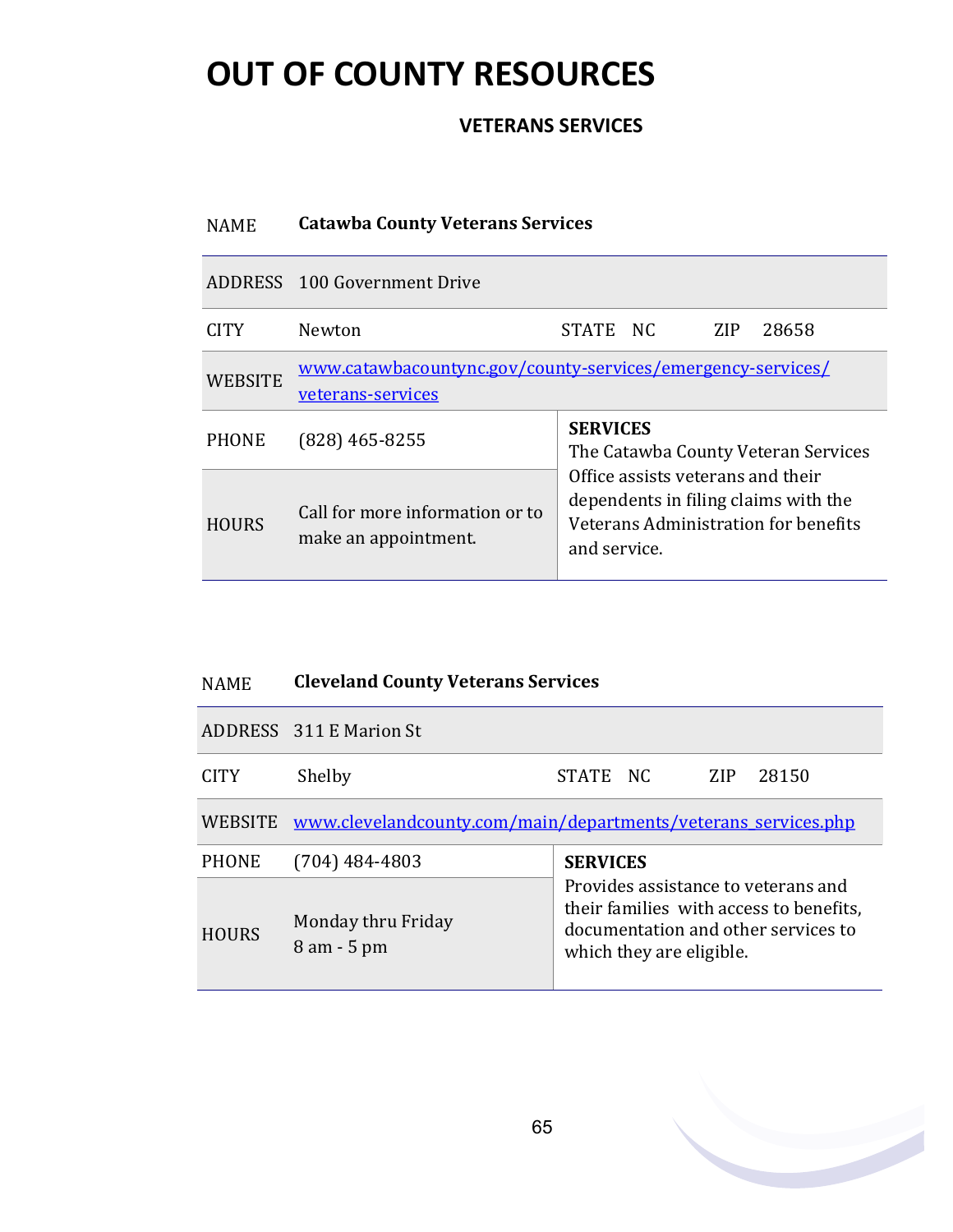#### **VETERANS SERVICES**

### NAME **Veterans Services of Gaston County**

|              | ADDRESS 965 Roberts Dr                                                       |                                                                                                                                                                                                                                                                                                                                                                              |  |     |       |
|--------------|------------------------------------------------------------------------------|------------------------------------------------------------------------------------------------------------------------------------------------------------------------------------------------------------------------------------------------------------------------------------------------------------------------------------------------------------------------------|--|-----|-------|
| CITY.        | Gastonia                                                                     | STATE NC                                                                                                                                                                                                                                                                                                                                                                     |  | ZIP | 28054 |
| WEBSITE      | https://gastongov.com/government/departments/veterans_services/<br>index.php |                                                                                                                                                                                                                                                                                                                                                                              |  |     |       |
| <b>PHONE</b> | $(704)$ 866-3606                                                             | <b>SERVICES</b><br>Assist veterans and their families with<br>the preparation and presentation of<br>claims for all benefits to which they are<br>entitled under Federal, State, and local<br>law. Assist veterans with access to VA<br>medical care, transportation to VA<br>medical appointments, GI home loans,<br>insurance, education assistance and<br>other benefits. |  |     |       |
| <b>HOURS</b> | Monday thru Friday<br>$8$ am $-5$ pm                                         |                                                                                                                                                                                                                                                                                                                                                                              |  |     |       |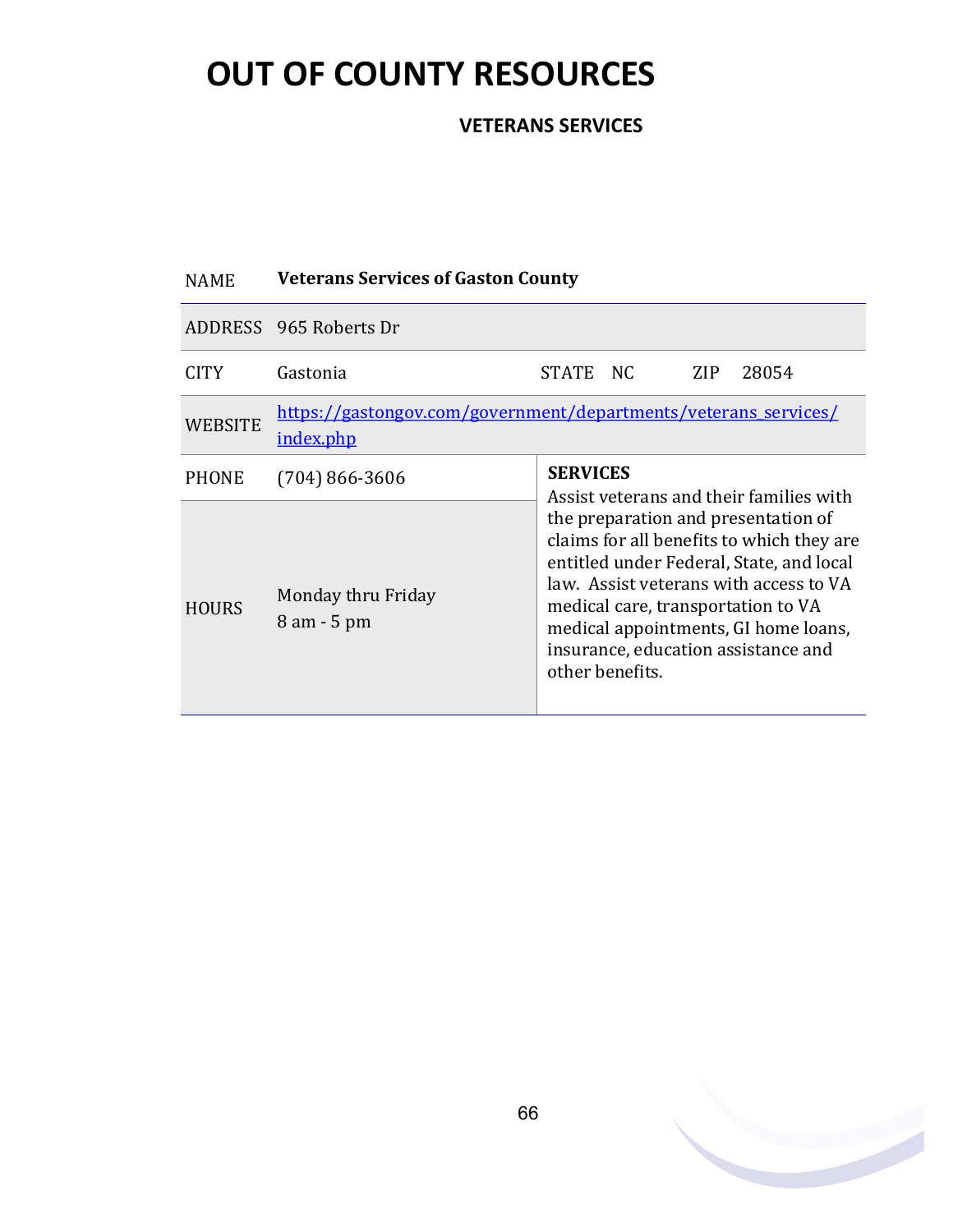#### **VETERANS SERVICES**

| <b>NAME</b>                  | <b>VA Medical Centers-Asheville</b>                                                                             |                                                                                                                                                                                                                                                                                                                                                                                                                          |  |     |       |  |
|------------------------------|-----------------------------------------------------------------------------------------------------------------|--------------------------------------------------------------------------------------------------------------------------------------------------------------------------------------------------------------------------------------------------------------------------------------------------------------------------------------------------------------------------------------------------------------------------|--|-----|-------|--|
|                              | ADDRESS 1100 Tunnel Road                                                                                        |                                                                                                                                                                                                                                                                                                                                                                                                                          |  |     |       |  |
| <b>CITY</b>                  | Asheville                                                                                                       | STATE NC                                                                                                                                                                                                                                                                                                                                                                                                                 |  | ZIP | 28805 |  |
|                              | WEBSITE www.asheville.va.gov                                                                                    |                                                                                                                                                                                                                                                                                                                                                                                                                          |  |     |       |  |
| <b>PHONE</b>                 | $(828)$ 298-7911                                                                                                | <b>SERVICES</b><br>Hospitals and clinics providing medical<br>and behavioral health care for<br>Veterans.<br><b>Hickory Outpatient Clinic Services:</b><br>Primary care, general mental health,<br>audiology, and optometry services.<br>The service area for this clinic includes<br>Alexander, Burke, Caldwell, Catawba,<br>Iredell, Lincoln and Wilkes counties<br>and is part of the Asheville VA Medical<br>Center. |  |     |       |  |
| <b>HOURS</b>                 | Call for more information                                                                                       |                                                                                                                                                                                                                                                                                                                                                                                                                          |  |     |       |  |
| <b>CLINIC</b><br><b>SITE</b> | 2440 Century Place Southeast<br>Hickory NC 28602<br>$(828)$ 431-5600<br>Monday thru Friday<br>$7:30$ am $-4$ pm |                                                                                                                                                                                                                                                                                                                                                                                                                          |  |     |       |  |